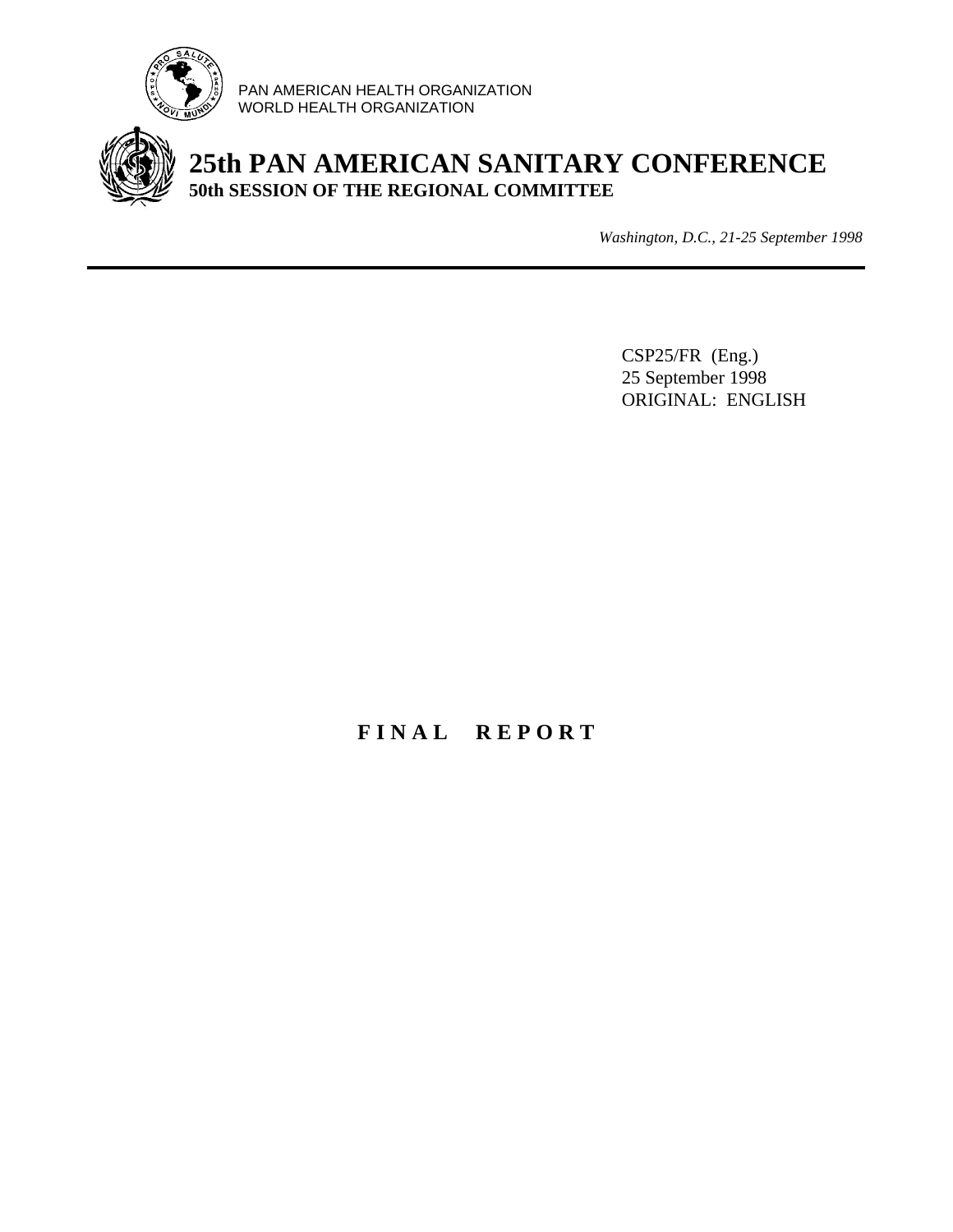## **CONTENTS**

| <b>Resolutions</b> |                                                                                                                              |
|--------------------|------------------------------------------------------------------------------------------------------------------------------|
| <b>CSP25.R1</b>    | Modifications to the Rules of Procedure of the Pan American                                                                  |
| CSP25.R2           |                                                                                                                              |
| <b>CSP25.R3</b>    | Provisional Draft of the Program Budget of the World Health<br>Organization for the Region of the Americas for 2000-2001  11 |
| <b>CSP25.R4</b>    | Strategic and Programmatic Orientations for the Pan American                                                                 |
| CSP25.R5           |                                                                                                                              |
| <b>CSP25.R6</b>    |                                                                                                                              |
| <b>CSP25.R7</b>    | Election of Three Member States to the Executive Committee<br>on the Expiration of the Periods of Office of Bahamas, Chile,  |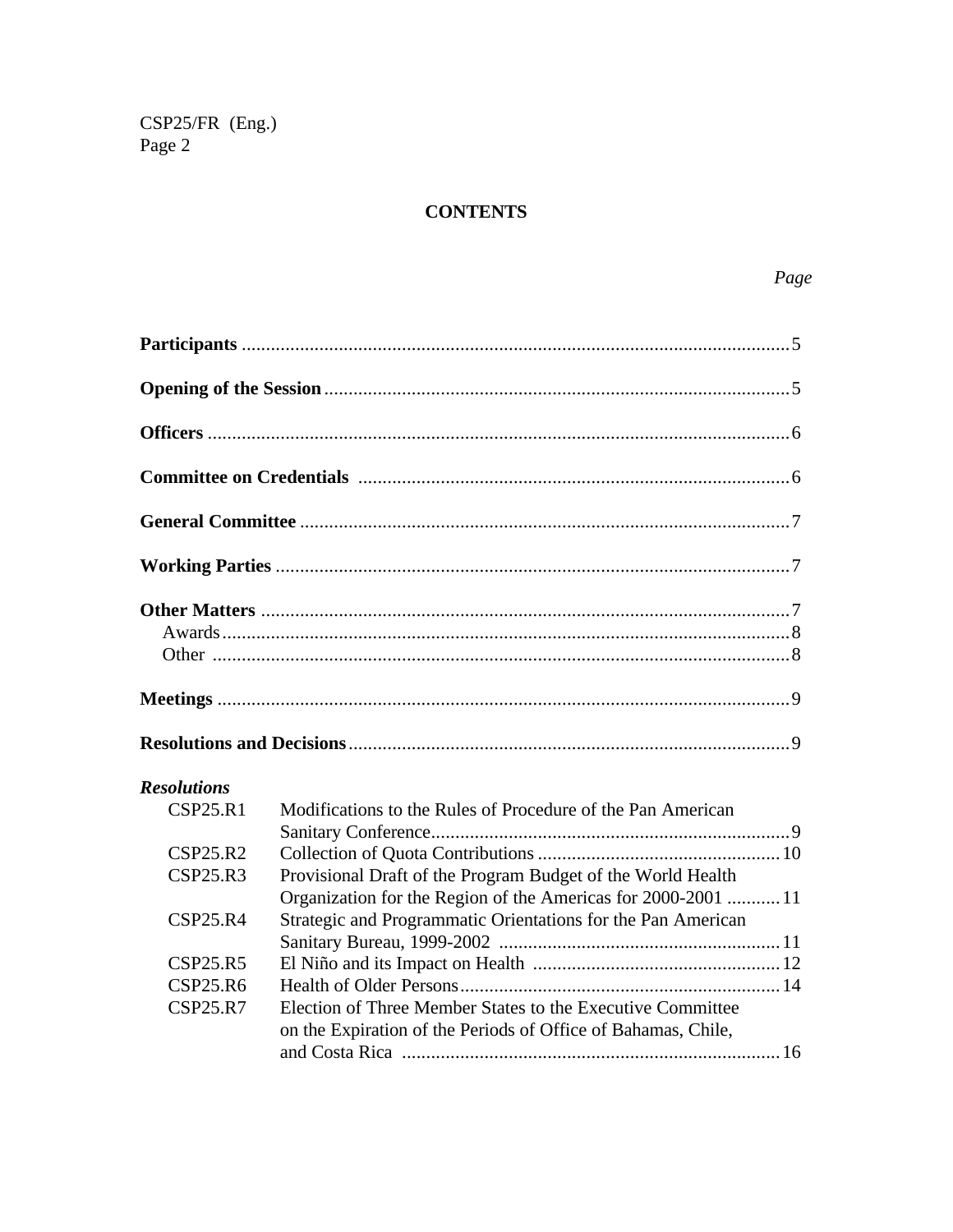## **CONTENTS** (*cont*.)

*Page*

| <b>Resolutions</b> (cont.) |                                                                                                                             |  |
|----------------------------|-----------------------------------------------------------------------------------------------------------------------------|--|
| <b>CSP25.R8</b>            | Election of the Director of the Pan American Sanitary Bureau<br>and Nomination of the Regional Director of the World Health |  |
|                            |                                                                                                                             |  |
| CSP25.R9                   |                                                                                                                             |  |
| CSP25.R10                  |                                                                                                                             |  |
| CSP24.R11                  |                                                                                                                             |  |
| CSP25.R12                  |                                                                                                                             |  |
| CSP25.R13                  |                                                                                                                             |  |
| CSP25.R14                  | Salary of the Director of the Pan American Sanitary Bureau22                                                                |  |
| CSP25.R15                  |                                                                                                                             |  |
|                            |                                                                                                                             |  |

## *Decisions*

| CSP25(D1)  |                                                              |    |
|------------|--------------------------------------------------------------|----|
| CSP25(D2)  |                                                              |    |
| CSP25(D3)  | Working Party to Study the Application of Article 6.B of the |    |
|            |                                                              |    |
| CSP25(D4)  |                                                              |    |
| CSP25(D5)  |                                                              |    |
| CSP25(D6)  | Annual Report, 1997, and Quadrennial Report, 1994-1997,      |    |
|            |                                                              |    |
| CSP25(D7)  | Annual Report of the President of the Executive Committee 25 |    |
| CSP25(D8)  | Selection of One Member State from the Region of the         |    |
|            | Americas Entitled to Designate a Person to Serve on the      |    |
|            | Joint Coordinating Board of the UNDP/World Bank/WHO          |    |
|            | Special Program for Research and Training in Tropical        |    |
|            |                                                              | 25 |
| CSP25(D9)  | Designation of One Member State to the International         |    |
|            | Coordination Council of the Pan American Institute for Food  |    |
|            |                                                              |    |
| CSP25(D10) | Selection of Two Members to the Management Advisory          |    |
|            | Committee of WHO Action Program on Nations for               |    |
|            |                                                              | 26 |
|            |                                                              |    |
|            |                                                              |    |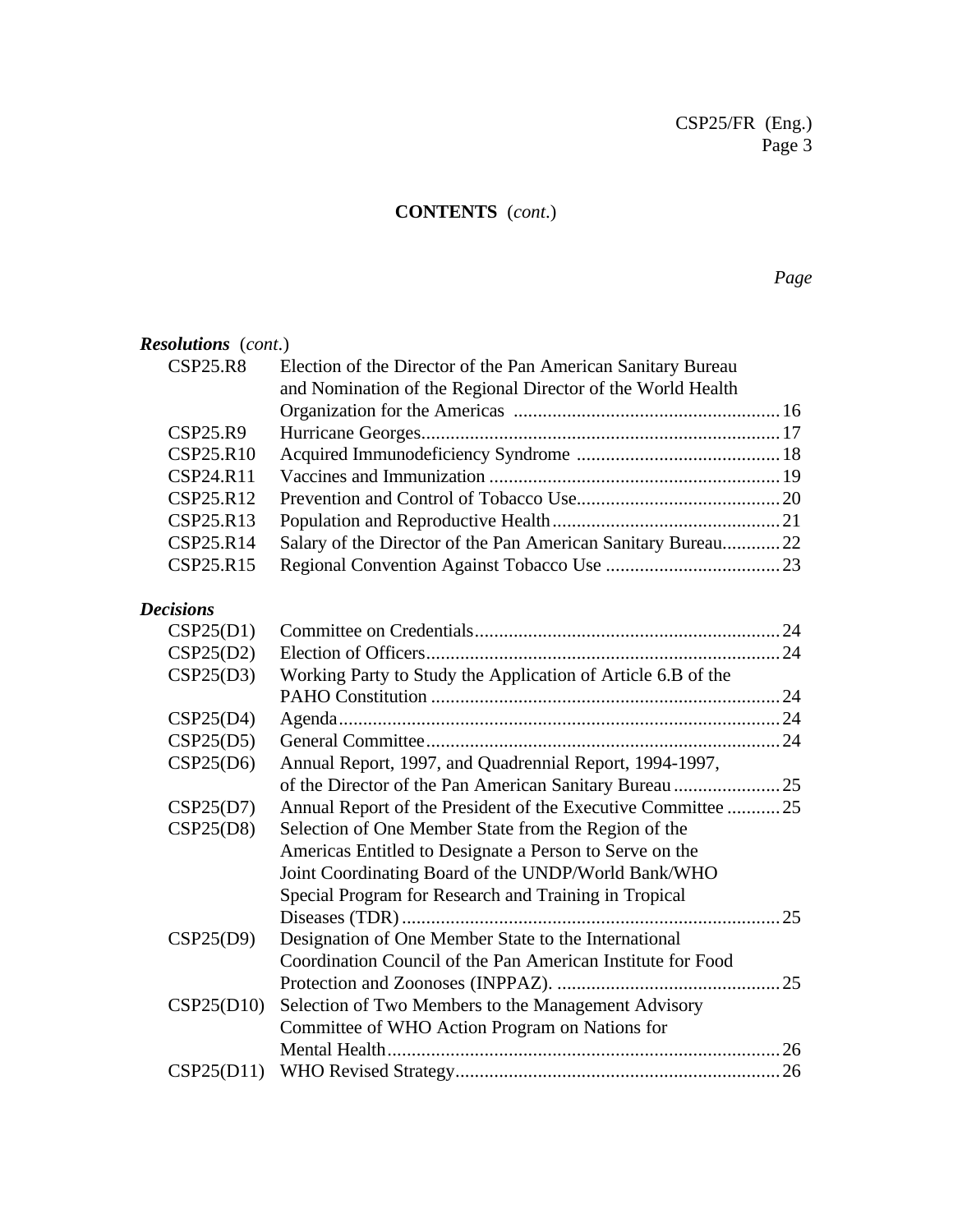# **CONTENTS** (*cont*.)

*Page*

| <b>Decisions</b> (cont.)  |                                                                          |  |
|---------------------------|--------------------------------------------------------------------------|--|
|                           | CSP25(D12) Selection of Two Members States to the Subgroup of the        |  |
|                           | Ad Hoc Working Party on the WHO Revised Drug Strategy26                  |  |
|                           | CSP25(D13) Salary of the Director of the Pan American Sanitary Bureau 26 |  |
|                           |                                                                          |  |
| <b>Annexes:</b> A. Agenda |                                                                          |  |
|                           |                                                                          |  |

- B. List of Documents
- C. List of Participants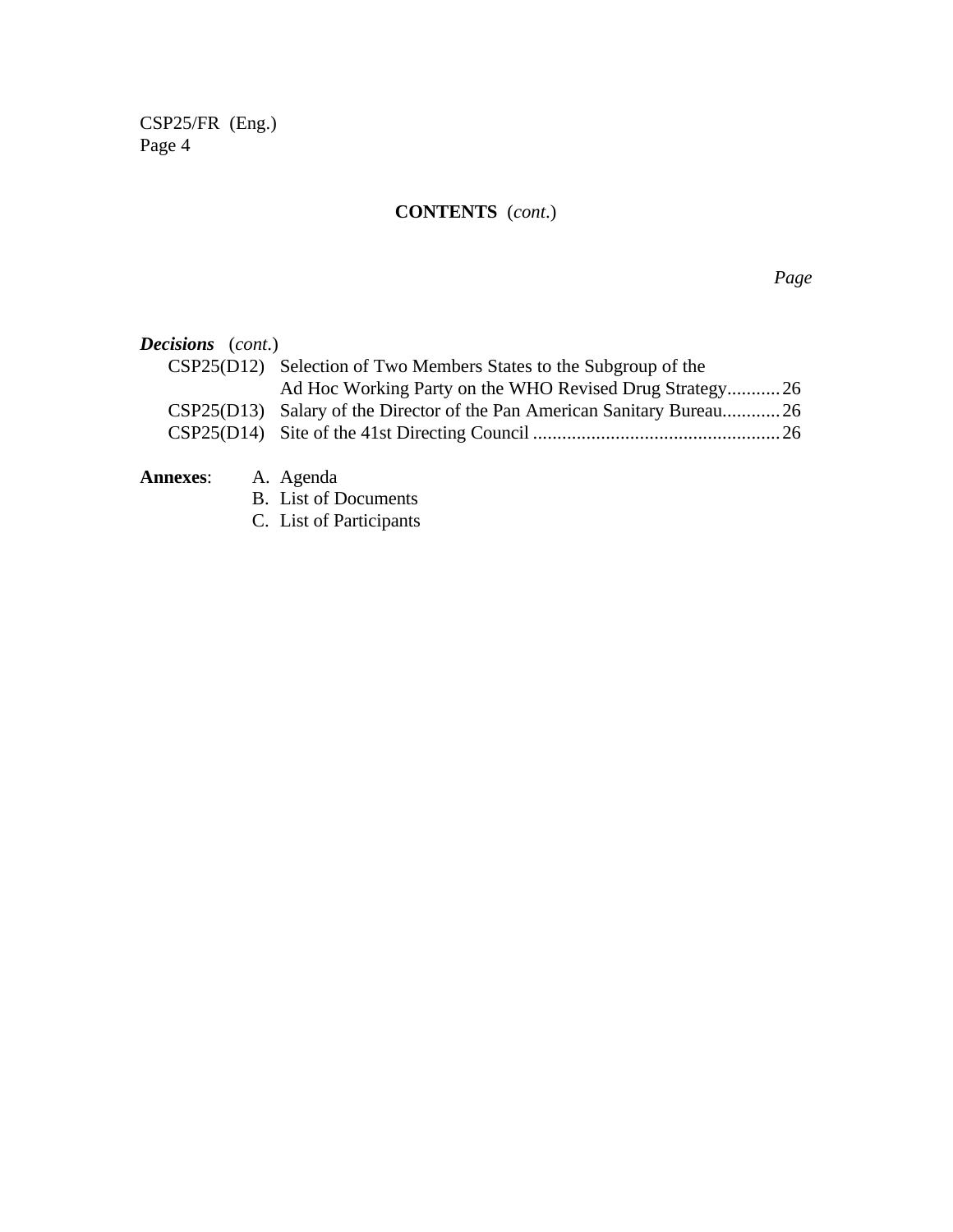#### **FINAL REPORT**<sup>1</sup>

The 25th Pan American Sanitary Conference of the Pan American Health Organization, 50th Session of the Regional Committee of the World Health Organization for the Americas, was held at the Headquarters Building in Washington, D.C., from 21 to 25 September 1998, as convened by the Director of the Pan American Sanitary Bureau.

#### **Participants**

The following Member and Participating States and Associate Members of the Pan American Health Organization were represented: Antigua and Barbuda, Argentina, Bahamas, Barbados, Belize, Bolivia, Brazil, Canada, Chile, Colombia, Costa Rica, Cuba, Dominica, Dominican Republic, Ecuador, El Salvador, France, Grenada, Guatemala, Guyana, Haiti, Honduras, Jamaica, Kingdom of the Netherlands, Mexico, Nicaragua, Panama, Paraguay, Peru, Puerto Rico, Saint Lucia, Saint Vincent and the Grenadines, Suriname, Trinidad and Tobago, United Kingdom, United States of America, Uruguay, and Venezuela. The Government of Spain was represented as an Observer State. The Executive Committee was represented by its President, Dr. Alex Figueroa Muñoz (Chile) and by Dr. Ronald Knowles (Bahamas).

The Conference was attended by Dr. Gro Harlem Brundtland, Director-General of the World Health Organization. The following intergovernmental agencies were represented: Caribbean Community, Hipólito Unanue Agreement, Inter-American Development Bank, Inter-American Institute for Cooperation on Agriculture, United Nations Children's Fund, United Nations Economic Commission for Latin America and the Caribbean, Joint United Nations Program on HIV/AIDS, and the World Bank. Observers for 29 nongovernmental organizations were also present.

#### **Opening of the Conference**

-

The Conference was opened by the Delegate of Mexico, Dr. Roberto Tapia Conyer. Speakers at the opening ceremony were Sir George Alleyne, Director of the Pan American Sanitary Bureau; Dr. Donna Shalala, Secretary of Health and Human Services of the United States of America, and Dr. Gro Harlem Brundtland, Director-General of the World Health Organization.

<sup>&</sup>lt;sup>1</sup> This Final Report is in the nature of a summary and should thus be read in conjunction with the Proceedings of the Session, where the topics are explored in greater detail.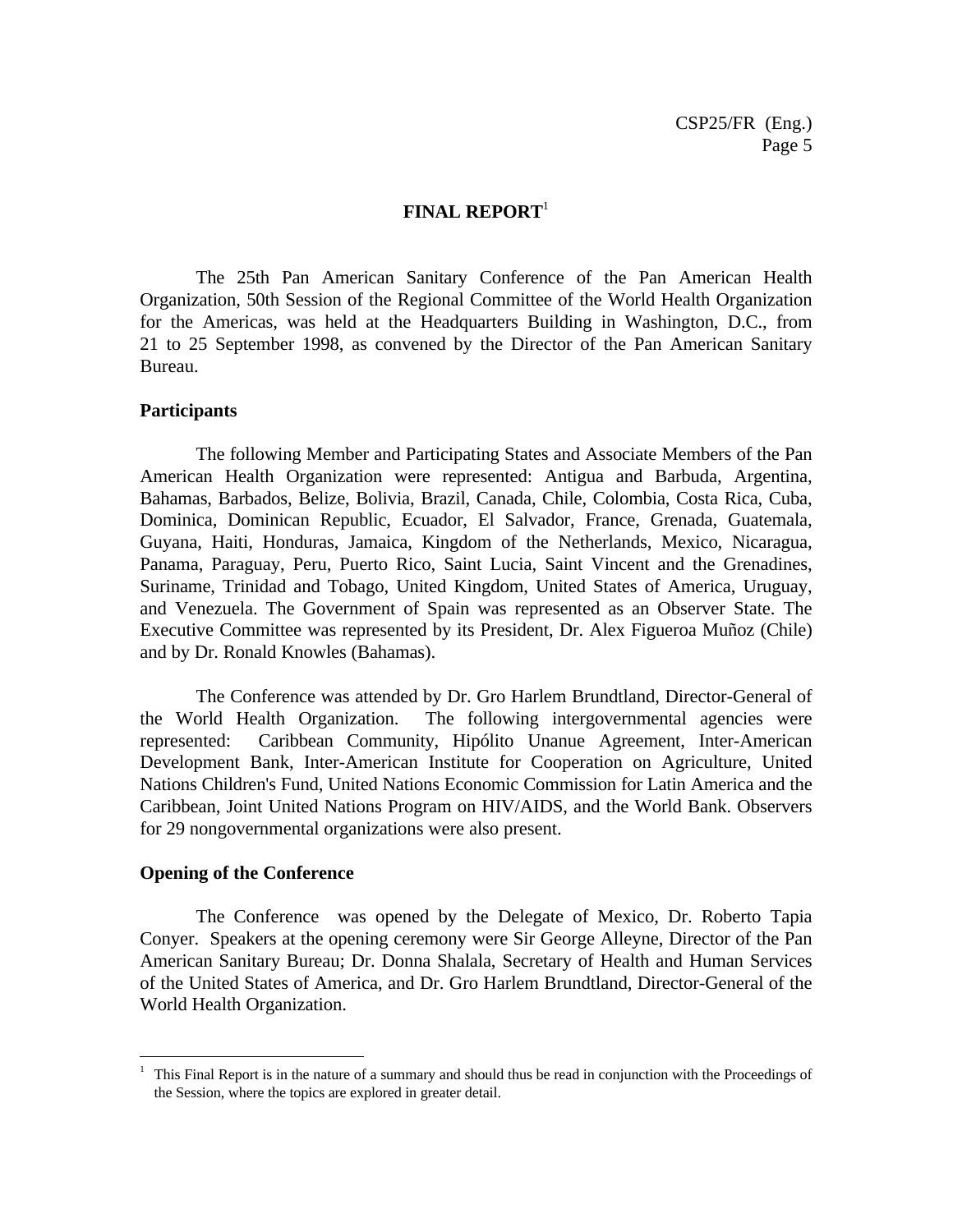#### **Officers**

Pursuant to Rule 21 of the Rules of Procedure, the Head of Delegation of Mexico, which occupied the Presidency of the 24th Pan American Sanitary Conference, presided until the elections for office of the 25th Conference. As a result of the elections, the following delegates served as officers:

| President:                 | Dr. Alberto Mazza                           | Argentina                                        |
|----------------------------|---------------------------------------------|--------------------------------------------------|
| Vice Presidents:           | Dr. Elizabeth Thompson<br>Dr. Marco A. Rosa | <b>Barbados</b><br>Honduras                      |
| Rapporteur:                | Dr. Pablo Augusto Meloni                    | Peru                                             |
| Secretary<br>$ex$ officio: | Sir George Alleyne                          | Director, Pan American<br><b>Sanitary Bureau</b> |

During the fourth meeting, first Mr. Branford Goddard and then Dr. Elizabeth Thompson, both of Barbados, substituted for Dr. Alberto Mazza as President.

#### **Committee on Credentials**

The Committee on Credentials was appointed pursuant to Rule 32 of the Rules of Procedure and consisted of the following members:

| President: | Dr. Lombardo Martínez | Nicaragua |
|------------|-----------------------|-----------|
| Member:    | Mr. Nick Previsich    | Canada    |
| Member:    | Dr. Elbano Pieruzzi   | Venezuela |

The Committee on Credentials held four meetings and submitted its respective reports in the first, third, fourth, and eighth meetings.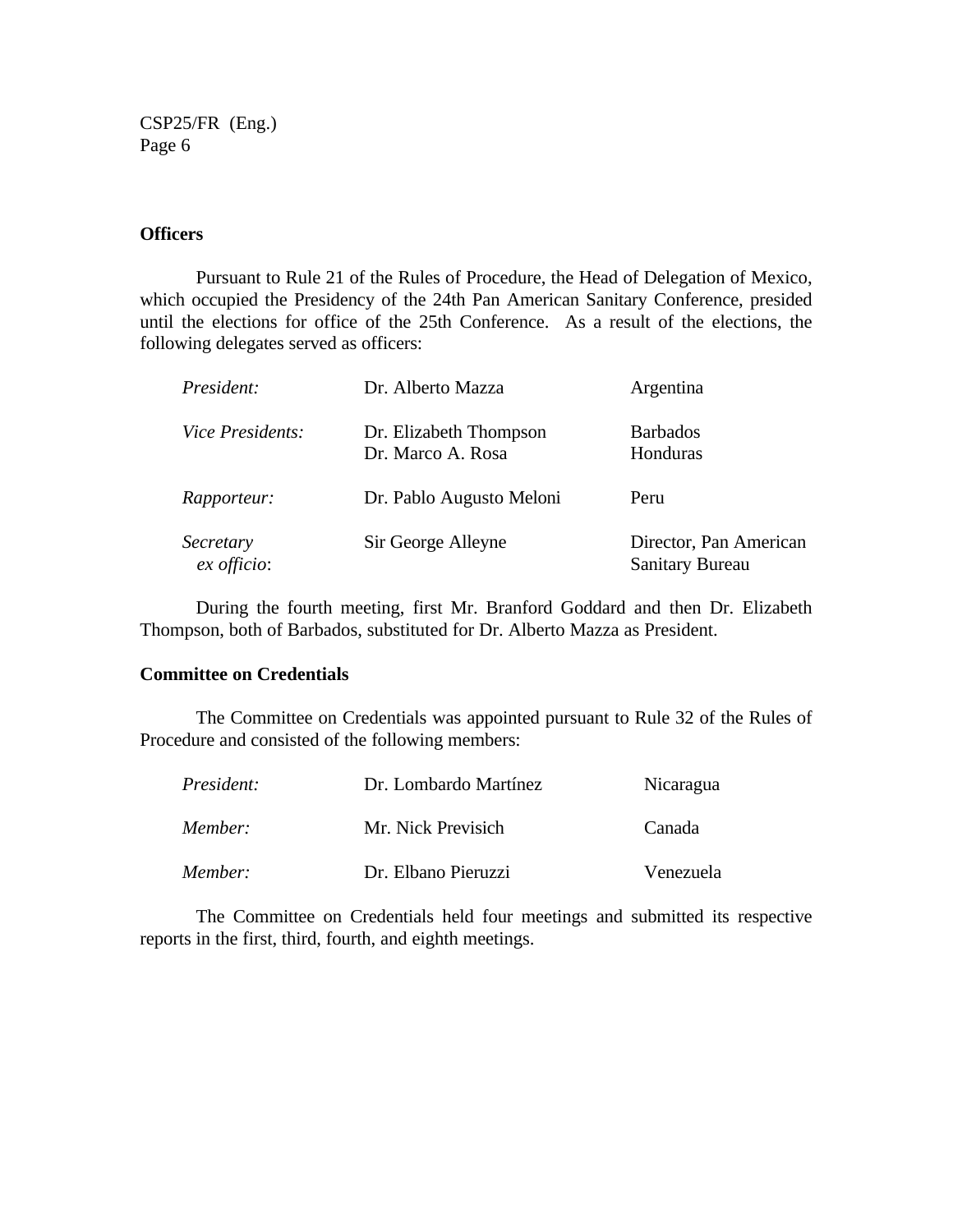#### **General Committee**

With the election of the Delegates of Brazil, Cuba, and the United States of America to the General Committee, pursuant to Rule 33 of the Rules of Procedure the Committee was constituted as follows:

| President<br>of the Conference:             | Dr. Alberto Mazza        | Argentina                       |
|---------------------------------------------|--------------------------|---------------------------------|
| <i>Vice President</i><br>of the Conference: | Dr. Elizabeth Thompson   | <b>Barbados</b>                 |
| <i>Vice President</i><br>of the Conference: | Dr. Marco A. Rosa Zelaya | Honduras                        |
| Rapporteur<br>of the Conference:            | Dr. Pablo Augusto Meloni | Peru                            |
| Member:                                     | Dr. João Yunes           | <b>Brazil</b>                   |
| Member:                                     | Dr. Carlos P. Dotres     | Cuba                            |
| Member:                                     | Dr. David Satcher        | <b>United States of America</b> |

The General Committee met twice and submitted its respective reports at the second and sixth meetings of the Conference.

#### **Working Parties**

At the first meeting a working party, consisting of the Delegates of Antigua and Barbuda, Mexico and Uruguay, was established to study the application of Article 6.B of the PAHO Constitution to States more than two years in arrears in the payment of their quota contributions. The Working Party met once and submitted its report at the second meeting of the Conference, at which time Resolution CSP25.R2 was adopted.

#### **Other Matters**

In addition to the topics reflected in the decisions and resolutions reproduced in their entirety in the present report, the following matters were considered.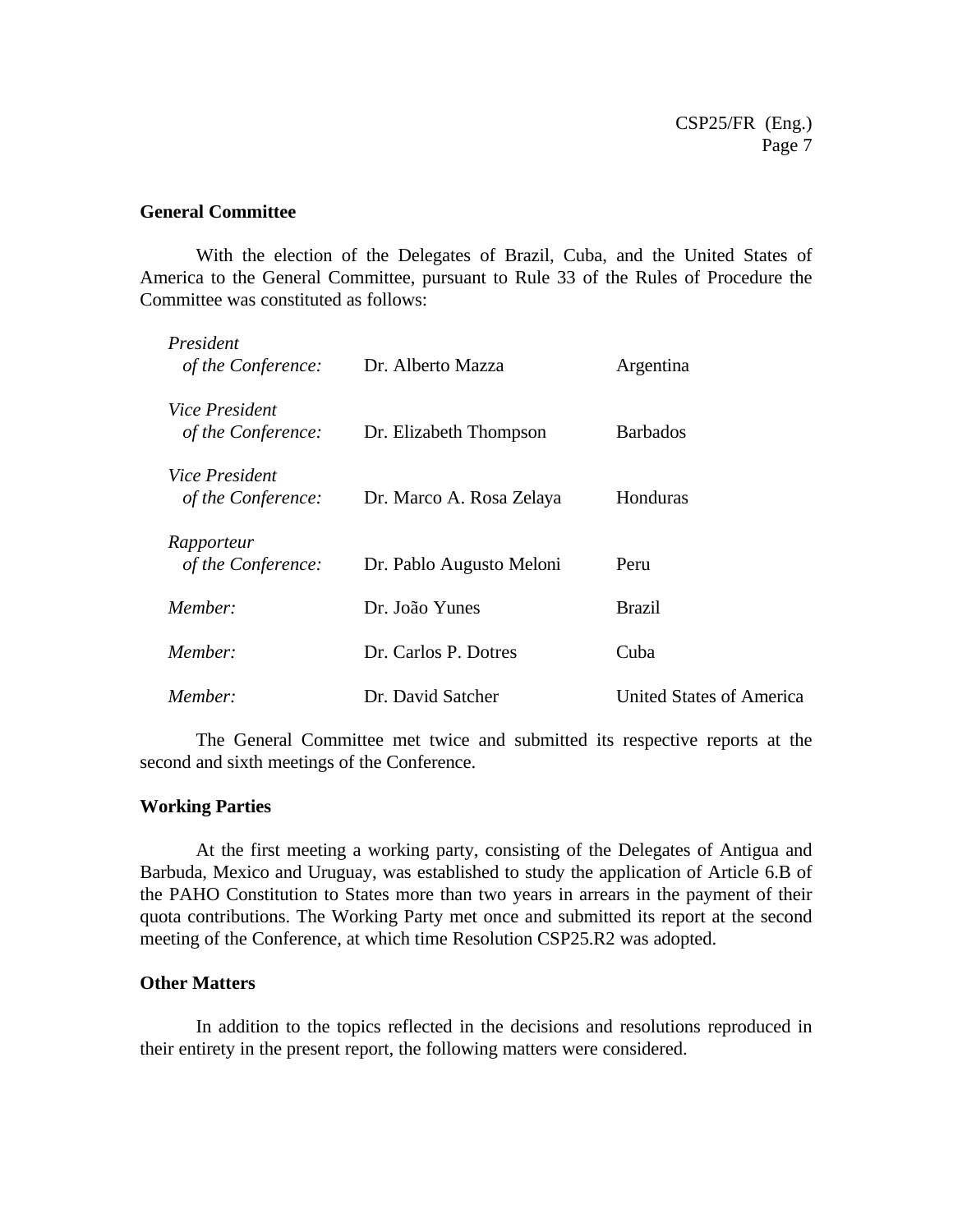#### *Awards*

In the fourth meeting the PAHO Award for Administration, 1998, was presented to Dr. Christina Moody, of Jamaica.

In the sixth meeting the Abraham Horwitz Award for Inter-American Health, 1998, was presented jointly to Dr. Elisa Mayén de Ponce and Dr. Carlos Ponce, of Honduras.

#### *Other*

A special ceremony was held during the second meeting to celebrate the 50th anniversary of the World Health Organization. Speakers included Dr. Gro Harlem Brundtland, Director General of WHO; Dr. Plutarco Naranjo, former Minister of Health of Ecuador and past President of the World Health Assembly; Dr. William Foege, former Director of the Centers for Disease Control and Prevention and the Task Force for Child Survival and Development; and Sir George Alleyne, Director of PASB.

At the third meeting the Conference heard and debated the evolution of technical cooperation among countries in the Region, describing various modalities and trends in technical cooperation and outlining challenges and prospects for the 21st century.

At the sixth meeting, the Conference expressed its solidarity with the countries and territories affected by Hurricane Georges (Resolution CSP25.R9).

At the seventh meeting, the Conference considered the WHO Revised Drug Strategy. It also reviewed the resolutions of the Fifty-first World Health Assembly of interest to the Region of the Americas.

Also at the seventh meeting, the Conference heard a presentation on PAHO's publications program and the role of information in the delivery of health care.

A panel discussion was held at the eighth meeting on the prevention and control of tobacco, with presentations by Mr. Michael Pertshuck, Co-Director of the Advocacy Institute, United States of America; Dr. Enelka de Samudio, Secretary General of Health, Panama; Dr. Alvaro Erazo Latorre, Vice Minister of Health, Chile; Dr. John Junor, Minister of Health, Jamaica; and Dr. João Yunes, Secretary of Health Policies, Brazil.

At the ninth meeting, the Delegate of Puerto Rico, Dr. Rafael Burgos Calderón, delivered, on behalf of his Government, an invitation to hold the 41st Directing Council in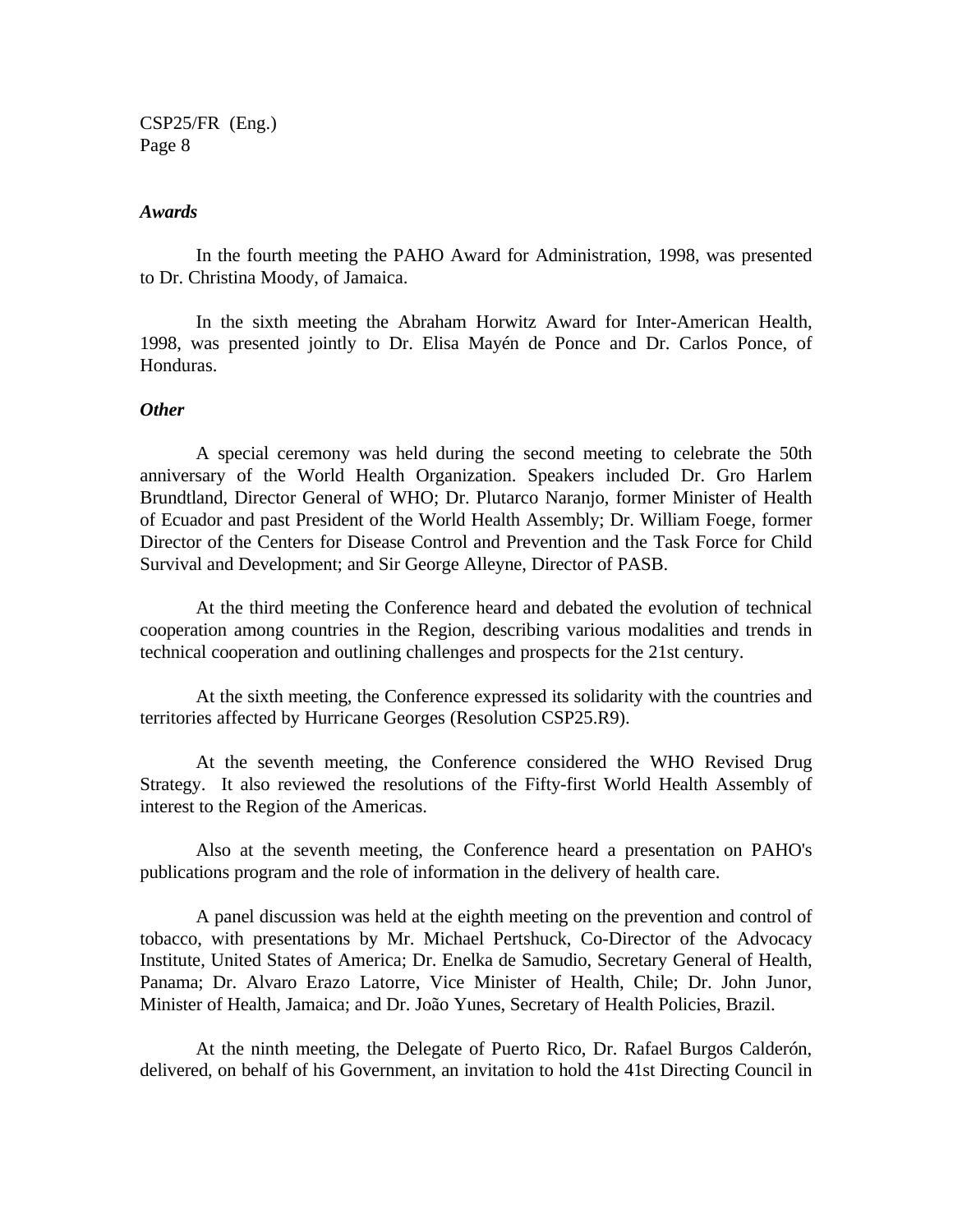Puerto Rico in September 1999, noting that Puerto Rico would underwrite any costs additional to those normally budgeted for a Council meeting in Washington. **Meetings**

The Conference held 11 meetings.

### **Resolutions and Decisions**

### *Resolutions*

## *CSP25.R1: Modifications to the Rules of Procedure of the Pan American Sanitary Conference*

### *THE 25th PAN AMERICAN SANITARY CONFERENCE*,

Considering it advisable that the Rules of Procedure of the PAHO Governing Bodies be brought in line with current practice and that similar rules for each body be consistent;

Aware that the proposed amendments to the Rules of Procedure of the Directing Council and the Pan American Sanitary Conference were thoroughly reviewed by the Executive Committee and the Working Party it established for this purpose;

Considering that the Executive Committee, by Resolution CE120.R17, and the Directing Council, by Resolution CD40.R17, adopted the modifications to their Rules of Procedure, and recommended that the Pan American Sanitary Conference adopt its amended Rules; and

Bearing in mind the provisions of Rule 65 of the present Rules of Procedure of the Conference,

#### *RESOLVES*:

1. To thank the Working Party of the Executive Committee for its comprehensive review of the Rules of Procedure of the three Governing Bodies of the Pan American Health Organization.

2. To adopt the amended Rules of Procedure of the Pan American Sanitary Conference as they appear in the Annex to Document CSP25/3.

 *(Adopted at the first meeting, 21 September 1998)*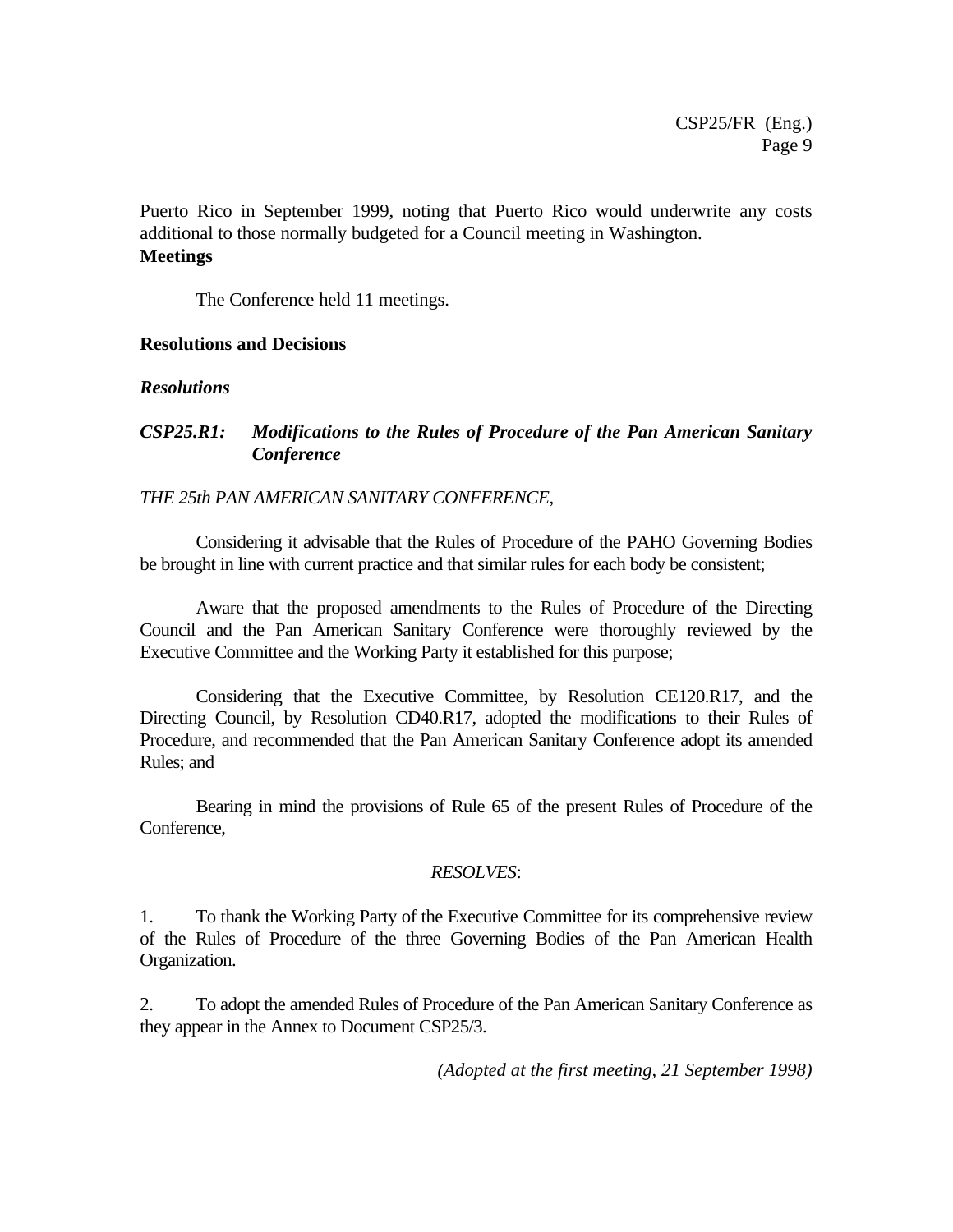### *CSP25.R2: Collection of Quota Contributions*

### *THE 25th PAN AMERICAN SANITARY CONFERENCE,*

Having considered the report of the Director on the collection of quota contributions (Document CSP25/19 and Add. 1) and the concern expressed by the 122nd Session of the Executive Committee with respect to the status of the collection of quota contributions;

Noting that Cuba is in compliance with its deferred payment plan; and

Further noting that the Dominican Republic and Grenada have made "good faith" efforts to pay their 1995 arrearages,

### *RESOLVES:*

1. To take note of the report of the Director on the collection of quota contributions (Document CSP25/19 and Add. 1).

2. To express appreciation to those Member States that have already made payments in 1998, and to urge all Member States in arrears to meet their financial obligations to the Organization in an expeditious manner.

3. To congratulate the Member States which have fully met their quota obligations through 1998.

4. To compliment the Member States which have made payment efforts to reduce quota arrears for prior years.

5. To request the Director to notify Cuba, the Dominican Republic, and Grenada that their voting privileges have been restored at this 25th Pan American Sanitary Conference.

6. To request the Director to:

- (a) continue to monitor the implementation of special payment agreements made by Member States in arrears in the payment of prior years' quota assessments;
- (b) advise the Executive Committee of Member States' compliance with their quota payment commitments;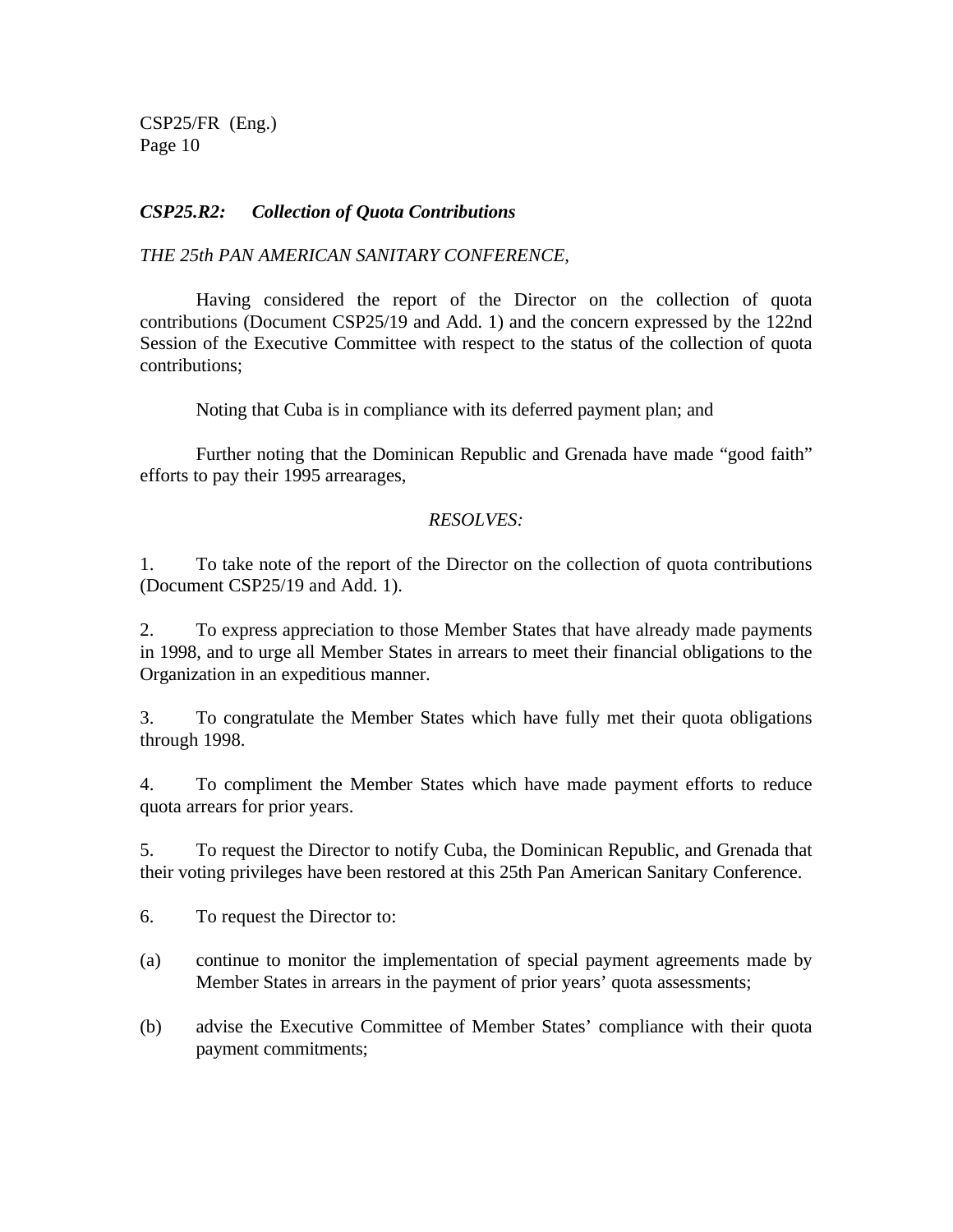(c) report to the 41st Directing Council on the status of the collection of quota contributions for 1999 and prior years.

 *(Adopted at the second meeting, 21 September 1998)*

### *CSP25.R3: Provisional Draft of the Program Budget of the World Health Organization for the Region of the Americas for 2000-2001*

*THE 25th PAN AMERICAN SANITARY CONFERENCE,*

Having considered Document CSP25/7 and the tentative request to the World Health Organization for US\$ 77,725,000 without cost increases for the Region of the Americas for 2000-2001; and

Noting the recommendation of the 122nd Session of the Executive Committee,

#### *RESOLVES*:

To request the Director to transmit to the Director-General of WHO the request for US\$ 77,725,000 without cost increases for the Region of the Americas for 2000-2001, for consideration by the WHO Executive Board and the World Health Assembly in 1999.

 *(Adopted at the second meeting, 21 September 1998)*

#### *CSP25.R4: Strategic and Programmatic Orientations for the Pan American Sanitary Bureau, 1999-2002*

*THE 25th PAN AMERICAN SANITARY CONFERENCE*,

Having seen Document CSP25/8, "Strategic and Programmatic Orientations for the Pan American Sanitary Bureau, 1999-2002";

Mindful of the constitutional function of the Pan American Sanitary Conference in determining the general policies of the Organization; and

Recognizing the need of the Member States and the Secretariat to channel their efforts and resources toward tasks that improve access to health services and help to ensure effective satisfaction of the health needs of the inhabitants of the Region,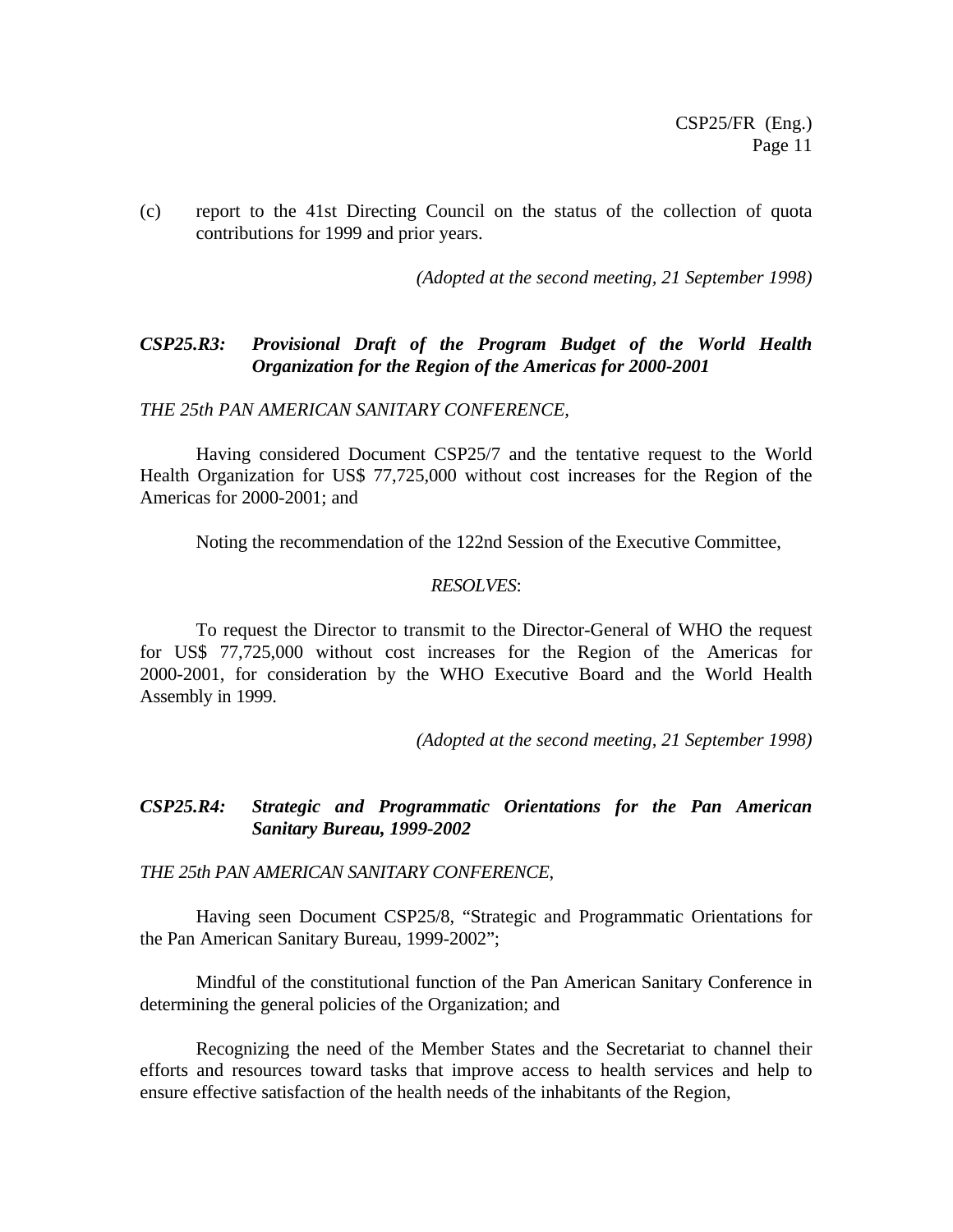#### *RESOLVES*:

1. To approve the "Strategic and Programmatic Orientations for the Pan American Sanitary Bureau, 1999-2002" as a basic frame of reference for the strategic planning of the technical cooperation of the Secretariat.

2. To urge the Member States, when formulating their national health policies, to take into account the strategic and programmatic orientations for the Bureau corresponding to the quadrennium 1999-2002.

- 3. To request the Director to:
- (a) apply the strategic and programmatic orientations when preparing the biennial program budgets of the Organization during the quadrennium 1999-2002;
- (b) assess the impact of technical cooperation with the Member States, utilizing the "Strategic and Programmatic Orientations for the Pan American Sanitary Bureau, 1999-2002" as the basic frame of reference, and report the findings of this assessment to the Governing Bodies;
- (c) disseminate the document "Strategic and Programmatic Orientations for the Pan American Sanitary Bureau, 1999-2002" among the Member States, and transmit it to the Director General of WHO for consideration;
- (d) transmit the aforementioned document to multilateral organizations and the technical cooperation agencies of donor countries that participate in health sector activities of the Member States.

*(Adopted at the third meeting, 22 September 1998)*

#### *CSP25.R5: El Niño and its Impact on Health*

#### *THE 25th PAN AMERICAN SANITARY CONFERENCE,*

Taking note of the grave impact of El Niño 1997-1998 on the health and economy of the entire Region of the Americas;

Having seen Document CSP25/10 on El Niño and its impact on health, presented by the Director;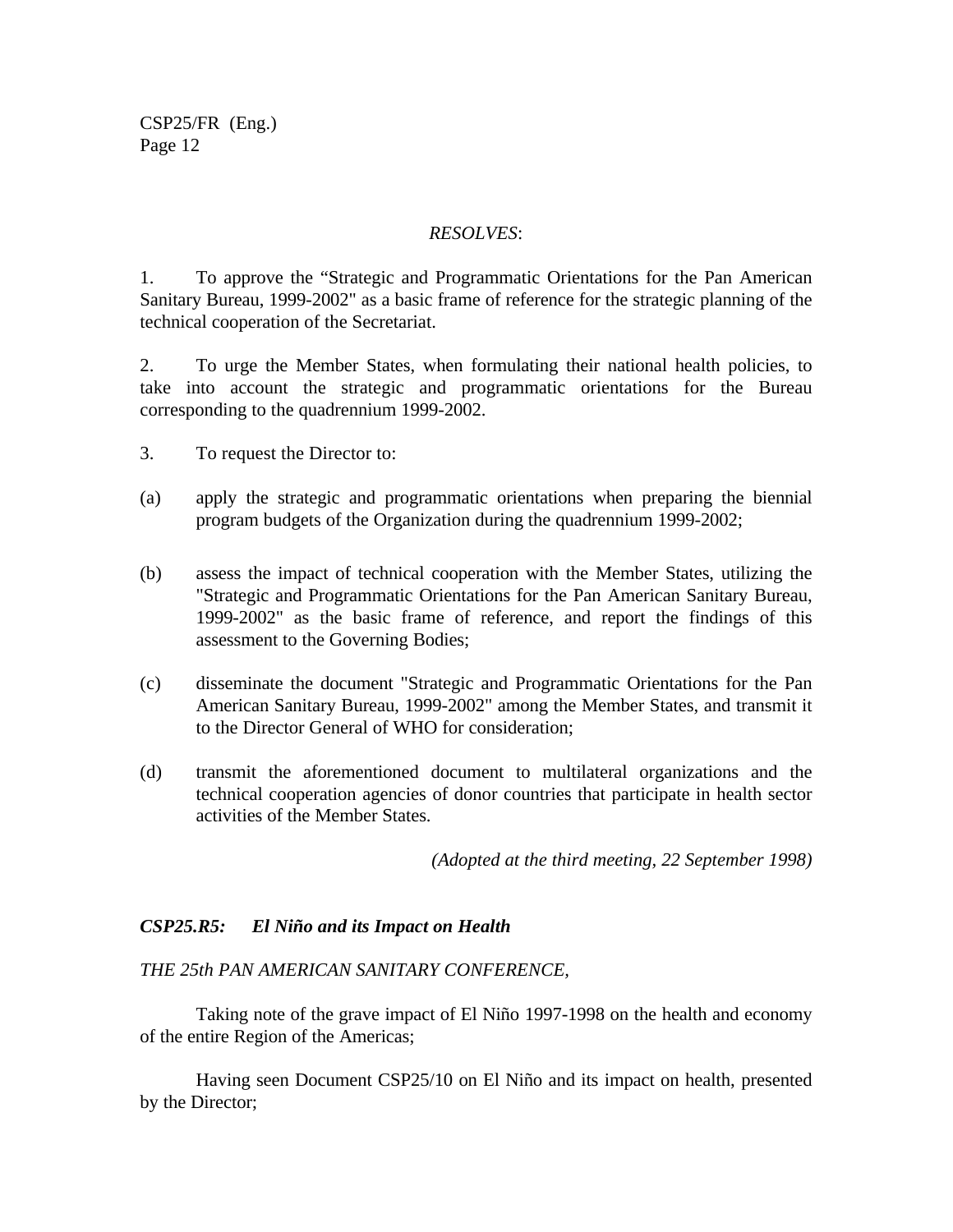Concerned about the vulnerability of the health sector to events resulting from this phenomenon;

Recognizing the importance of the measures adopted by several countries to strengthen their systems for epidemiological surveillance, basic sanitation, and communicable disease control;

Convinced that the damage to the infrastructure of the sector, including health facilities, water and sanitation systems, and other vital services, can be minimized for future catastrophic events and that greater efforts should therefore be made by the Member States in this regard;

Recalling Resolutions CD24.R10 (1976), CD26.R36 (1979), CD27.R40 (1980), CD32.R10 (1987), and CD40.R13 (1997) of the Directing Council, mandating that PAHO provide technical cooperation on disaster preparedness in matters related to health and, specifically, that it continue this cooperation designed to prepare the sector to deal with the disasters caused by El Niño; and

Taking into account Resolution AG/RES.1584, "Special Program of Support to Countries affected by El Niño," adopted by the XXVIII regular session of the General Assembly of the Organization of American States, urging the member states and the organs and agencies of the inter-American system (in particular the Inter-American Development Bank, the Inter-American Institute for Cooperation in Agriculture, and the Pan American Health Organization), as well as the nongovernmental organizations that are pursuing similar aims, to intensify, within the framework of the International Decade for Natural Disaster Reduction, their cooperation with efforts aimed at preventing, reducing, and repairing the effects of El Niño,

#### *RESOLVES:*

1. To invite the Member States to review and update their emergency health plans, using as a foundation the lessons learned from the disasters caused by El Niño 1997-1998.

2. To urge the Member States that had developed disaster preparedness and mitigation programs prior to the disasters caused by El Niño to strengthen these programs, maintaining a comprehensive vision that encompasses all types of risks.

3. To request the Member States that still have not done so to: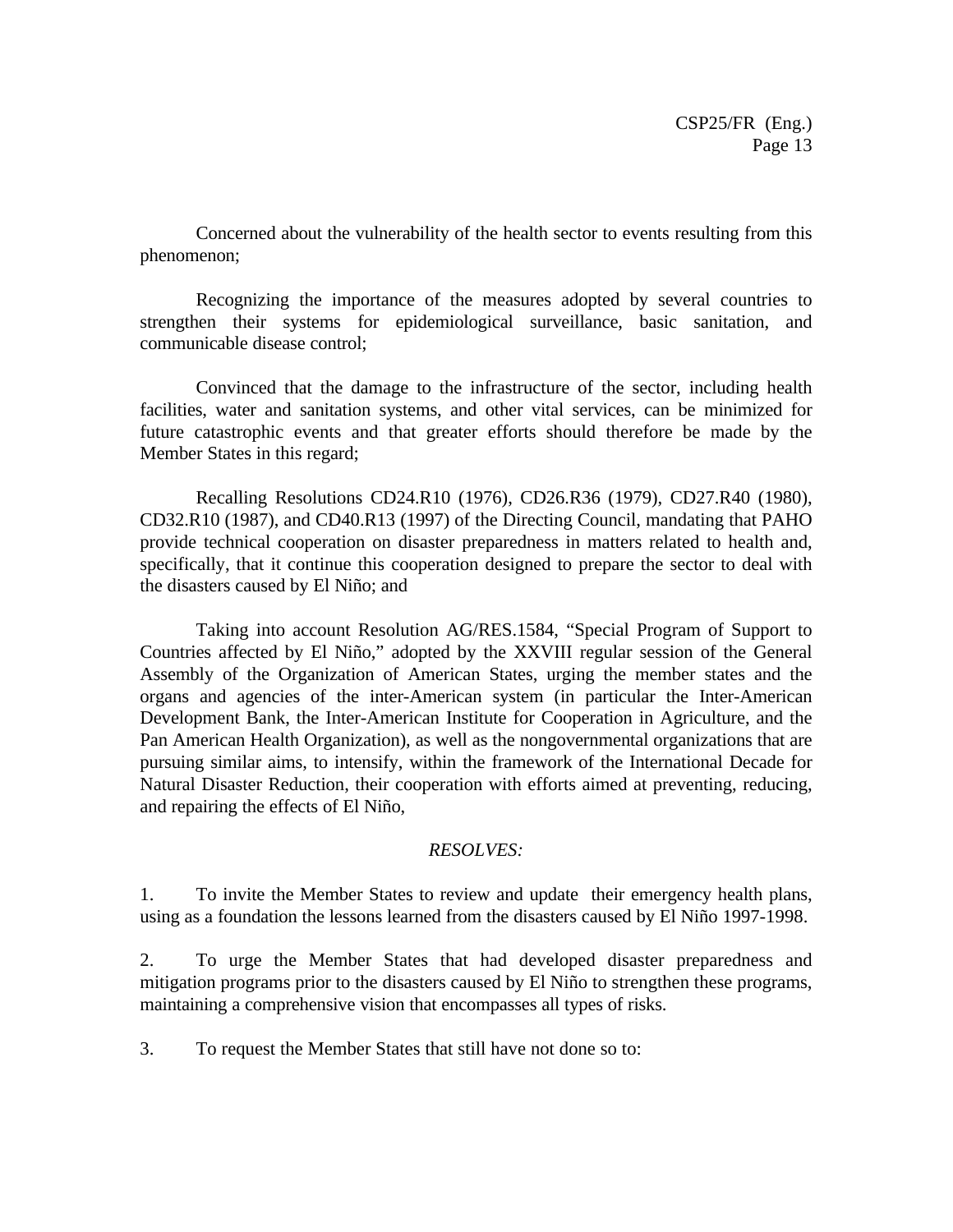- (a) develop disaster mitigation programs that, in keeping with the recommendations of the International Conference on Disaster Mitigation in Health Facilities held in Mexico in 1996, include aspects of design and structural and nonstructural reinforcement and maintenance of health facilities, water and sanitation systems, and other vital services;
- (b) strengthen their programs for preparedness in any emergency, placing multidisciplinary emphasis on epidemiological surveillance, disease control, environmental quality, environmental sanitation, and vector control, as well as on disaster preparedness in hospitals and communities;
- (c) support data collection and medium- and long-term research projects in order to determine with greater certainty the impact of El Niño on human health.
- 4. To request the Director to:
- (a) strengthen technical cooperation with the Member States for the development of policies and programs geared toward upgrading the sanitary structure for the prevention and mitigation of damages caused by disasters;
- (b) promote regional and country efforts to ensure the creation of an institutional memory with respect to El Niño 1997-1998, as well as epidemiological surveillance and research studies that lead to a better understanding of the impact of this phenomenon.

*(Adopted at the fourth meeting, 22 September 1998)*

#### *CSP25.R6: Health of Older Persons*

#### *THE 25th PAN AMERICAN SANITARY CONFERENCE,*

Considering that population aging will have a major impact on health care, on the kinds of institutions and informal arrangements that will be needed to support family caregiving, and on the distribution of resources along the life span;

Aware that the greatest challenge of the millennium will be to keep aging populations active and free of disabling diseases for as long as possible and that active and healthy aging depends to a large extent on a health promotion perspective; and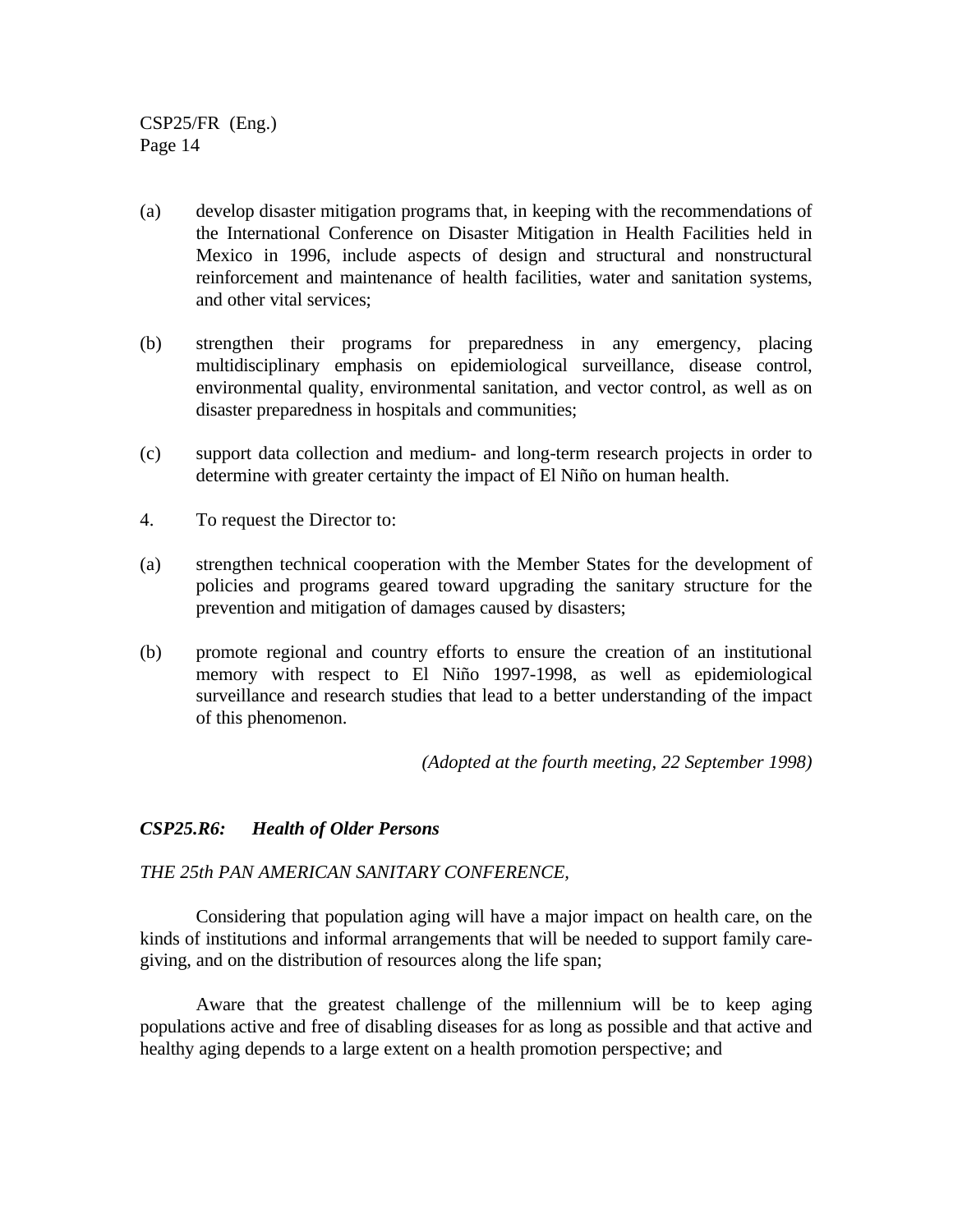Recognizing that 1999, International Year of Older Persons, is an important opportunity for PAHO/WHO to strengthen its leadership role in aging and health issues,

#### *RESOLVES:*

- 1. To request Member States to:
- (a) endorse the new conceptual framework for healthy aging developed within the contexts of WHO's Global Program on Aging and Health, international conferences, and PAHO's health promotion and family health and population framework;
- (b) implement national and regional plans of action on health and aging;
- (c) consider the need to address the following key concepts in the development of national plans, policies, and programs for aging and health:
- recognition that the health of older adults has a significant impact on a number of dimensions in the development and the functioning of societies, requiring an intersectorial approach guided by policy and legislative instruments, informed by research, and supported by competent human resources and health services sensitive to the needs of older persons;
- strengthening of the capacity of the primary health care sector to provide a continuum of services along the life cycle;
- strengthening of the capacity of older persons as a resource for the development of healthy environments, provision of infrastructures to support family caregivers, development of community alternatives to institutionalization, and promotion of intergenerational programs.
- 2. To request the Director to:
- (a) encourage the development and testing of instruments and methodologies which facilitate the countries' implementation of an integral approach to the health of older persons;
- (b) continue efforts to mobilize resources which will:
- support population research on the health and well-being of elders;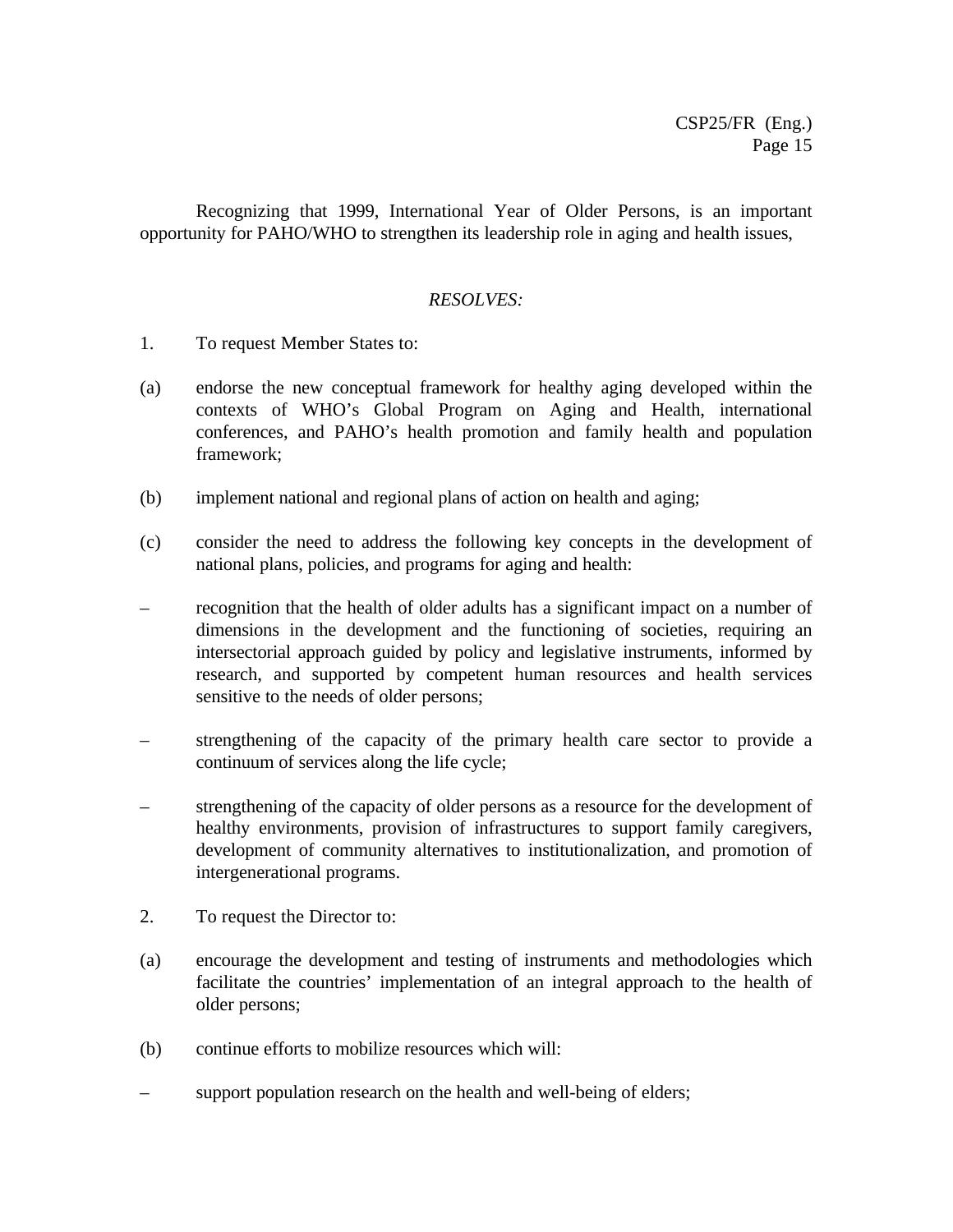- strengthen the capacity of a regional public policy network;
- provide geriatric education and training of the primary health care professional;
- develop social communication and mass media education for promoting a new conceptual framework for aging societies.

*(Adopted at the fourth meeting, 22 September 1998)*

## *CSP25.R7: Election of Three Member States to the Executive Committee on the Expiration of the Periods of Office of Bahamas, Chile, and Costa Rica*

#### *THE 25th PAN AMERICAN SANITARY CONFERENCE*,

Bearing in mind the provisions of Articles 4.D and 15.A of the Constitution of the Pan American Health Organization; and

Considering that Cuba, Nicaragua, and the United States of America were elected to serve on the Executive Committee upon the expiration of the periods of office of Bahamas, Chile, and Costa Rica,

#### *RESOLVES:*

1. To declare Cuba, Nicaragua, and the United States of America elected to membership of the Executive Committee for a period of three years.

2. To thank Bahamas, Chile, and Costa Rica for the services rendered to the Organization during the past three years by their delegates on the Executive Committee.

*(Adopted at the fifth meeting, 23 September 1998)*

## *CSP25.R8: Election of the Director of the Pan American Sanitary Bureau and Nomination of the Regional Director of the World Health Organization for the Americas*

*THE 25th PAN AMERICAN SANITARY CONFERENCE*,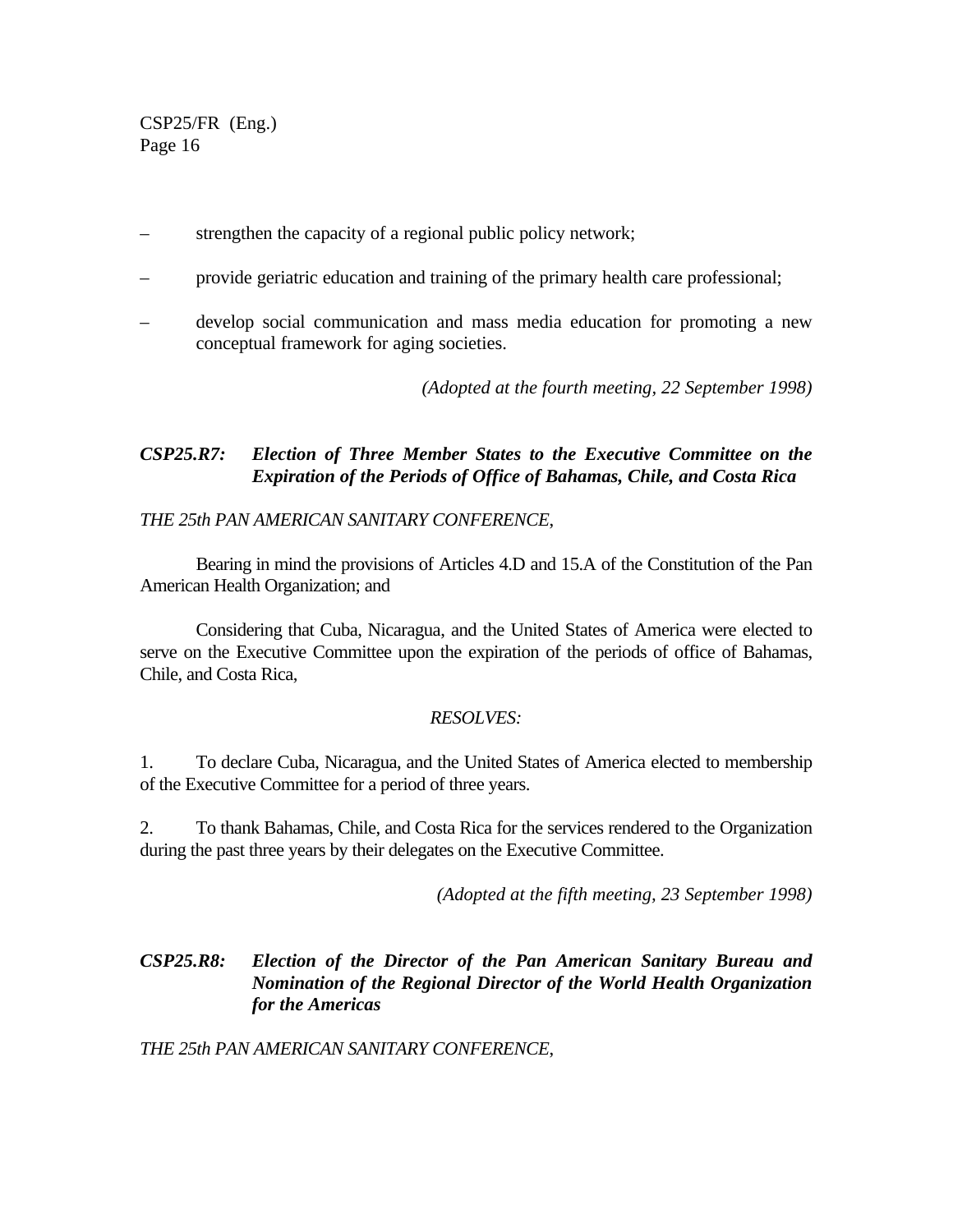Bearing in mind Articles 4.E and 21.A of the Constitution of the Pan American Health Organization, which provide that the Pan American Sanitary Bureau shall have a Director elected at the Conference by the vote of a majority of the Governments of the Organization;

Bearing in mind Article 4 of the Agreement between the World Health Organization and the Pan American Health Organization and Article 52 of the Constitution of the World Health Organization, which establish the procedure for the appointment of Regional Directors of the World Health Organization; and

Satisfied that the election of the Director of the Bureau has been held in accordance with the established procedures,

#### *RESOLVES:*

1. To declare Sir George Alleyne unanimously elected Director of the Pan American Sanitary Bureau for a period of four years to begin 1 February 1999.

2. To submit to the Executive Board of the World Health Organization the name of Sir George Alleyne for appointment as Regional Director for the Americas.

*(Adopted at the fifth meeting, 23 September 1998)*

#### *CSP25.R9: Hurricane Georges*

#### *THE 25th PAN AMERICAN SANITARY CONFERENCE,*

Noting the damage and human suffering caused by Hurricane Georges as it moves through the Caribbean, and especially the damage to the health services infrastructure,

#### *RESOLVES:*

1. To express its condolences and solidarity with the peoples and governments of the countries and territories affected by Hurricane Georges.

2. To request the international community to respond generously to the health needs identified by the authorities of the affected countries and to continue to support the efforts of the countries to reduce the negative impact of these climatic phenomena.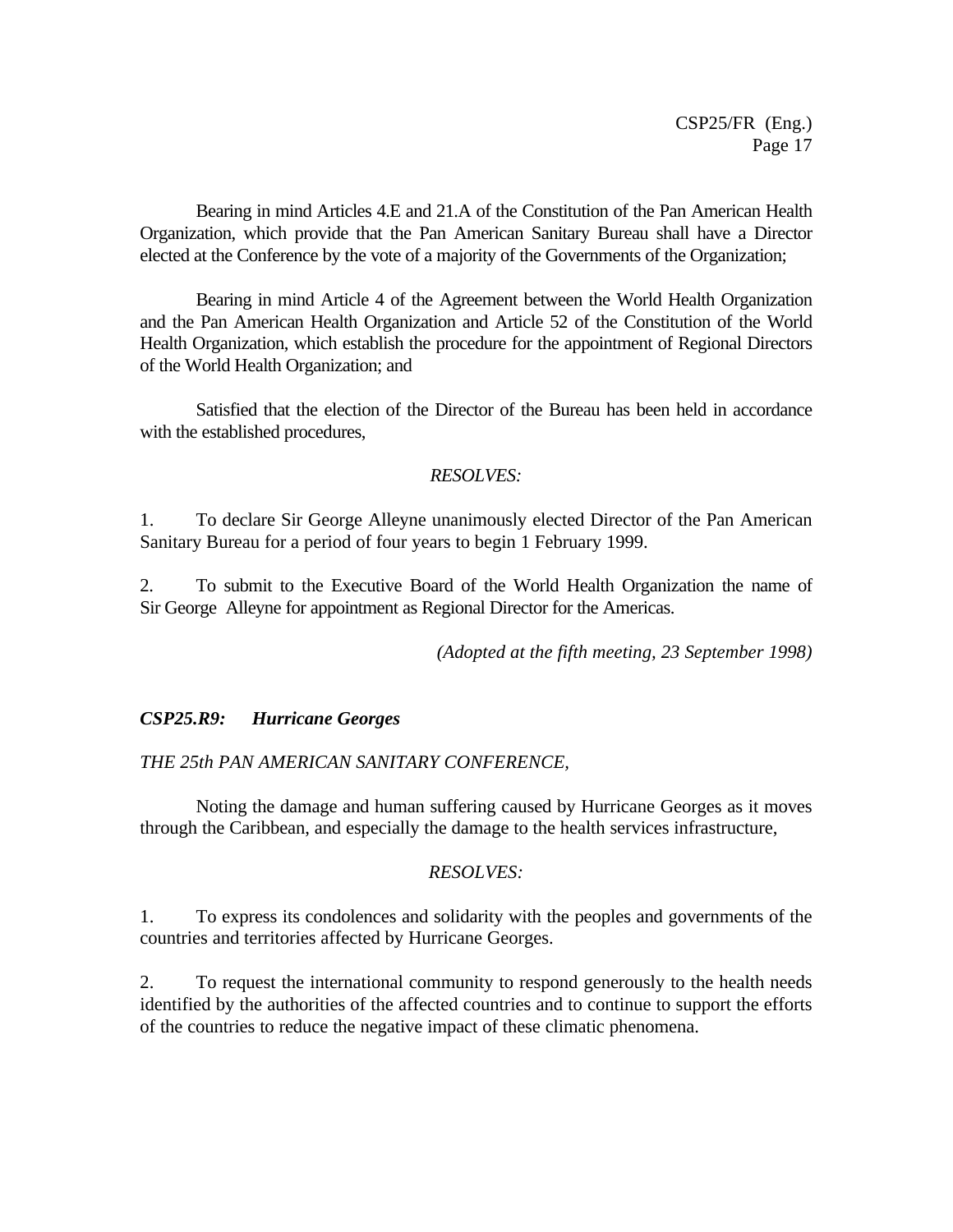3. To urge all Member States to continue to strengthen preparedness in the health sector and increase their efforts to reduce the vulnerability of their facilities to natural disasters through structural and nonstructural mitigation measures.

4. To request the Director of PAHO, as resources permit, to collaborate with the affected countries in assessing the damage to the health sector, identifying needs, and mobilizing resources for rehabilitation and reconstruction.

*(Adopted at the sixth meeting, 23 September 1998)*

#### *CSP25.R10: Acquired Immunodeficiency Syndrome*

#### *THE 25th PAN AMERICAN SANITARY CONFERENCE,*

Having reviewed the report on acquired immunodeficiency syndrome (AIDS) in the Americas (Document CSP25/13, and Add. 1);

Considering that the epidemic of HIV/AIDS is still concentrated in high-risk and vulnerable populations and that this situation provides a window of opportunity to avert the spread of the epidemic to the general population in most countries of the Americas;

Taking into account the experience and achievements of Member States in establishing and developing national AIDS programs, strengthening surveillance, ensuring the safety of the blood supply, and targeting behavioral interventions to the most vulnerable groups; and

Mindful of the fact that sexually transmitted diseases remain important co-factors in the sexual transmission of HIV, as well as of the need to prevent the perinatal transmission of HIV and other pathogens and to improve the quality, efficiency, and effectiveness of HIV/AIDS/STD care,

#### *RESOLVES*:

- 1. To urge Member States to:
- (a) redouble their efforts to fight HIV/AIDS within the multisectoral approach promoted by the Joint United Nations Program on HIV/AIDS (UNAIDS);
- (b) endorse and support the adoption of a Region-wide strategy for sexually transmitted disease prevention and control (STD.PAC), based on the WHO guidelines;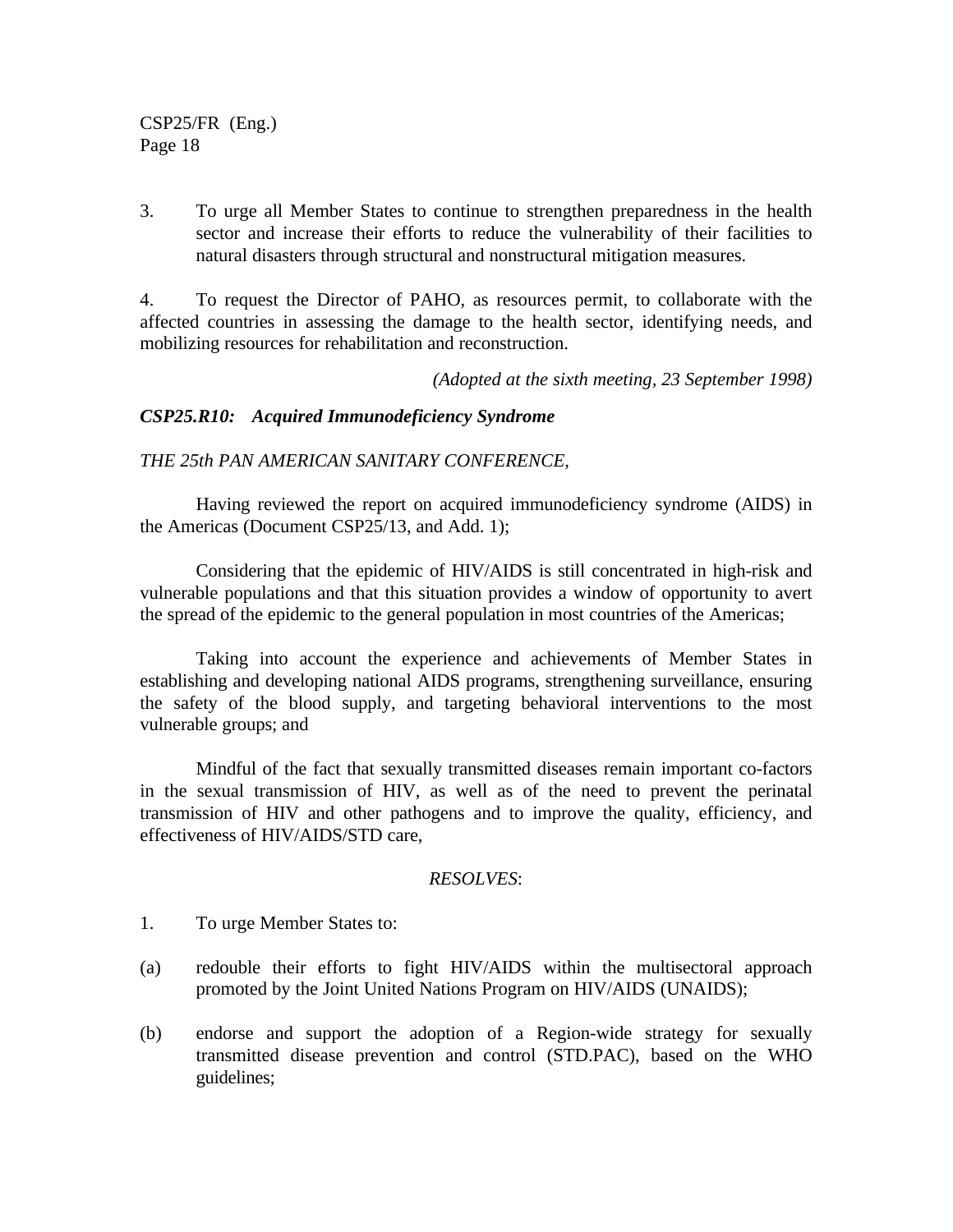- (c) establish national priorities to improve HIV/AIDS/STD prevention and care, including counseling and testing, treatment and prophylaxis of tuberculosis and other opportunistic infections, early detection and treatment of curable STDs, prevention of mother-to-child transmission of HIV, development of culturally appropriate models of HIV/AIDS care, and improved access to antiretroviral drugs for all those in need;
- (d) increase national efforts against HIV/AIDS and sexually transmitted diseases and promote the establishment of technical information and financial cooperation networks between countries.
- 2. To request the Director to:
- (a) develop mechanisms to strengthen the regional capacity for prevention and control of sexually transmitted diseases and to adapt WHO's strategy for STD prevention and control (STD.PAC) to the Americas;
- (b) continue to explore strategies to improve patient HIV/AIDS care, including access to AZT and other antiretroviral drugs for the prevention of mother-to-child transmission of HIV, and the treatment of HIV infection and AIDS;
- (c) explore mechanisms to assist Member States in addressing ethical issues related to HIV vaccine trials and access to treatment.

*(Adopted at the sixth meeting, 23 September 1998)*

#### *CSP25.R11: Vaccines and Immunization*

#### *THE 25th PAN AMERICAN SANITARY CONFERENCE*,

Having considered the progress report of the Director on vaccines and immunization (Document CSP25/14);

Noting with satisfaction the progress being achieved in the control/eradication of some of the vaccine-preventable diseases, e.g. measles eradication by the year 2000, control of neonatal tetanus, and maintenance of polio free status;

Recognizing that several countries have already introduced or are considering the introduction of additional vaccines, e.g., measles-mumps-rubella (MMR) and *Haemophilus influenzae* type B (Hib) into their national immunization programs; and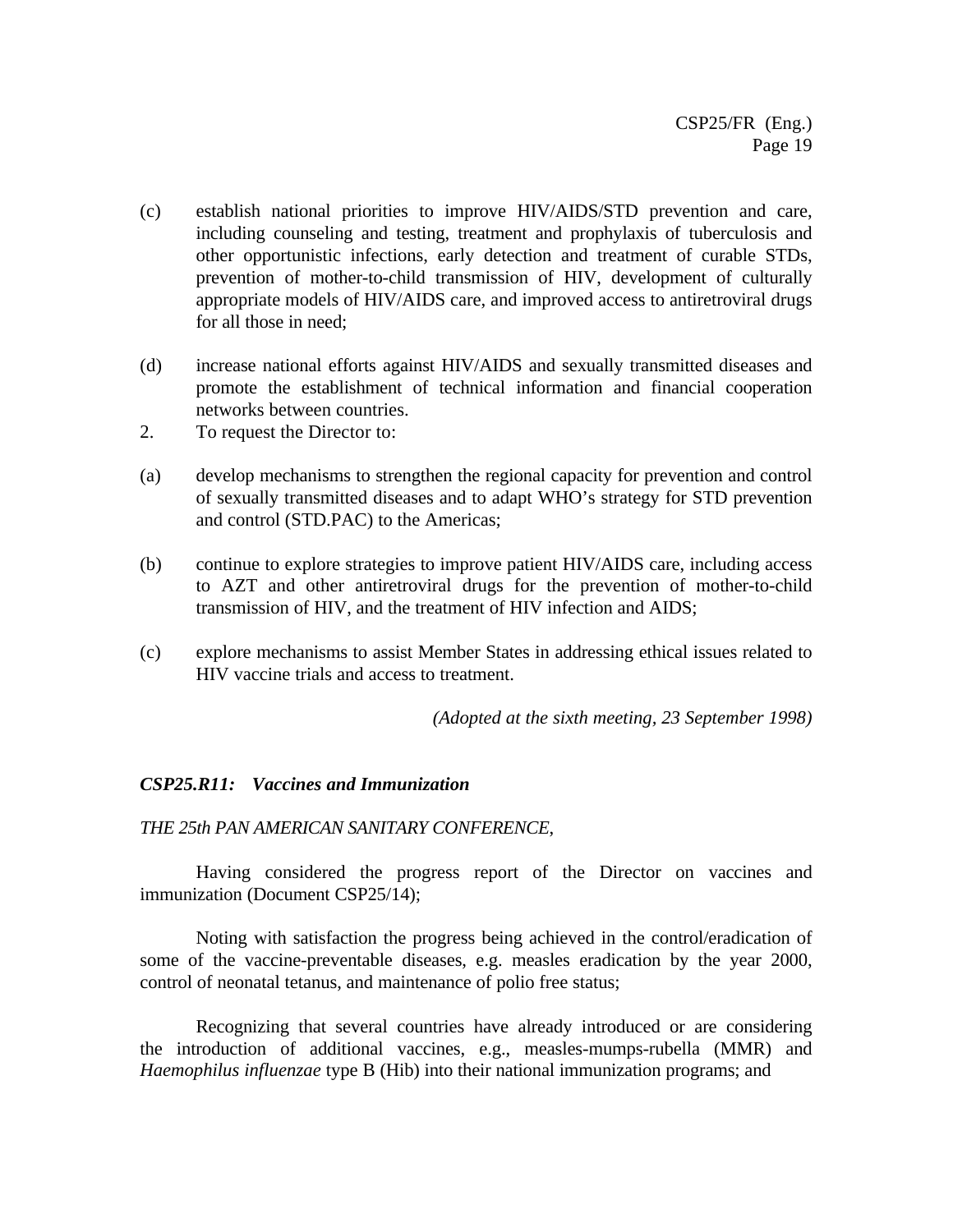Observing with preoccupation that surveillance for acute flaccid paralysis (AFP) has deteriorated in several countries, the number of individuals susceptible to measles has accumulated to dangerous levels in a few countries, and outbreaks of yellow fever have been observed in areas of the endemic countries,

#### *RESOLVES*:

To urge Member States to:

- (a) strengthen their acute flaccid paralysis surveillance system to ensure that the Region remains polio free;
- (b) emphasize the critical need of implementation of follow up measles campaigns in those countries that have accumulated a considerable number of children susceptible to measles;
- (c) introduce vaccines against rubella and *Haemophilus influenzae* type B into their national vaccination schedule, and against yellow fever in all the areas endemic for this disease;
- (d) recognize the importance of guaranteeing the financing of their national immunization programs with funds from their national budgets;
- (e) utilize vaccination coverage and epidemiological surveillance indicators for vaccine-preventable diseases at the local level (municipality, district), as indicators to measure the impact of the decentralization of the health services.

*(Adopted at the seventh meeting, 24 September 1998)*

#### *CSP25.R12: Prevention and Control of Tobacco Use*

*THE 25th PAN AMERICAN SANITARY CONFERENCE,*

Having seen the report of the Director on the prevention and control of tobacco use (Document CSP25/11) and Resolution CD34.R12 (1989);

Recognizing the seriousness of the epidemic of tobacco use and dependency as a priority health problem in the Region, especially among children and adolescents; and

Mindful of the need for immediate adoption of effective measures aimed at the prevention and control of this epidemic,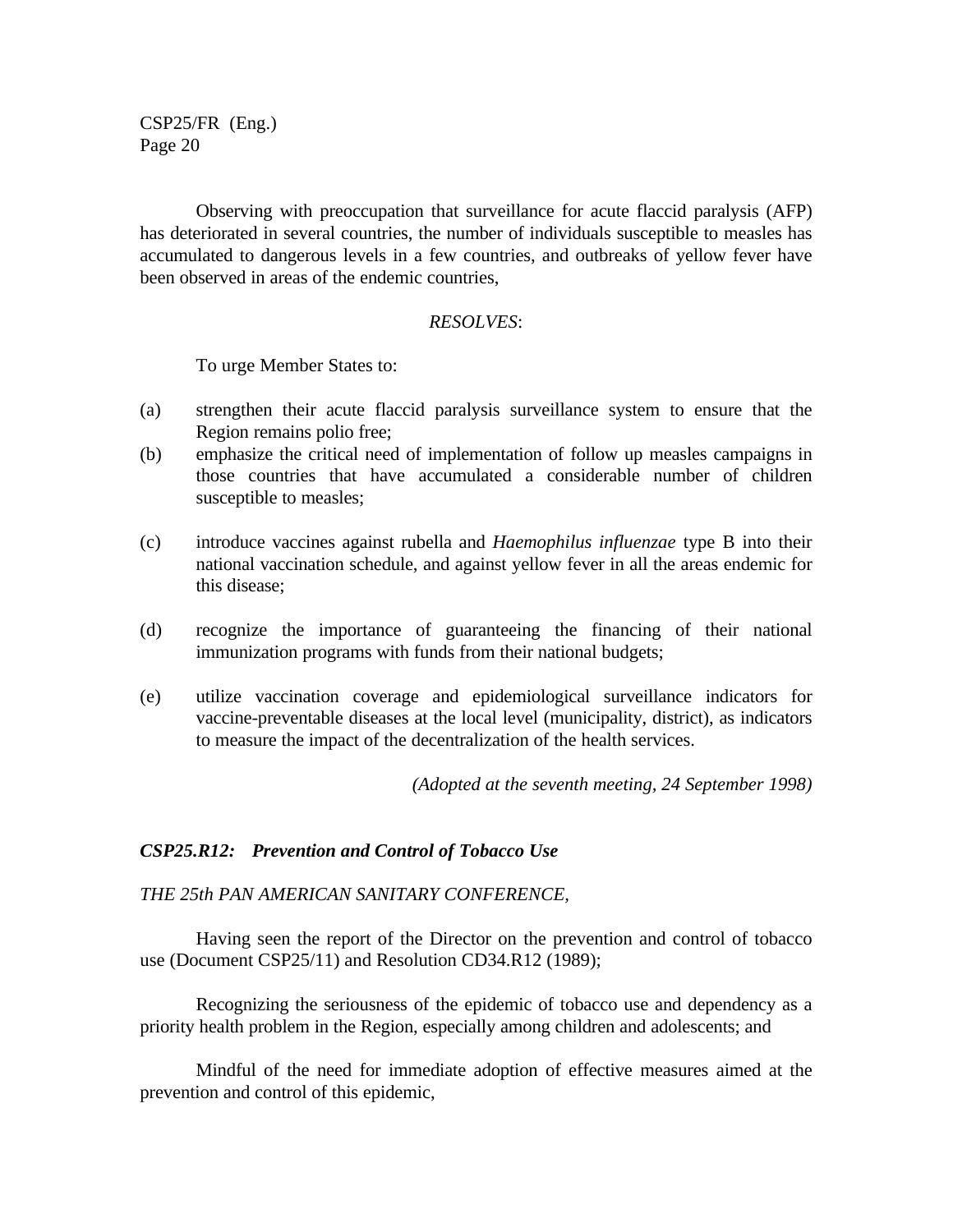#### *RESOLVES:*

- 1. To adopt the recommendations presented in Document CSP25/11.
- 2. To request Member States to:
- (a) take urgent steps to protect children and adolescents through the regulation of advertising, to enforce the laws and ordinances aimed at eliminating the sale of tobacco products to minors, and to establish effective prevention programs;
- (b) officially designate a staff member or unit to be in charge of intra- and interministerial coordination of the national programs for the prevention and control of smoking;
- (c) prepare and implement a plan of action, with educational, legislative, regulatory, and fiscal components, for the prevention and control of tobacco use.

3. To recommend that the Director step up the efforts of the Organization to mobilize the budgetary and extrabudgetary resources needed to support and strengthen the regional programs to control smoking.

*(Adopted at the eighth meeting, 24 September 1998)*

#### *CSP25.R13: Population and Reproductive Health*

#### *THE 25th PAN AMERICAN SANITARY CONFERENCE*,

Reaffirming and updating the concepts and mandates contained in Resolutions CD30.R8, CD31.R18, CD32.R9, CD33.R13, CD35.R19, CSP23.R17, CD36.R18 and CD37.R18, and the discussion at the 116th Session of the Executive Committee in 1995 on the subjects of population, family planning, maternal and child health, prevention and reduction of maternal mortality, comprehensive health of adolescents, and population and reproductive health; and

Noting with satisfaction that concerted efforts in the past have been influential in improving reproductive health and that significant progress has been made, and observing that some major challenges remain to achieving reproductive health for all, especially the righting of inequities,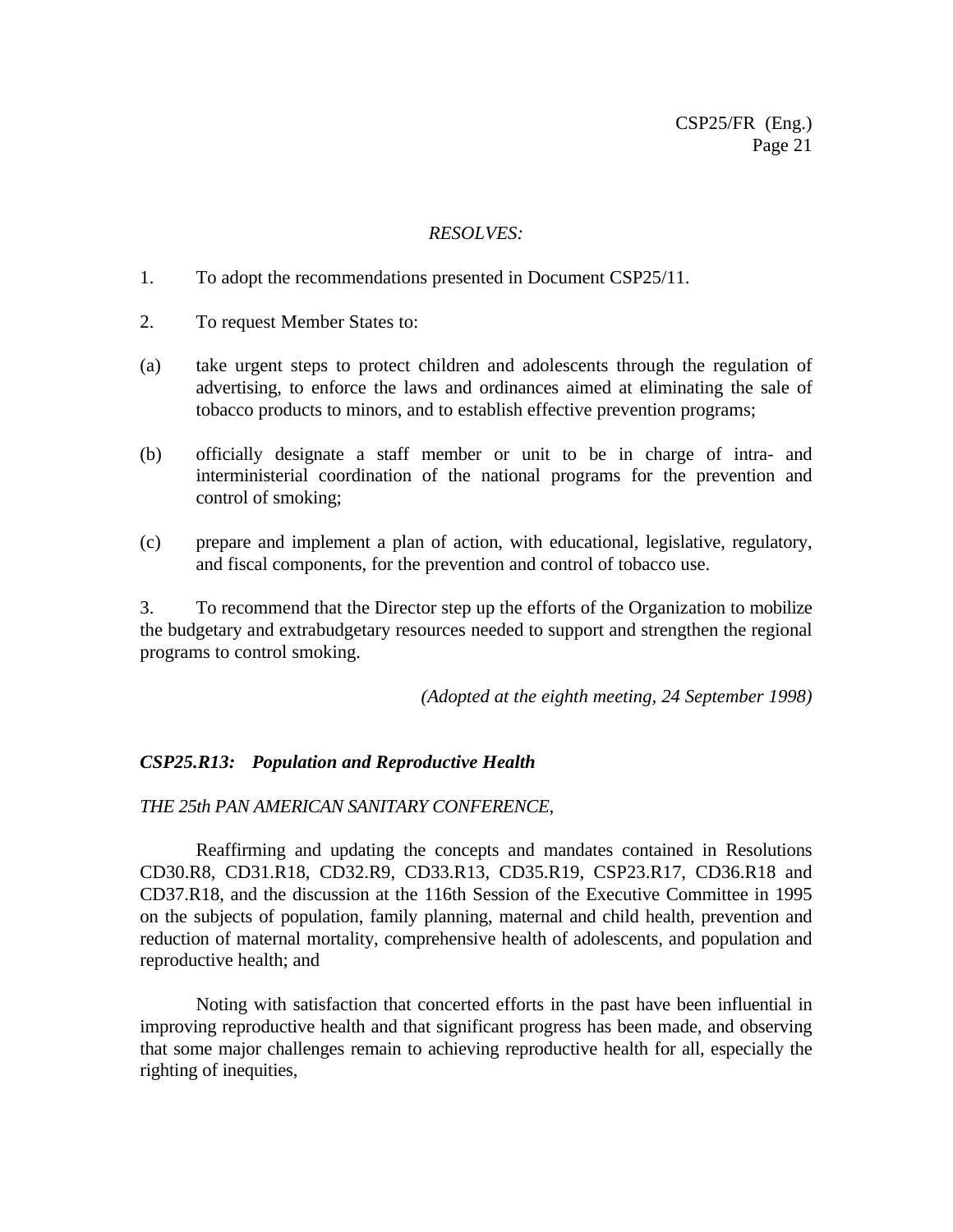#### *RESOLVES:*

- 1. To urge Member States to:
- (a) reaffirm commitments to implement plans of action developed within the context of international conferences and the PAHO Governing Bodies for action in the area of reproductive health, in the spirit of respect for the values and culture of each person, family, community, and nation;
- (b) recognize the critical importance of reproductive health services, which demand an intersectoral approach, a basic policy and legal structure, good management, organizational support, and competent human resources;
- (c) assure a quality approach in defining reproductive health strategies and plans for priority populations with attention to special needs of indigenous groups;
- (d) develop reliable information systems for decision-making and effective strategy design, including the development of process and impact indicators to be utilized in ongoing monitoring and evaluation;
- (e) stimulate research on the cost-effectiveness of specific interventions and technology, motivation for attitudinal and behavioral change in reproductive health, the social costs of maternal morbidity and mortality, and utilization of communication methodologies to disseminate information in different sectors of the population;
- (f) ensure, in the context of health sector reform, an adequate financial base for reproductive health activities.
- 2. To request the Director to:
- (a) continue to support technical cooperation with the countries in reproductive health and population;
- (b) encourage the development and testing of instruments and methodologies that facilitate the countries' implementation of an integral focus for reproductive health activities and encourage broad multidisciplinary/multisectoral and populationbased consultation in the definition of priorities;
- (c) intensify interagency cooperation and coordination in order to maximize the impact of activities;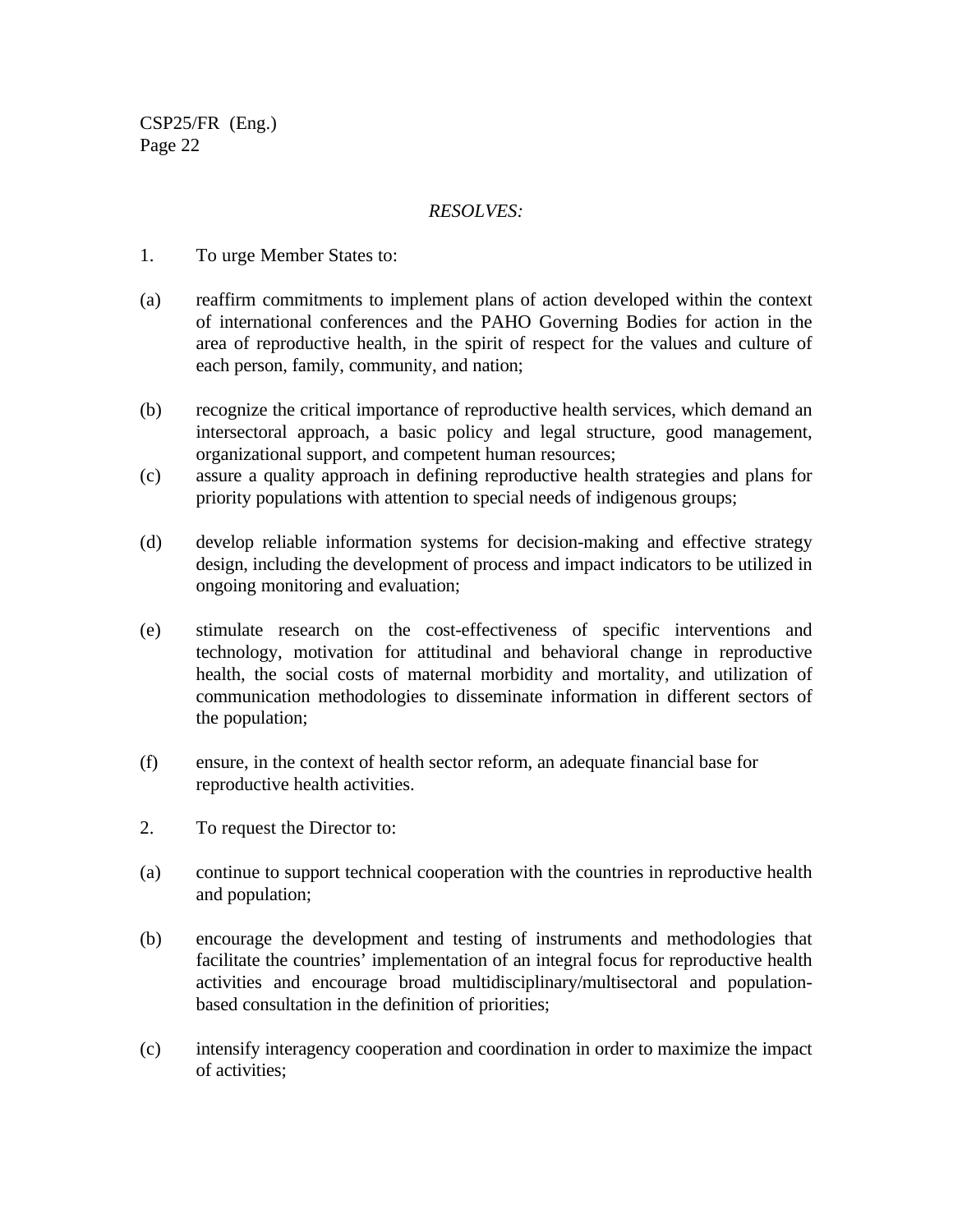(d) continue efforts to mobilize resources, which will permit, in an environment of respect for the rights, values, and culture of all persons involved, the development of reproductive health activities in the countries of the Region.

*(Adopted at the eighth meeting, 24 September 1998)*

#### *CSP25.R14: Salary of the Director of the Pan American Sanitary Bureau*

#### *THE 25th PAN AMERICAN SANITARY CONFERENCE*,

Considering the revision made to the base/floor salary scale for the professional and higher-graded categories of staff, effective 1 March 1998;

Taking into account the decision by the Executive Committee at its 122nd Session to adjust the salaries of the Deputy Director and Assistant Director (Resolution CE122.R8);

Having noted the recommendation of the Executive Committee concerning the salary of the Director of the Pan American Sanitary Bureau (Resolution CE122.R8); and

Bearing in mind the provisions of Staff Rule 330.3,

#### *RESOLVES:*

To establish the annual net salary of the Director of the Pan American Sanitary Bureau at US\$ 102,130 (dependency rate) and \$91,883 (single rate), effective 1 March 1998.

*(Adopted at the ninth meeting, 25 September 1998)*

#### *CSP25.R15: Regional Convention Against Tobacco Use*

#### *THE 25th PAN AMERICAN SANITARY CONFERENCE,*

Having seen the report of the Director on the prevention and control of tobacco use (Document CSP25/11) and Resolution CSP25.R12; and

Mindful of the concerns expressed by the Member States about the impact at all levels of the cultivation of tobacco and the manufacture and marketing of tobacco products,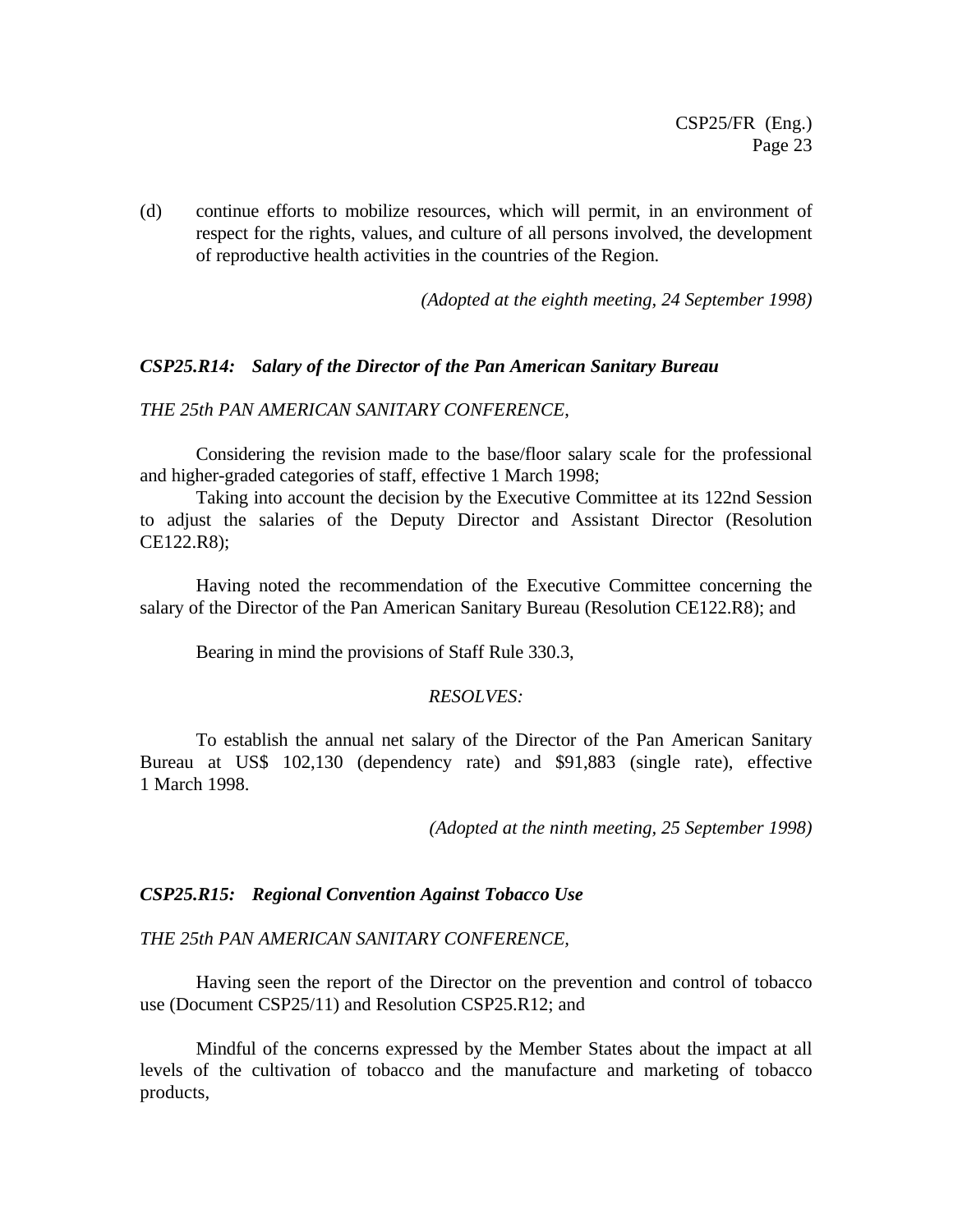#### *RESOLVES:*

To request the Director to:

- (a) begin a study of the feasibility of preparing a regional convention against tobacco use;
- (b) submit a progress report to the Governing Bodies in 1999.

*(Adopted at the ninth meeting, 25 September 1998)*

#### *Decisions*

#### *CSP25(D1): Committee on Credentials*

Three delegates, from Canada, Nicaragua and Venezuela, respectively, were appointed to serve as the Committee on Credentials.

*(First meeting, 21 September 1998)*

#### *CSP25(D2): Election of Officers*

Argentina (Dr. Alberto Mazza) was elected to the Presidency, Barbados (Dr. Elizabeth Thompson) and Honduras (Dr. Marco A. Rosa Zelaya) to the two Vice Presidencies, and Peru (Dr. Pablo Augusto Meloni) to the office of Rapporteur.

*(First meeting, 21 September 1998)*

### *CSP25(D3): Working Party to Study the Application of Article 6.B of the PAHO Constitution*

Three delegates, from Antigua and Barbuda, Mexico, and Uruguay, respectively, were elected to serve as the Working Party to study the application of Article 6.B of the PAHO Constitution.

*(First meeting, 21 September 1998)*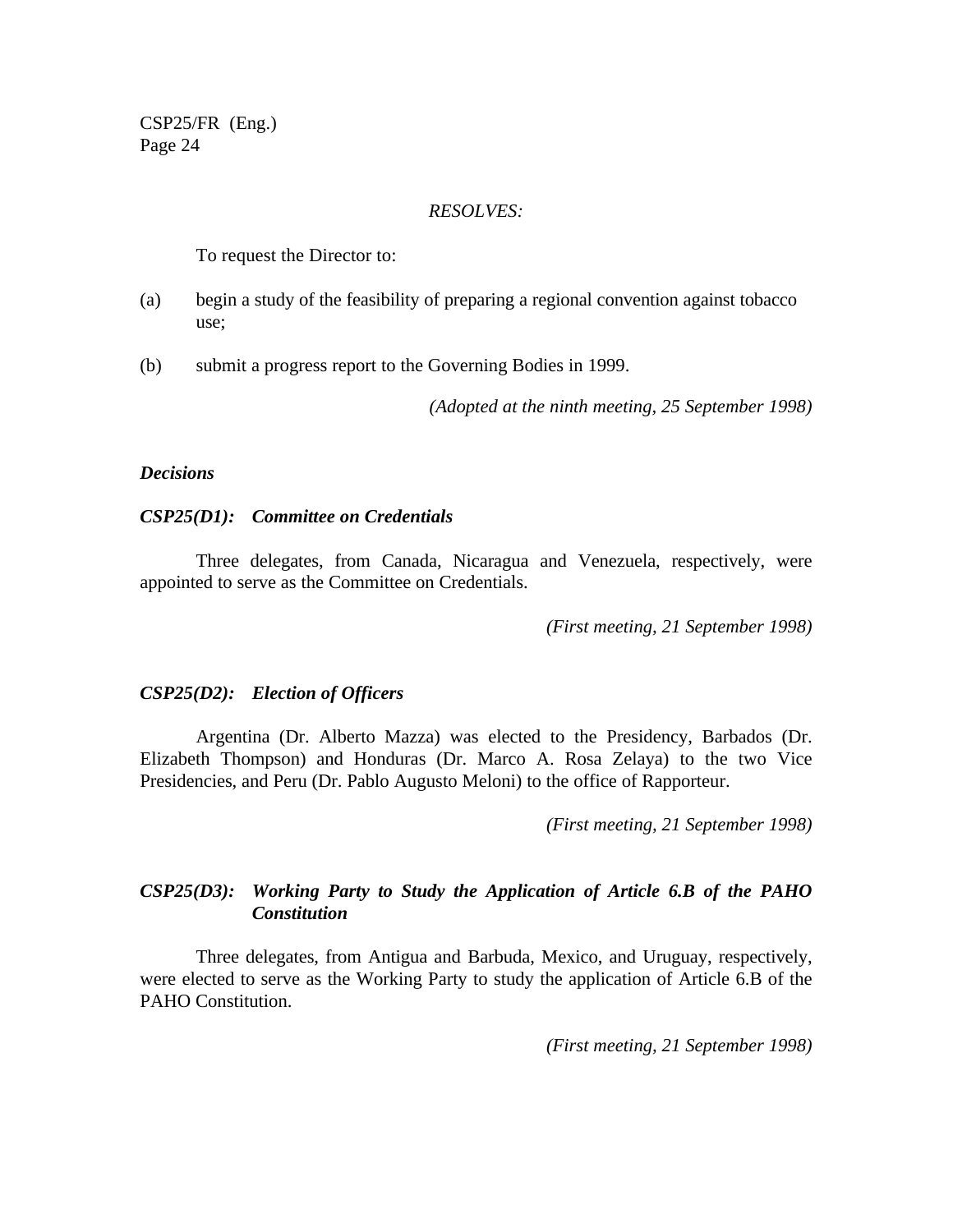#### *CSP25(D4): Agenda*

The agenda was adopted without change.

*(First meeting, 21 September 1997)*

#### *CSP25(D5): General Committee*

Three Delegates, from Brazil, Cuba, and the United States, respectively, were elected members of the General Committee.

*(First meeting, 21 September 1998)*

### *CSP25(D6): Annual Report, 1997, and Quadrennial Report, 1994-1997, of the Director of the Pan American Sanitary Bureau*

The Conference took note of the Annual Report, 1997, and Quadrennial Report, 1994-1997 of the Director of the Pan American Sanitary Bureau.

*(First meeting, 21 September 1998)*

#### *CSP25(D7): Annual Report of the President of the Executive Committee.*

The Conference took note of the report of the President of the Executive Committee on the activities of the Committee and its various subcommittees in the period between September 1997 and September 1998.

*(Second meeting, 21 September 1998)*

## *CSP25(D8): Selection of One Member State from the Region of the Americas Entitled to Designate a Person to Serve on the Joint Coordinating Board of the UNPD/World Bank/WHO Special Program for Research and Training in Tropical Diseases (TDR)*

Bolivia was selected to designate a person to serve on the Joint Coordinating Board of the UNPD/World Bank/WHO Special Program for Research and Training in Tropical Diseases (TDR) for a three-year term starting 1 January 1999.

*(Fifth meeting, 23 September 1998)*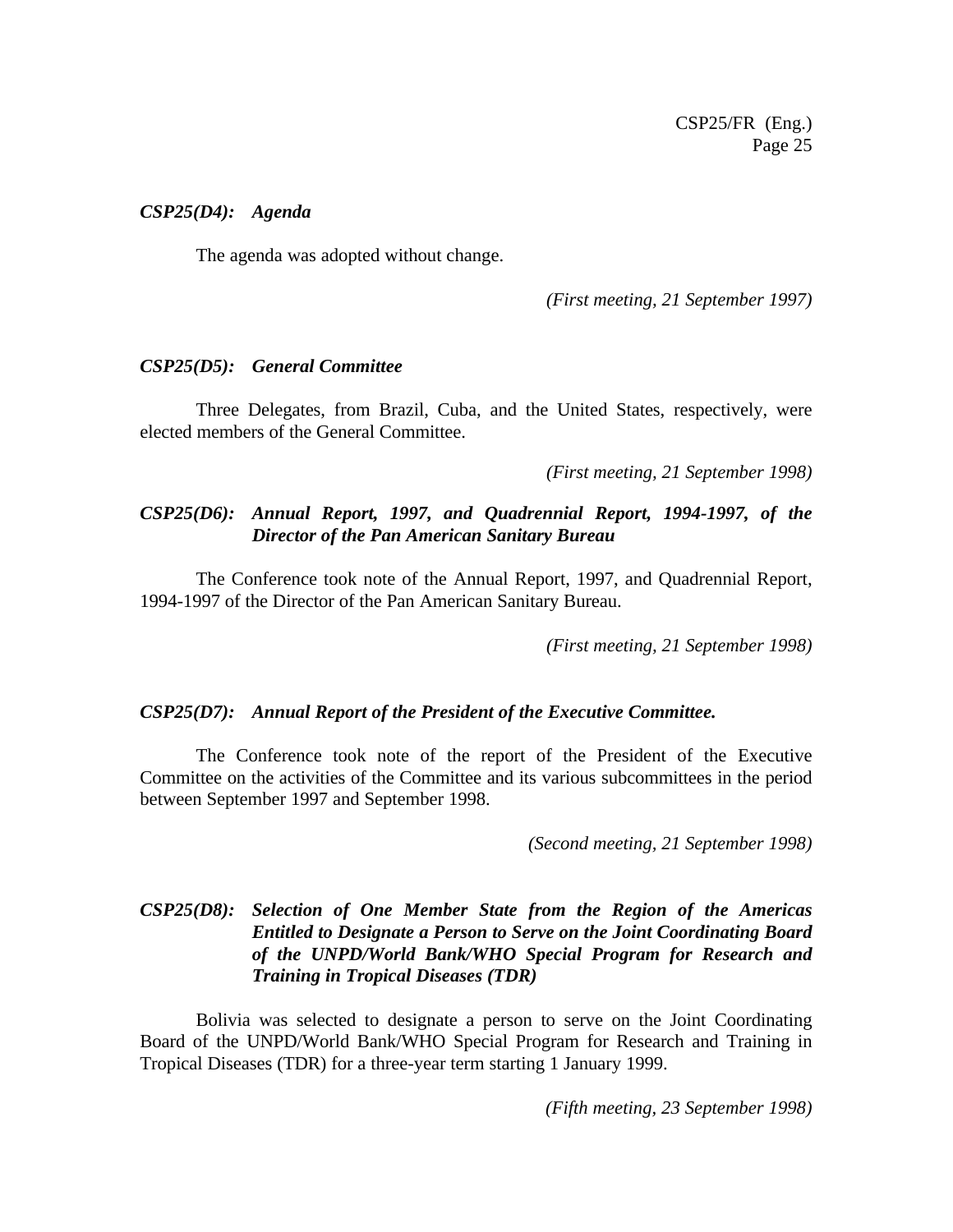## *CSP25(D9): Designation of One Member State to the International Coordination Council of the Pan American Institute for Food Protection and Zoonoses (INPPAZ)*

Panama was selected to designate a representative to the International Coordination Council of the Pan American Institute for Food Protection and Zoonoses (INPPAZ) for a three-year term beginning 1 January 1999.

*(Fifth meeting, 23 September 1998)*

### *CSP25(D10): Selection of Two Members States Each to Designate a Representative to Serve on the Management Advisory Committee of the WHO Action Program on Nations for Mental Health*

Bolivia and Brazil were selected each to designate a representative to serve on the Management Advisory Committee of the WHO Action Program on Nations for Mental Health for a three-year term beginning 1 January 1999.

*(Fifth meeting, 23 September 1998)*

### *CSP25(D11): WHO Revised Drug Strategy*

The Conference reviewed the Regional position on the WHO Revised Drug Strategy and requested the Director to transmit it to WHO.

*(Seventh meeting, 24 September 1998)*

### *CSP25(D12): Selection of Two Member States to the Subgroup of the Ad Hoc Working Party on the WHO Revised Drug Strategy*

Jamaica and the United States of America were selected to serve on the Subgroup of the Ad Hoc Working Party on the WHO Revised Drug Strategy

*(Seventh meeting, 24 September 1998)*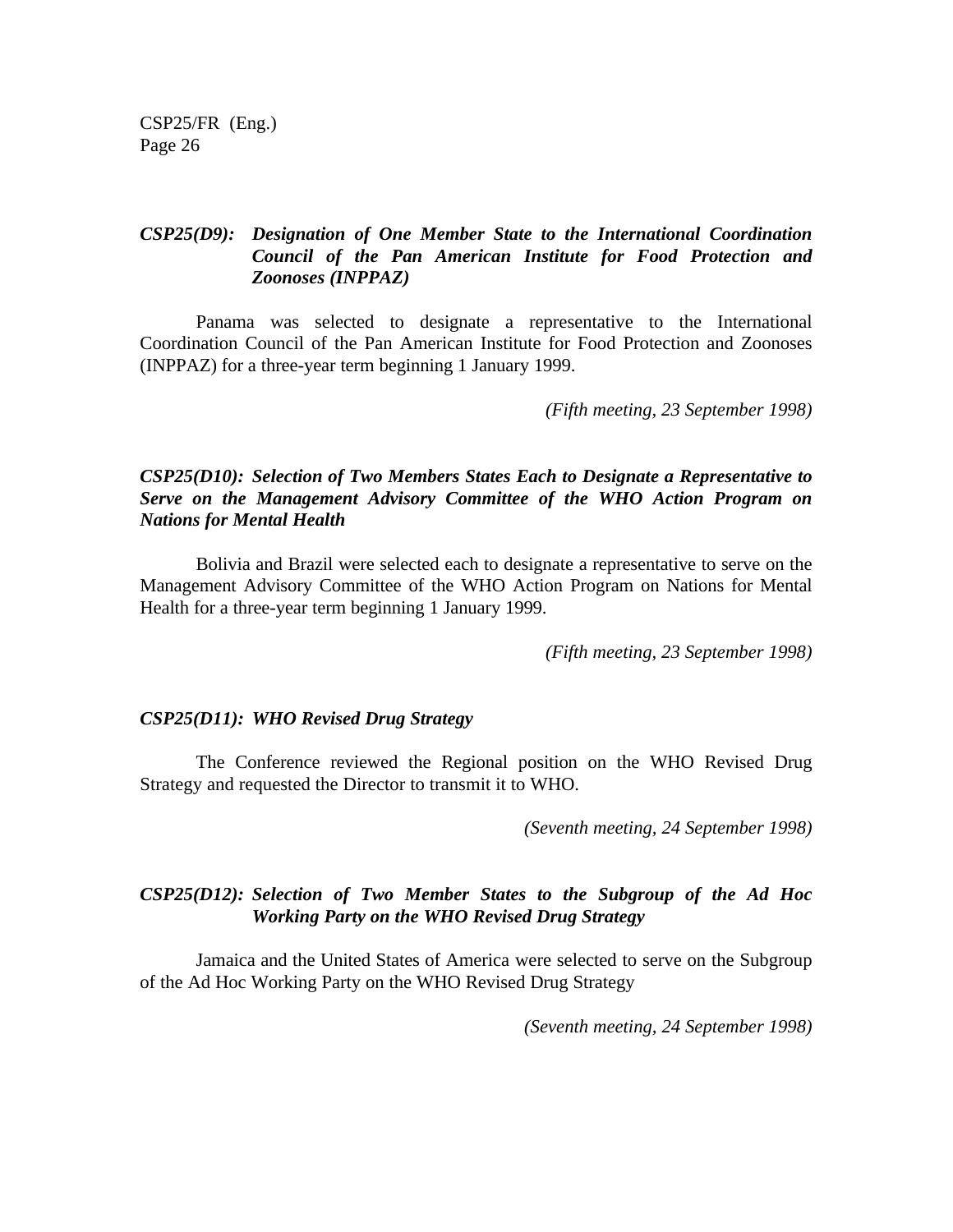## *CSP25(D13:) Salary of the Director of the Pan American Sanitary Bureau*

Following the recommendation of the Executive Committee, the Conference agreed to adjust the salary of the Director of PASB.

*(Ninth meeting, 25 September 1998)*

#### *CSP25(D14): Site of the 41st Directing Council*

The Conference accepted the offer of Puerto Rico to hold the 41st Directing Council in San Juan in September 1999.

*(Ninth meeting, 25 September 1998)*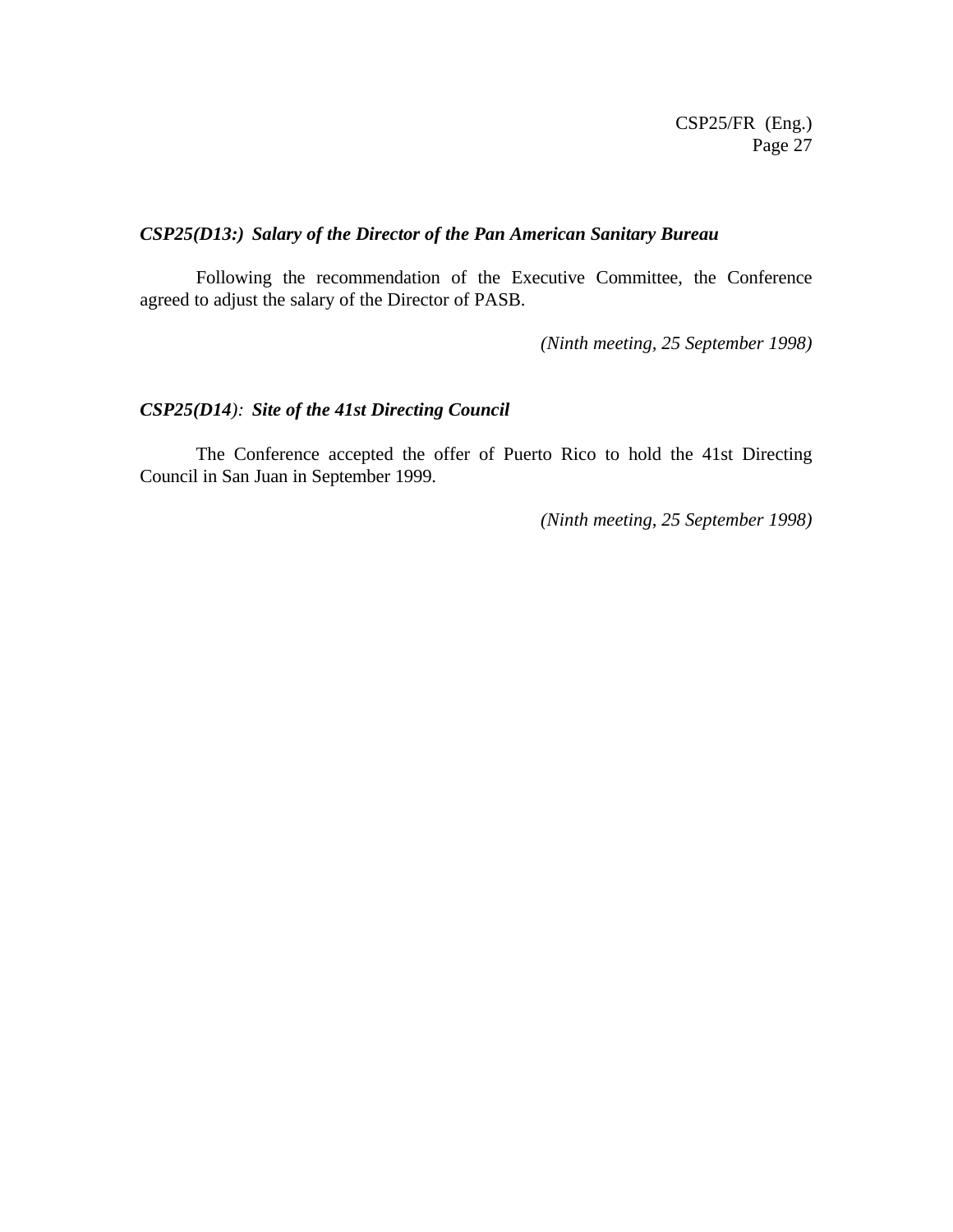IN WITNESS WHEREOF, the President of the 25th Pan American Sanitary Conference and the Secretary ex officio sign the present Final Report in the English and Spanish languages, the two texts being equally authentic.

DONE in Washington, D.C., United States of America, on this twenty-fifth day of September, nineteen hundred and ninety-eight. The Secretary shall deposit the original texts in the archives of the Pan American Sanitary Bureau and shall send copies thereof to the Member States of the Organization.

> Alberto Mazza President of the 25th Pan American Sanitary Conference Delegate of Argentina

> \_\_\_\_\_\_\_\_\_\_\_\_\_\_\_\_\_\_\_\_\_\_\_\_\_\_\_\_\_\_\_\_\_\_\_\_\_\_\_\_\_\_\_\_\_\_

George A. O. Alleyne Secretary ex officio Director of the Pan American Sanitary Bureau

\_\_\_\_\_\_\_\_\_\_\_\_\_\_\_\_\_\_\_\_\_\_\_\_\_\_\_\_\_\_\_\_\_\_\_\_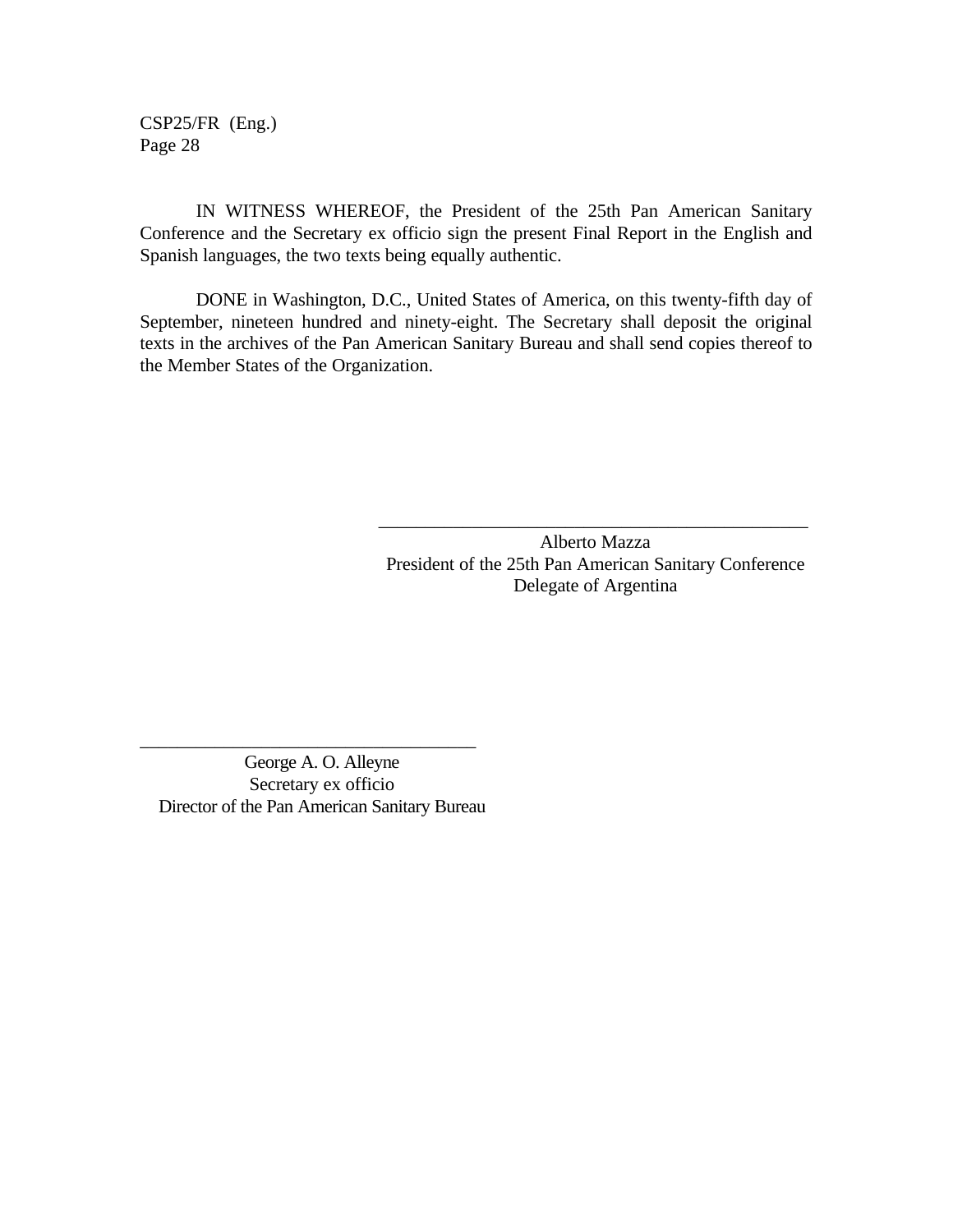CSP25/FR (Eng.) Annex A

## **AGENDA**

*Document No.*

## **1. OPENING OF THE MEETING**

#### **2. PROCEDURAL MATTERS**

| 2.1 | Appointment of the Committee on Credentials                                                                                 |                      |
|-----|-----------------------------------------------------------------------------------------------------------------------------|----------------------|
| 2.2 | Election of the President, Two Vice Presidents, and Rapporteur                                                              |                      |
| 2.3 | Establishment of a Working Party to Study the Application of<br>Article 6.B of the PAHO Constitution                        |                      |
| 2.4 | <b>Establishment of the General Committee</b>                                                                               |                      |
| 2.5 | Adoption of the Agenda                                                                                                      | CSP25/1, Rev. 2      |
| 2.6 | Modifications to the Rules of Procedure of the Pan American<br><b>Sanitary Conference</b>                                   | CSP25/3              |
|     | 3. CONSTITUTIONAL MATTERS                                                                                                   |                      |
| 3.1 | Annual Report of the President of the Executive Committee                                                                   | CSP25/4              |
| 3.2 | Annual Report, 1997, and Quadrennial Report, 1994-1997,<br>of the Director of the Pan American Sanitary Bureau              | <i>Off. Doc.</i> 287 |
| 3.3 | Election of the Director of the Pan American Sanitary Bureau<br>and Nomination of the Regional Director of the World Health | CSP25/5,             |

3.4 Election of Three Member States to the Executive Committee on the Expiration of the Periods of Office of Bahamas, Chile, CSP25/6, and Costa Rica Rev. 1

Organization for the Americas Rev. 1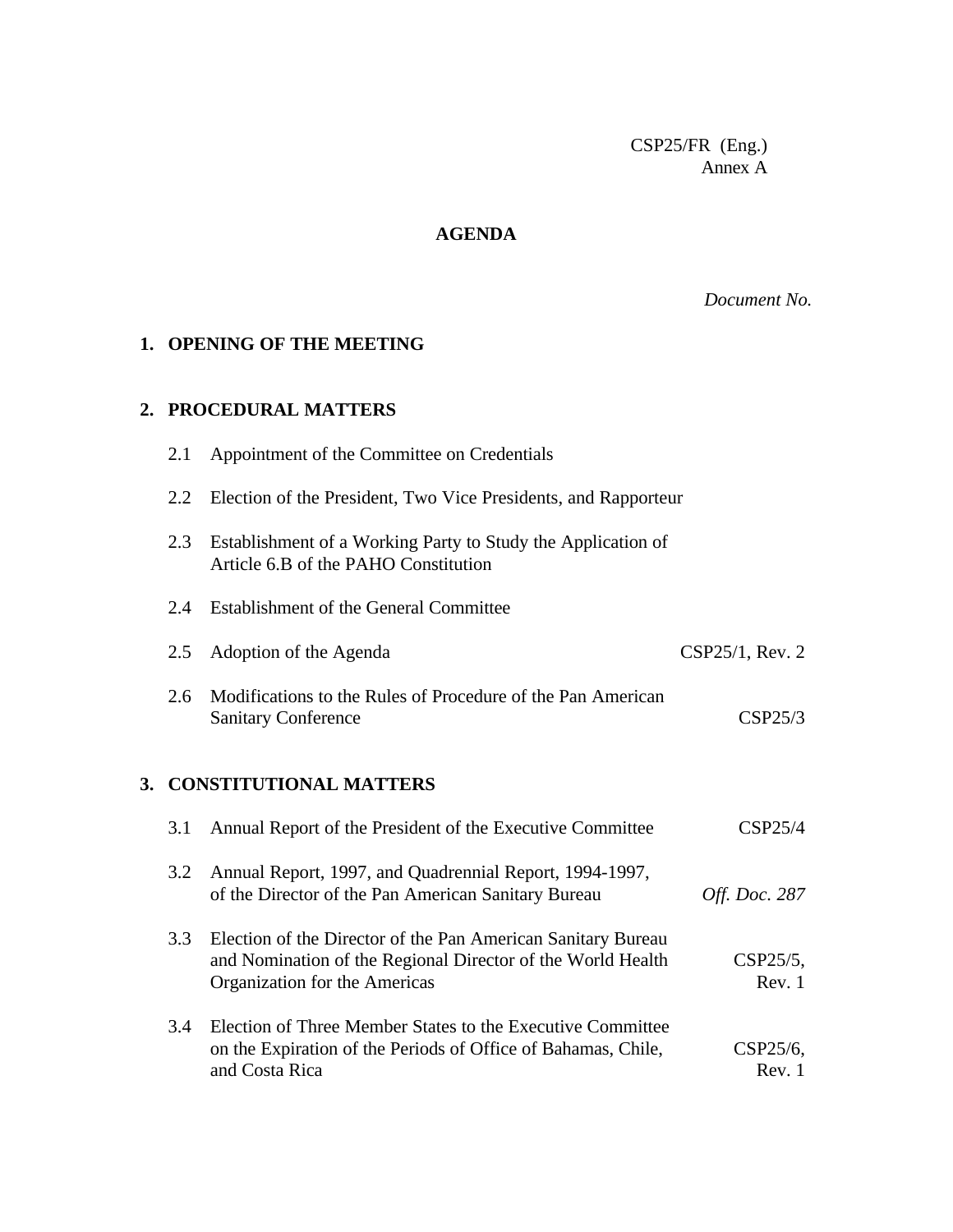## **4. PROGRAM POLICY MATTERS**

| 4.1 | Provisional Draft of the Program Budget of the World<br>Health Organization for the Region of the Americas for |                            |
|-----|----------------------------------------------------------------------------------------------------------------|----------------------------|
|     | 2000-2001                                                                                                      | CSP25/7                    |
| 4.2 | Strategic and Programmatic Orientations for the Pan<br>American Sanitary Bureau, 1999-2002                     | <b>CSP25/8</b>             |
| 4.3 | Technical Cooperation Among Countries: Panamericanism<br>in the Twenty-first Century                           | CSP25/9,<br>Rev. 1         |
| 4.4 | Health Impact of the Southern Oscillation (El Niño)                                                            | CSP25/10                   |
| 4.5 | Prevention and Control of Tobacco Use                                                                          | CSP25/11                   |
| 4.6 | <b>Health of Older Persons</b>                                                                                 | CSP25/12                   |
| 4.7 | Acquired Immunodeficiency Syndrome (AIDS) in the<br>Americas                                                   | $CSP25/13$ ,<br>and Add. 1 |
| 4.8 | Vaccines and Immunization                                                                                      | CSP25/14                   |
| 4.9 | Population and Reproductive Health                                                                             | CSP25/15                   |
|     | 4.10 PAHO Publications Program                                                                                 | CSP25/16                   |
|     | 4.11 WHO Revised Drug Strategy                                                                                 | CSP25/17                   |
|     | 4.12 Report of the Advisory Committee on Health Research                                                       | CSP25/18                   |
|     |                                                                                                                |                            |

## **5. ADMINISTRATIVE AND FINANCIAL MATTERS**

| 5.1 | Report on the Collection of Quota Contributions                                                 | $CSP25/19$ ,<br>and Adds. 1 and 2    |
|-----|-------------------------------------------------------------------------------------------------|--------------------------------------|
|     | 5.2 Financial Report of the Director and Report of the External<br><b>Auditor for 1996-1997</b> | <i>Off. Doc.</i> 286<br>and CSP25/20 |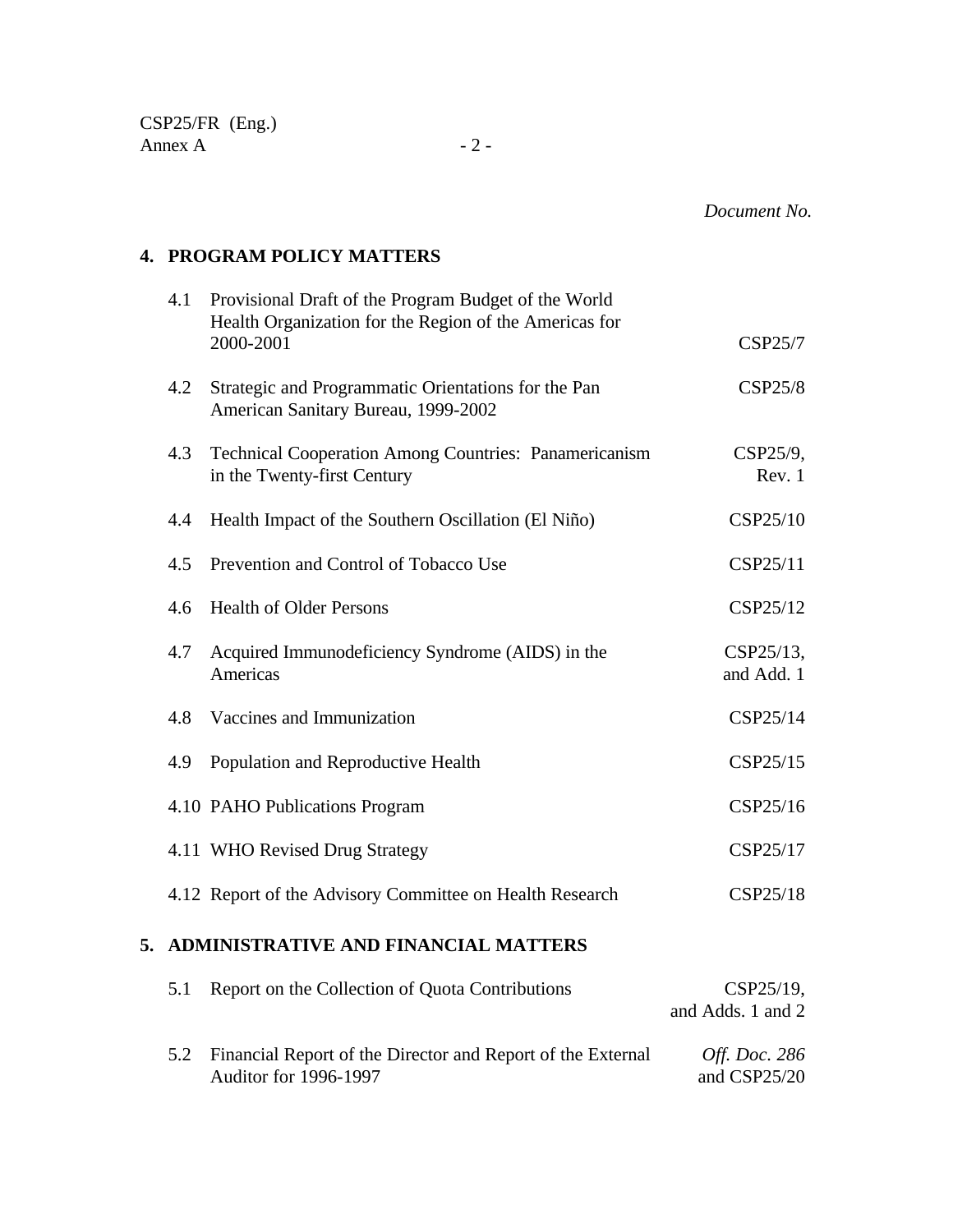*Document No.*

## **5. ADMINISTRATIVE AND FINANCIAL MATTERS** (*cont*.)

| CSP25/21<br>5.3 Salary of the Director of the Pan American Sanitary Bureau |
|----------------------------------------------------------------------------|
|----------------------------------------------------------------------------|

## **6. COMMITTEE MATTERS**

**7. AWARDS**

| 6.1 | Selection of One Member State from the Region of the Americas<br>Entitled to Designate a Person to Serve on the Joint Coordinating<br>Board of the UNDP/World Bank/WHO Special Program for<br>Research and Training in Tropical Diseases (TDR) on the                        |          |
|-----|------------------------------------------------------------------------------------------------------------------------------------------------------------------------------------------------------------------------------------------------------------------------------|----------|
|     | Expiration of the Period of Office of Mexico                                                                                                                                                                                                                                 | CSP25/22 |
| 6.2 | Selection of One Member State Entitled to Designate a<br>Representative to the International Coordination Council<br>of the Pan American Institute for Food Protection and<br>Zoonoses (INPPAZ) on the Expiration of the Period of<br>Office of the United States of America | CSP25/23 |
|     |                                                                                                                                                                                                                                                                              |          |
| 6.3 | Selection of Two Member States to Designate a<br>Representative to Serve on the Management Advisory<br>Committee of the WHO Action Program on Nations for<br><b>Mental Health</b>                                                                                            | CSP25/24 |
| 6.4 | Selection of Two Member States to Designate a<br>Representative to Serve on the Subgroup of the Ad Hoc<br>Working Party on the WHO Revised Drug Strategy                                                                                                                     |          |
|     | <b>AWARDS</b>                                                                                                                                                                                                                                                                |          |
| 7.1 | PAHO Award for Administration, 1998                                                                                                                                                                                                                                          | CSP25/25 |
| 7.2 | Abraham Horwitz Award for Inter-American Health, 1998                                                                                                                                                                                                                        | CSP25/26 |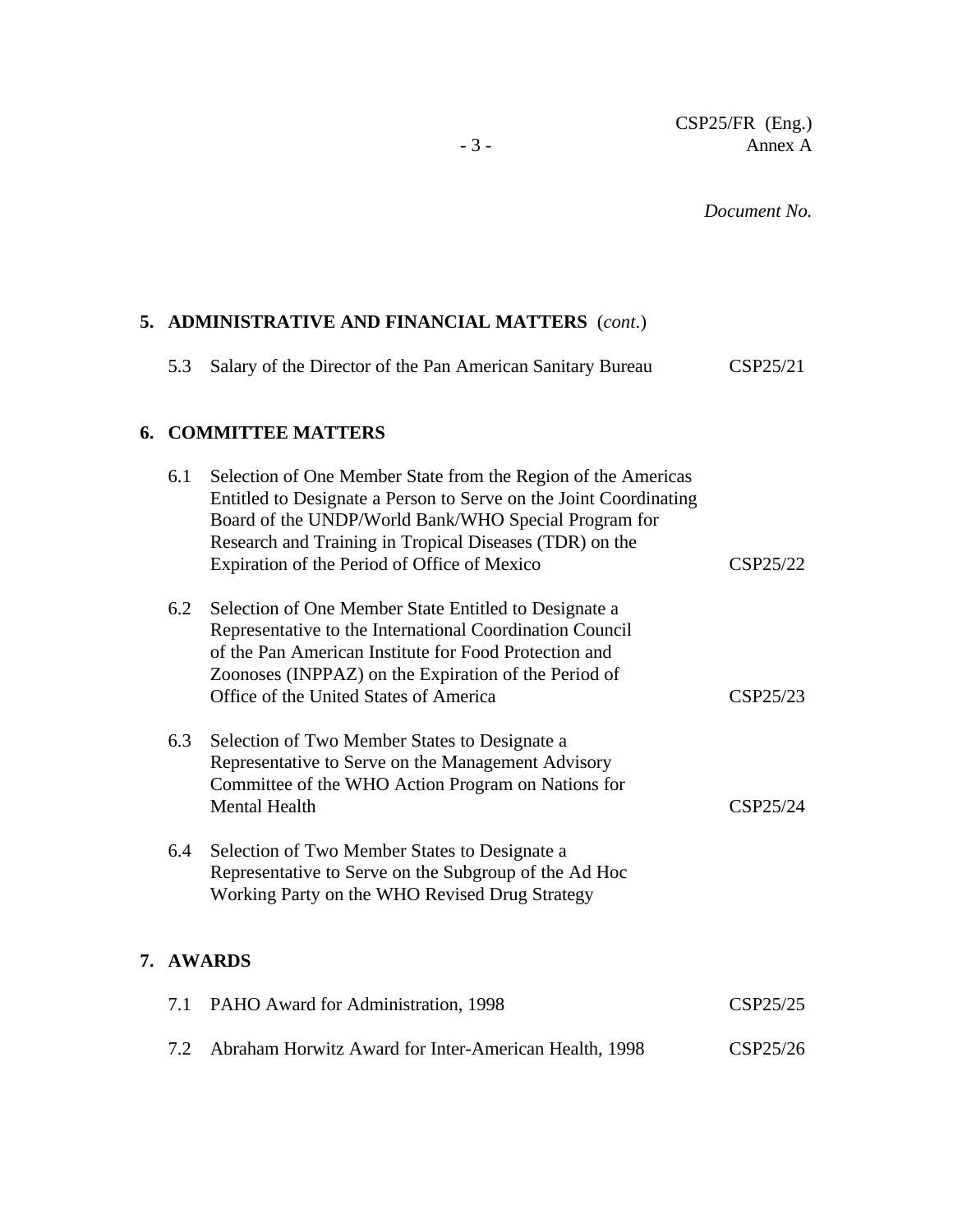CSP25/FR (Eng.) Annex  $A$  - 4 -

*Document No.*

#### **8. GENERAL INFORMATION MATTERS**

- 8.1 Fiftieth Anniversary of the World Health Organization
- 8.2 Resolutions of the Fifty-first World Health Assembly of Interest to the Regional Committee CSP25/27

## **9. OTHER MATTERS**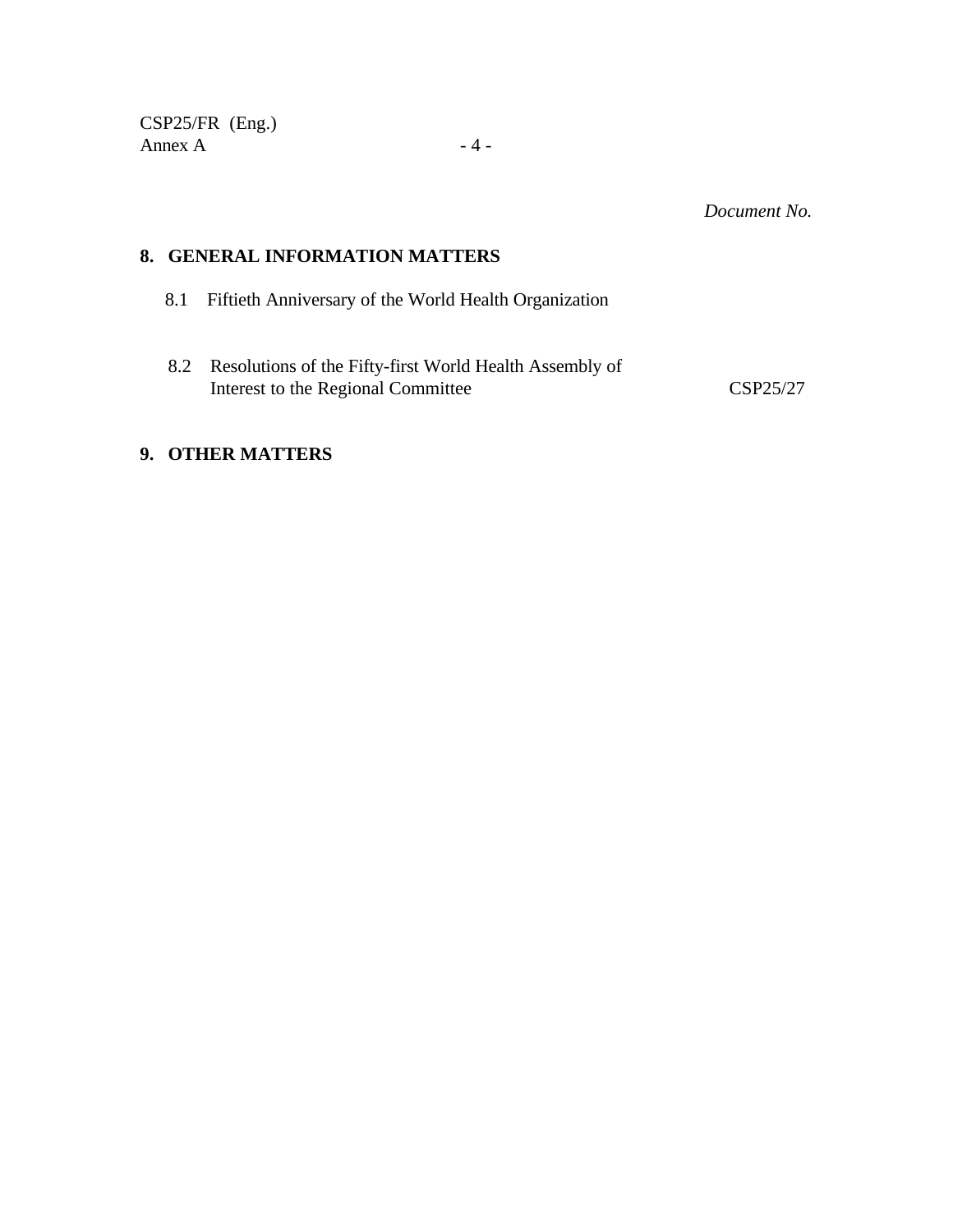CSP25/FR (Eng.) Annex B

## **LIST OF DOCUMENTS**

| Document No.             | <b>Title</b>                                                                                                                                                 |
|--------------------------|--------------------------------------------------------------------------------------------------------------------------------------------------------------|
| <b>Working Documents</b> |                                                                                                                                                              |
| CSP25/1, Rev. 2          | Agenda                                                                                                                                                       |
| CSP25/3                  | Modifications to the Rules of Procedure of the Pan<br><b>American Sanitary Conference</b>                                                                    |
| CSP25/4                  | Annual Report of the President of the Executive<br>Committee                                                                                                 |
| Off. Doc. 287            | Annual Report, 1997, and Quadrennial Report, 1994-<br>1997, of the Director of the Pan American Sanitary<br><b>Bureau</b>                                    |
| CSP25/5, Rev. 1          | Election of the Director of the Pan American Sanitary<br>Bureau and Nomination of the Regional Director of the<br>World Health Organization for the Americas |
| CSP25/6, Rev. 1          | Election of Three Member States to the Executive<br>Committee on the Expiration of the Periods of Office of<br>Bahamas, Chile, and Costa Rica                |
| CSP25/7                  | Provisional Draft of the Program Budget of the World<br>Health Organization for the Region of the Americas for<br>2000-2001                                  |
| <b>CSP25/8</b>           | Strategic and Programmatic Orientations for the Pan<br>American Sanitary Bureau, 1999-2002                                                                   |
| CSP25/9, Rev. 1          | <b>Technical Cooperation Among Countries:</b><br>Panamericanism in the Twenty-first Century                                                                  |
| CSP25/10                 | Health Impact of the Southern Oscillation (El Niño)                                                                                                          |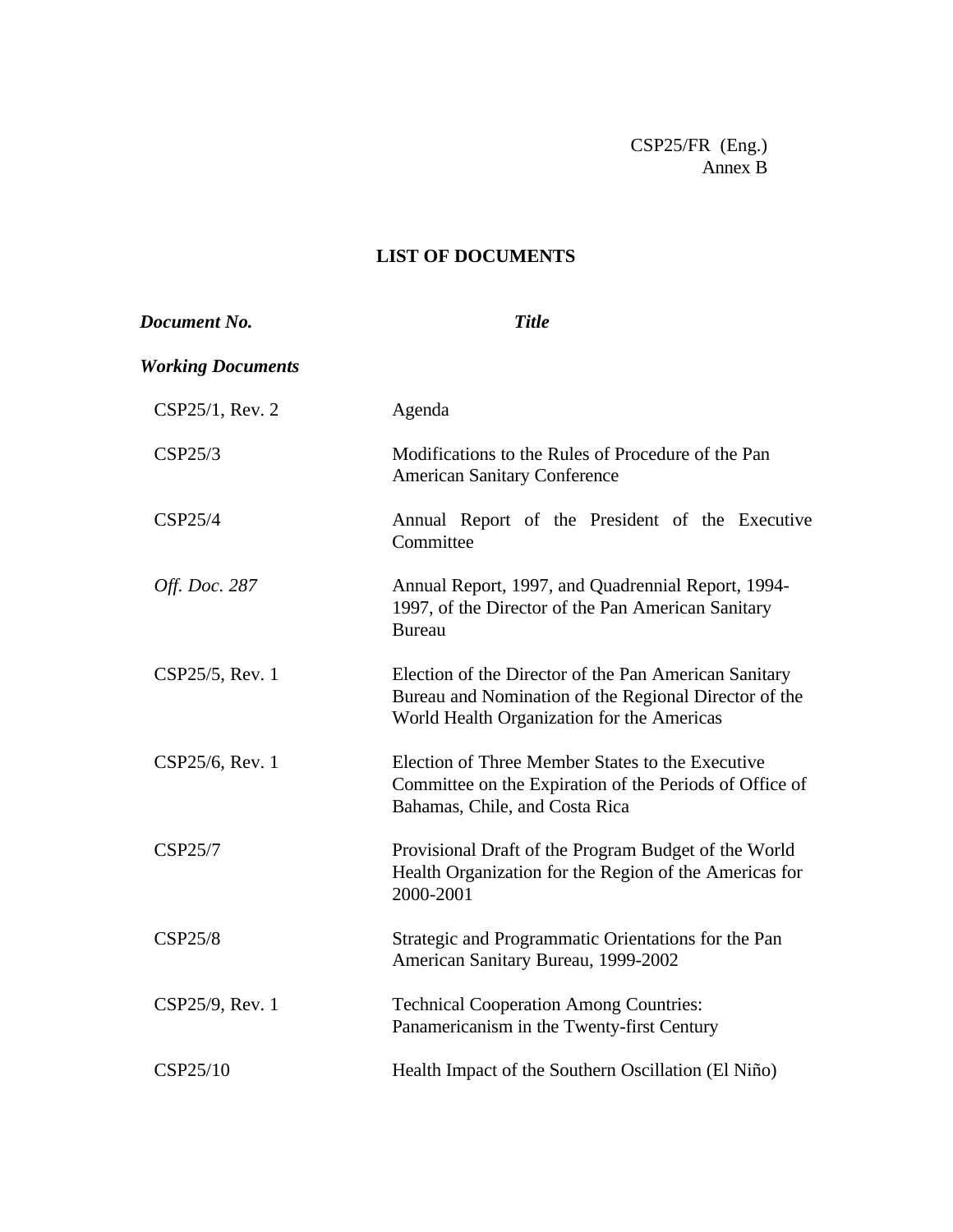| $CSP25/FR$ (Eng.)<br>Annex B     | $-2-$                                                                                                                                                                                                                                                                                                     |
|----------------------------------|-----------------------------------------------------------------------------------------------------------------------------------------------------------------------------------------------------------------------------------------------------------------------------------------------------------|
| Document No.                     | <b>Title</b>                                                                                                                                                                                                                                                                                              |
| <b>Working Documents</b> (cont.) |                                                                                                                                                                                                                                                                                                           |
| CSP25/11                         | Prevention and Control of Tobacco Use                                                                                                                                                                                                                                                                     |
| CSP25/12                         | <b>Health of Older Persons</b>                                                                                                                                                                                                                                                                            |
| CSP25/13 and Add. 1              | Acquired Immunodeficiency Syndrome (AIDS) in the<br>Americas                                                                                                                                                                                                                                              |
| CSP25/14                         | Vaccines and Immunization                                                                                                                                                                                                                                                                                 |
| CSP25/15                         | Population and Reproductive Health                                                                                                                                                                                                                                                                        |
| CSP25/16                         | <b>PAHO Publications Program</b>                                                                                                                                                                                                                                                                          |
| CSP25/17                         | <b>WHO Revised Drug Strategy</b>                                                                                                                                                                                                                                                                          |
| CSP25/18                         | Report of the Advisory Committee on Health Research                                                                                                                                                                                                                                                       |
| $CSP25/19$ , and Adds. 1 and 2   | Report on the Collection of Quota Contributions                                                                                                                                                                                                                                                           |
| Off. Doc. 286 and CSP25/20       | Financial Report of the Director and Report of the<br>External Auditor for 1996-1997                                                                                                                                                                                                                      |
| CSP25/21                         | Salary of the Director of the Pan American Sanitary<br><b>Bureau</b>                                                                                                                                                                                                                                      |
| CSP25/22                         | Selection of One Member State from the Region of the<br>Americas Entitled to Designate a Person to Serve on the<br>Joint Coordinating Board of the UNDP/World Bank/<br>WHO Special Program for Research and Training in<br>Tropical Diseases (TDR) on the Expiration of the<br>Period of Office of Mexico |
| CSP25/23                         | Selection of One Member State Entitled to Designate a<br>Representative to the International Coordination<br>Council of the Pan American Institute for Food<br>Protection and Zoonoses (INPPAZ) on the Expiration<br>of the Period of Office of the United States of America                              |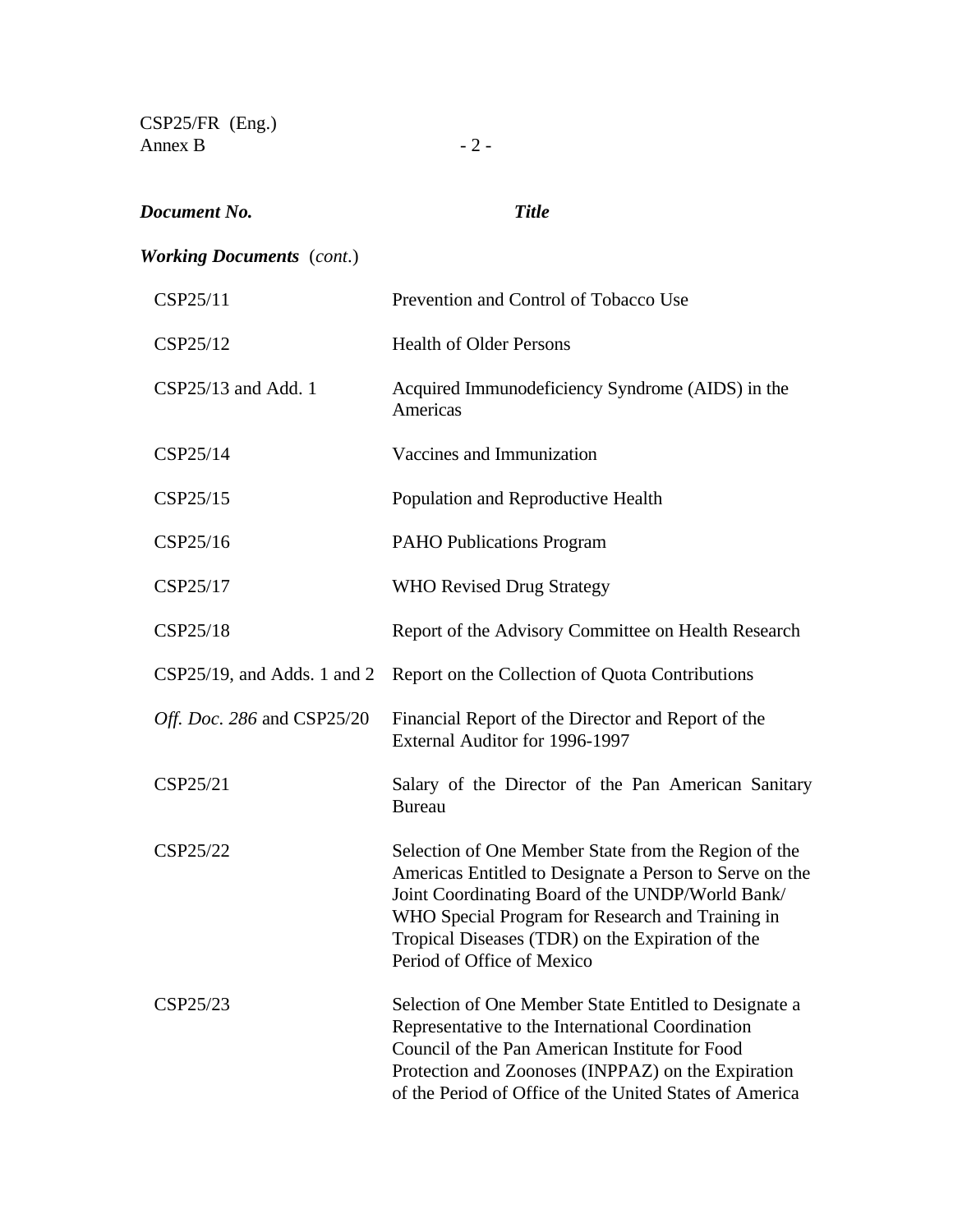| Document No.                     | <b>Title</b>                                                                                                                                                                      |
|----------------------------------|-----------------------------------------------------------------------------------------------------------------------------------------------------------------------------------|
| <b>Working Documents</b> (cont.) |                                                                                                                                                                                   |
| CSP25/24                         | Selection of Two Member States to Designate a<br>Representative to Serve on the Management Advisory<br>Committee of the WHO Action Program on Nations for<br><b>Mental Health</b> |
| CSP25/25                         | PAHO Award for Administration, 1998                                                                                                                                               |
| CSP25/26                         | Abraham Horwitz Award for Inter-American Health,<br>1998                                                                                                                          |
| CSP25/27                         | Resolutions of the Fifty-first World Health Assembly of<br>Interest to the Regional Committee                                                                                     |
| <b>Information Documents</b>     |                                                                                                                                                                                   |
| CSP25/INF/1                      | Status of Malaria Programs in the Americas, XLVI<br>Report                                                                                                                        |
| CSP25/INF/2                      | <b>Statistics on PASB/WHO Staff</b>                                                                                                                                               |
| CSP25/INF/3                      | Provisional Agendas of the 103rd Session of the<br>Executive<br>Board and Fifty-second World Health<br>Assembly                                                                   |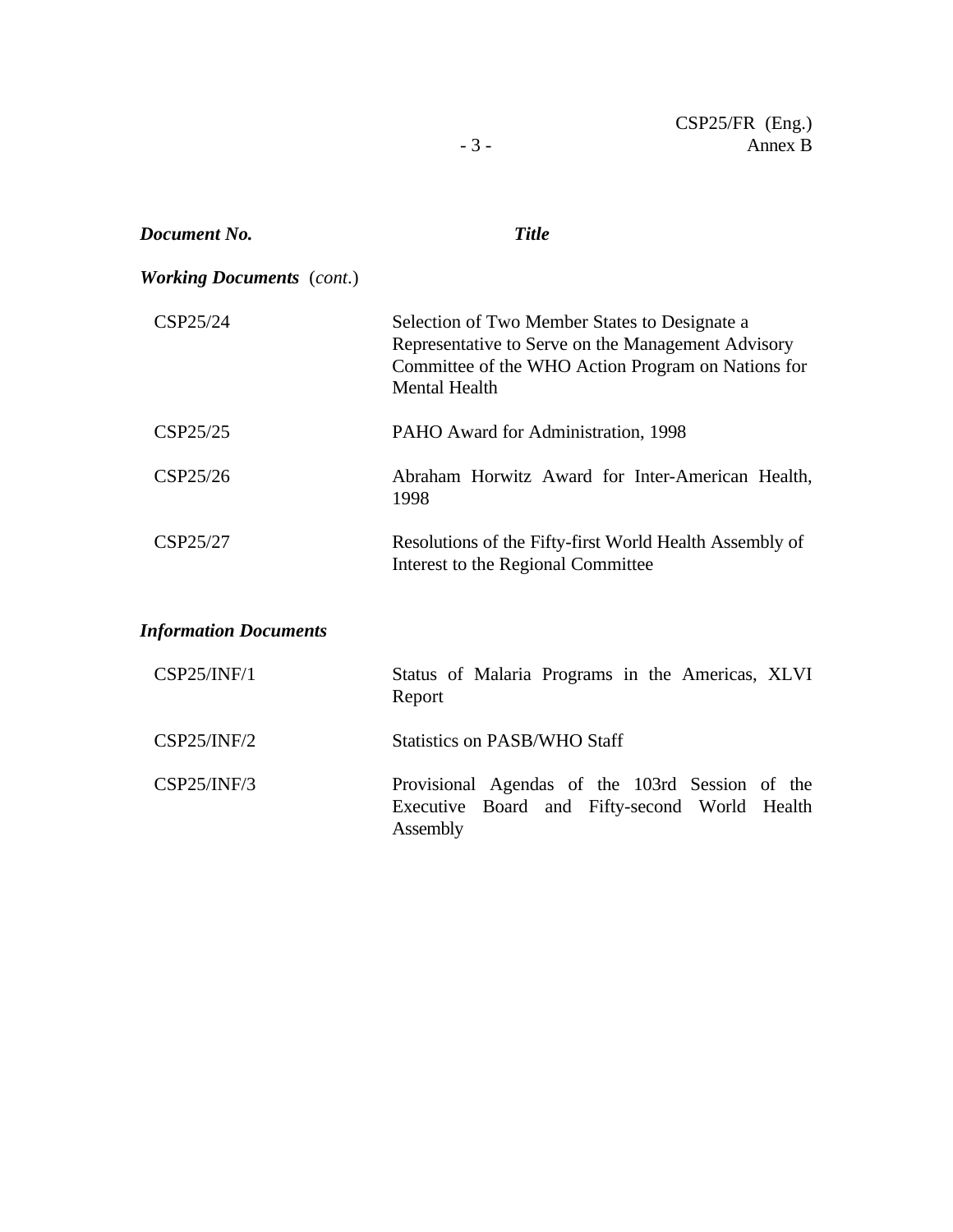CSP25/FR (Eng.) Annex C

## **LIST OF PARTICIPANTS LISTA DE PARTICIPANTES**

### **MEMBER STATES ESTADOS MIEMBROS**

## **ANTIGUA AND BARBUDA ANTIGUA Y BARBUDA**

Hon. Dr. Samuel Aymer Minister of Health and Civil Service Affairs Ministry of Health and Civil Service Affairs St. John's

#### **ARGENTINA**

Dr. Alberto Mazza Ministro de Salud y Acción Social Ministerio de Salud y Acción Social Buenos Aires

Dr. Argentino L. Pico Subsecretario de Políticas de Salud y Relaciones Internacionales Ministerio de Salud y Acción Social Buenos Aires

Dra. Miguela María Pico Dirección de Coordinación y Relaciones Sanitarias Internacionales Ministerio de Salud y Acción Social Buenos Aires

Sr. Jorge López Menardi Representante Alterno Misión de Argentina ante la Organización de los Estados Americanos Washington, D.C.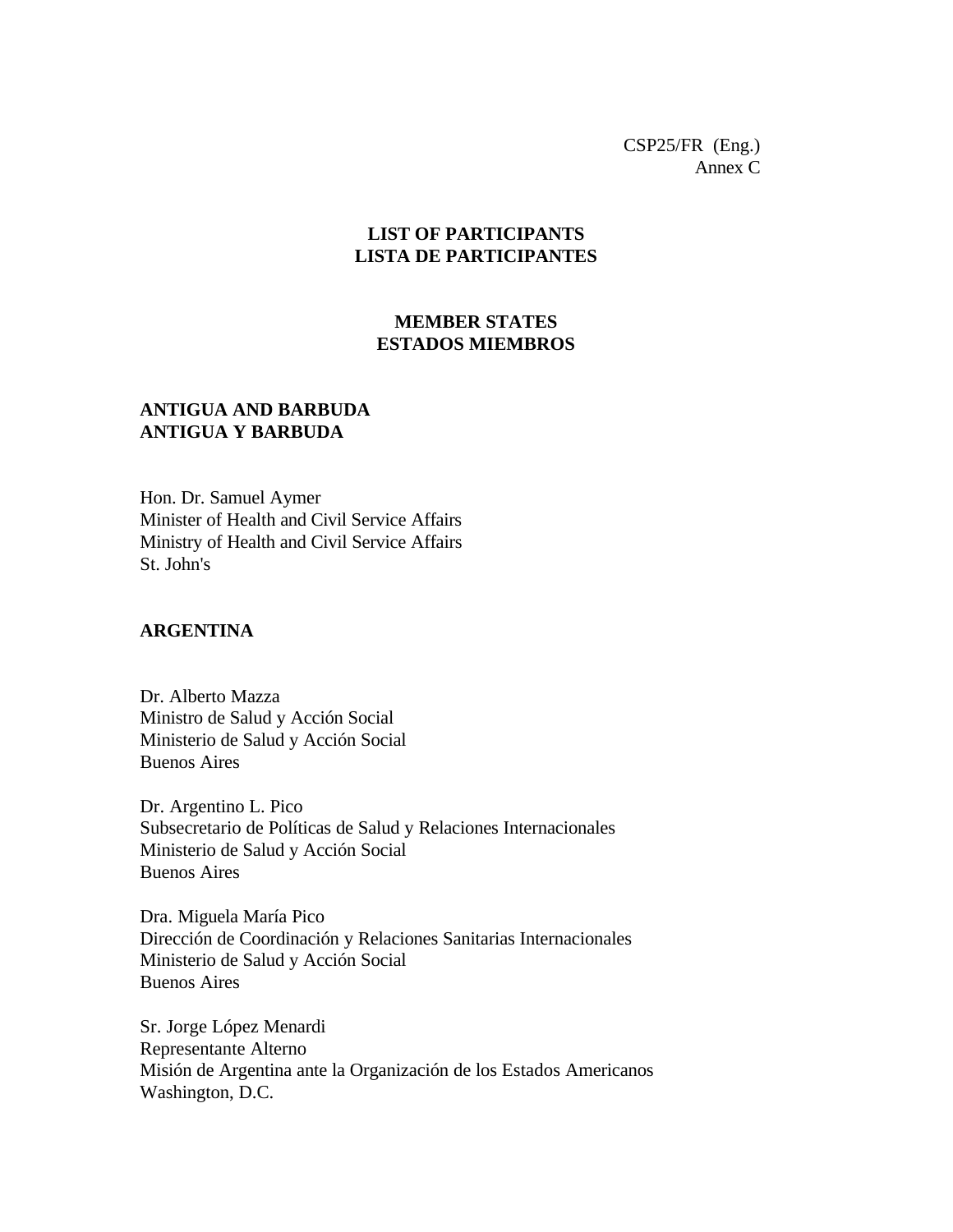CSP25/FR (Eng.) Annex C  $-2$  -

## **MEMBER STATES ESTADOS MIEMBROS**

#### **BAHAMAS**

Hon. Dr. Ronald L. Knowles Minister of Health Ministry of Health Nassau

Sir Arlingon G. Butler Ambassador of the Commonwealth of The Bahamas to the United States of America Embassy of the Commonwealth of The Bahamas Washington, D.C.

Dr. Merceline Dahl-Regis Chief Medical Officer Ministry of Health Nassau

Mrs. Hannah Gray Director, Health Planning Ministry of Health Nassau

Dr. Baldwin Carey Consultant, Maternal and Child Health Services Ministry of Health Nassau

Ms. Sheila Carey Deputy Head of Mission Embassy of the Commonwealth of The Bahamas Washington, D.C.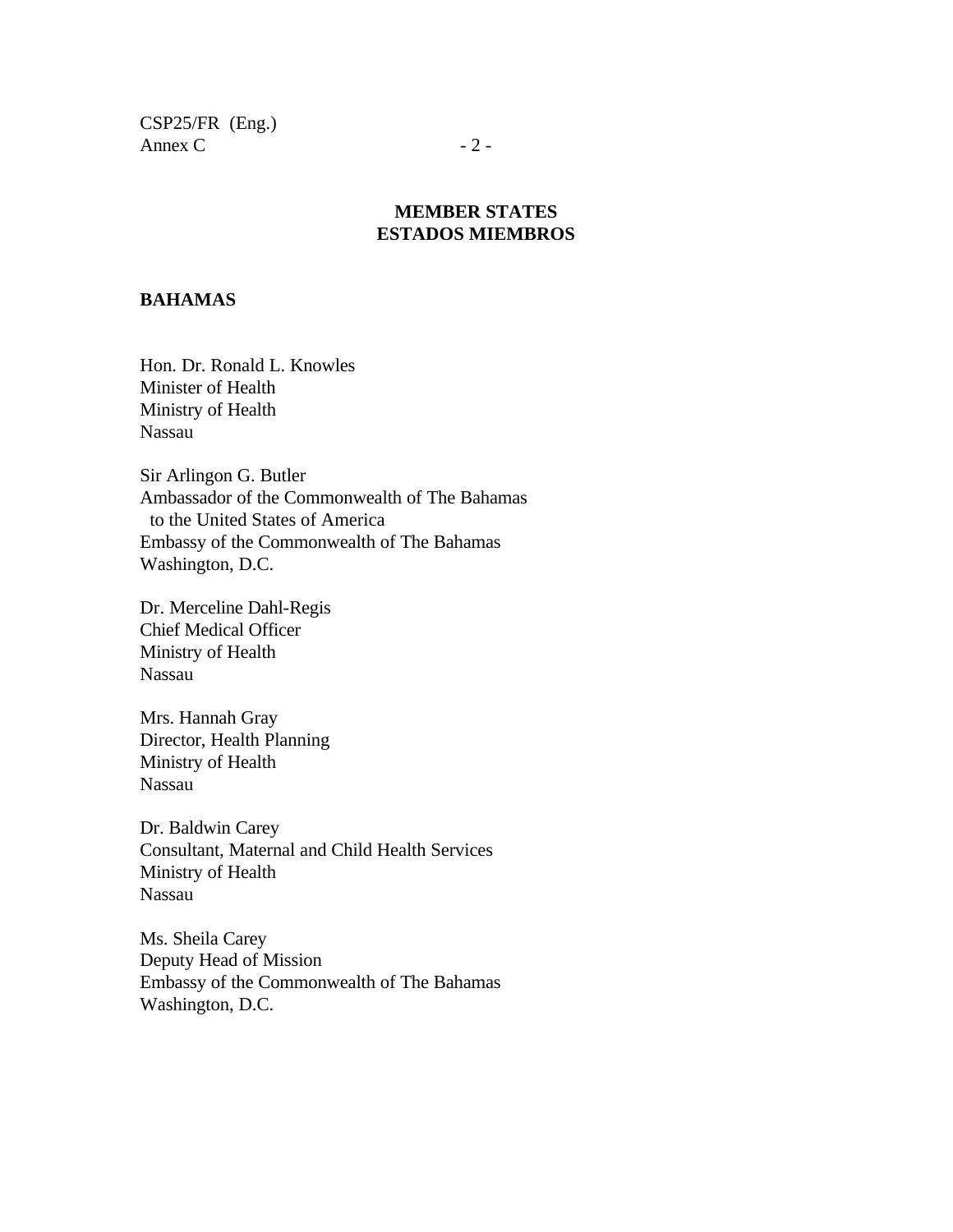### **MEMBER STATES ESTADOS MIEMBROS**

#### **BARBADOS**

Hon. Dr. Elizabeth Thompson Minister of Health and the Environment Ministry of Health and the Environment St. Michael

Mr. Branford Goddard Permanent Secretary Ministry of Health and the Environment St. Michael

Mr. Courtney Blackman Ambassador Embassy of Barbados Washington, D.C.

Dr. Cheryl Joy St. John Senior Medical Officer of Health Ministry of Health and the Environment St. Michael

#### **BELIZE BELICE**

Hon. Dr. Servulo Baeza Minister of Health Ministry of Health Belmopan

Dr. Dennis Hoy Director of Health Services Medical Department Belmopan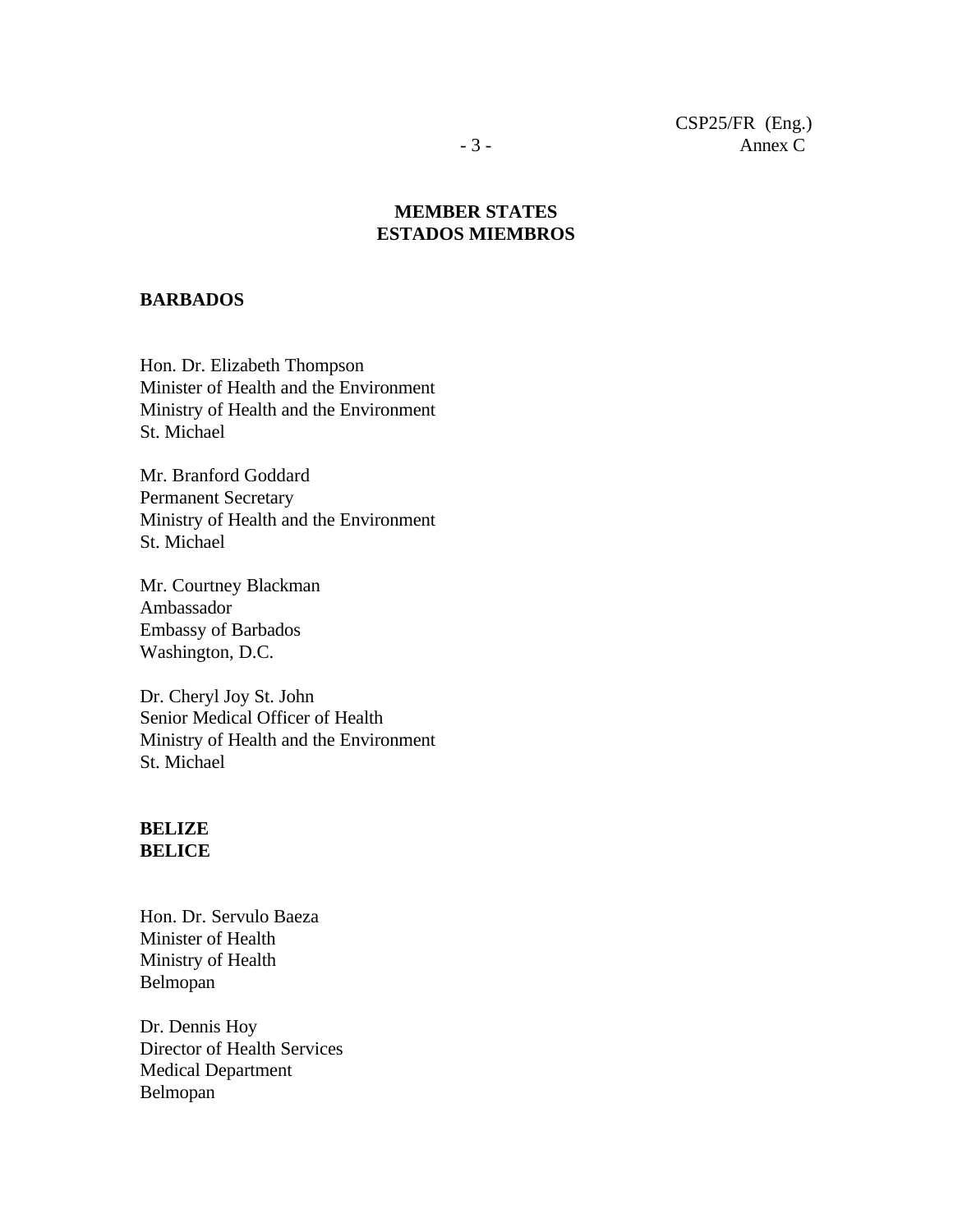CSP25/FR (Eng.) Annex C  $-4$  -

## **MEMBER STATES ESTADOS MIEMBROS**

### **BOLIVIA**

Dr. Tonchy Marinkovic Uzqueda Ministro de Salud y Previsión Social Ministerio de Salud y Previsión Social La Paz

Dr. Tito Chacón González Asesor del Ministro Ministerio de Salud y Previsión Social La Paz

Lic. Raúl Silveti Castelú Director de Relaciones Internacionales Ministerio de Salud y Previsión Social La Paz

Sr. Samuel A. Echalar Ministro Consejero Embajada de Bolivia Washington, D.C.

#### **BRAZIL BRASIL**

Dr. João Yunes Secretário de Políticas de Saúde Ministério da Saúde Brasilia

Sr. Ernesto Otto Rubarth Coordenador, Assuntos Especiais da Saúde Ministério da Saúde Brasília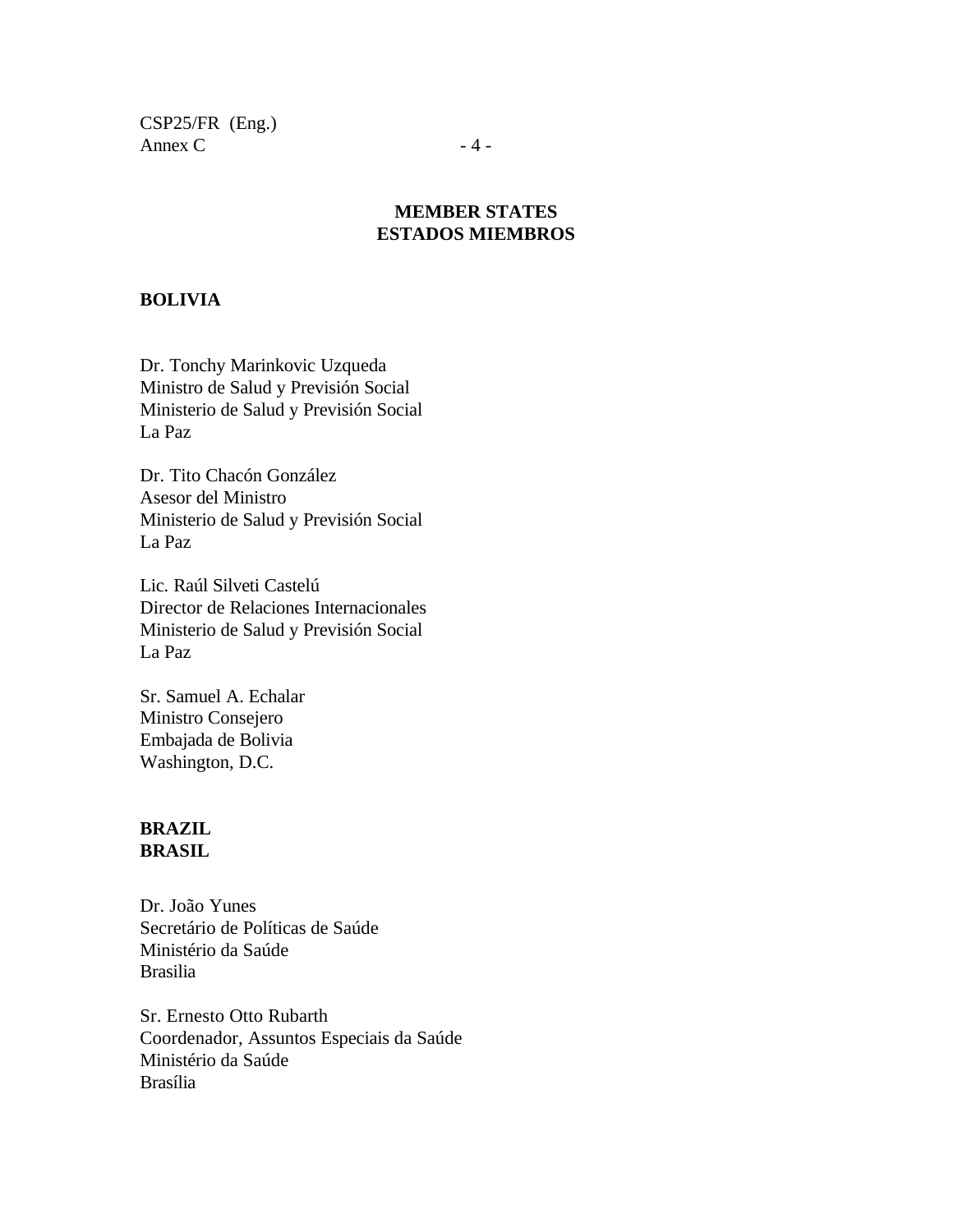## **MEMBER STATES ESTADOS MIEMBROS**

## **BRAZIL** (*cont*.) **BRASIL** (*cont*.)

Dr. Pedro José de Novais Chequer Coordenador Nacional do Programa DST/AIDS Ministério da Saúde Brasília

Dra. Tania de Giácomo do Lago Assessora Especial do Ministro Coordenadora das Acoes de Saúde da Mulher Ministério da Saúde Brasília

Sr. Luiz Arnaldo Pereira da Cunha Júnior Diretor do Departamento de Administracao Fundacao Nacional de Saúde Brasília

Sr. Roberto Coutinho Representante Alterno Misión Permanente de Brasil ante la Organización de los Estados Americanos Washington, D.C.

#### **CANADA CANADÁ**

Mr. Edward M. Aiston Director General International Affairs Directorate Health Canada Ottawa, Ontario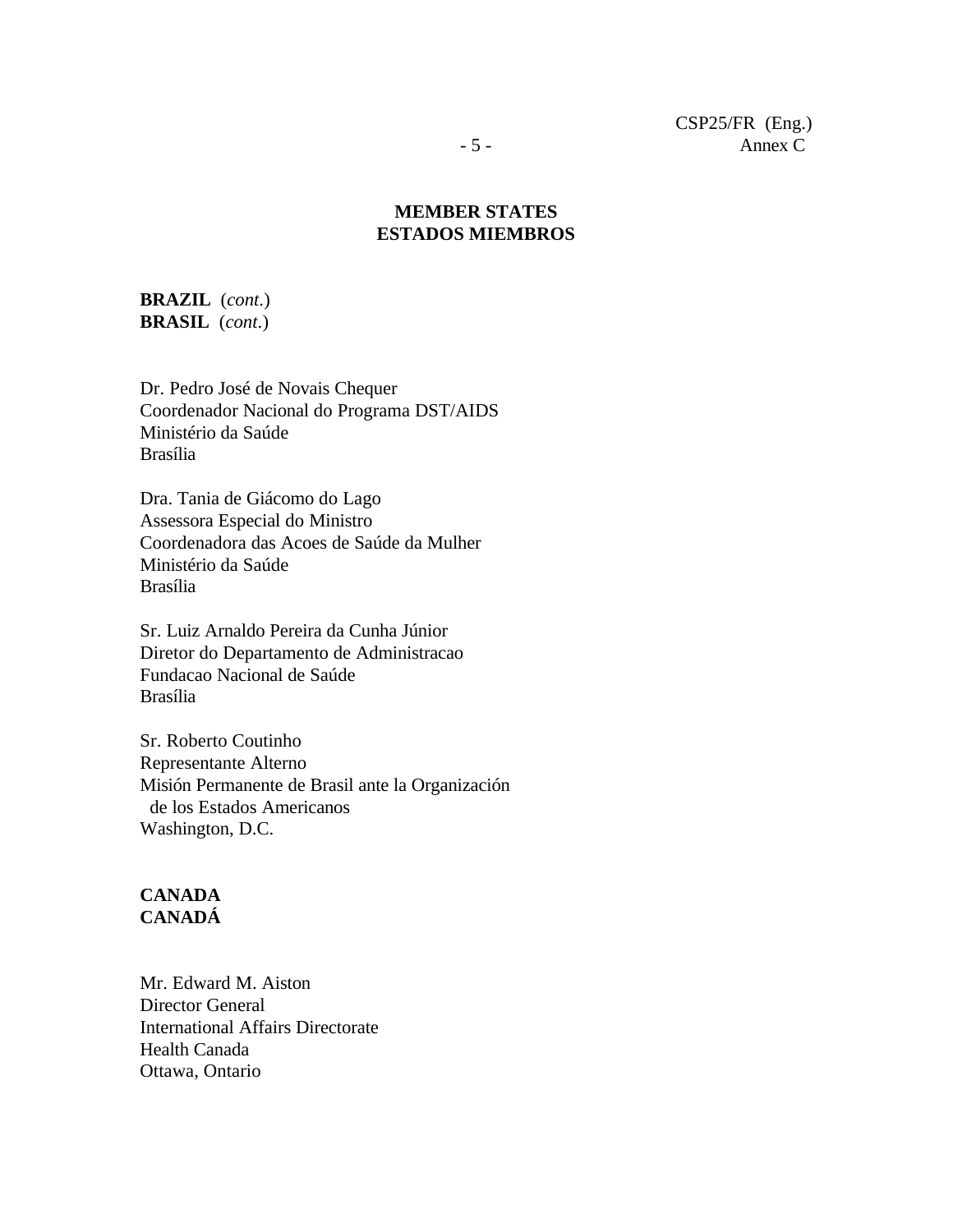CSP25/FR (Eng.) Annex  $C \t - 6 -$ 

## **MEMBER STATES ESTADOS MIEMBROS**

**CANADA** (*cont*.) **CANADÁ** (*cont*.)

Mr. Nick Previsich Senior Scientific Advisor International Affairs Directorate Health Canada Ottawa, Ontario

Dr. Christine Whalen Health Specialist Americas Branch, CIDA Hull, Quebec

Mr. Louis E. Bernard Président, Directeur général Institut nationale de santé publique Québec

Dr. Marlene Smadu Associate Deputy Minister of Health Province of Saskatchewan Regina, Saskatchewan

Mrs. Basia Manitius Alternate Representative Mission of Canada to the Organization of American States Washington, D.C.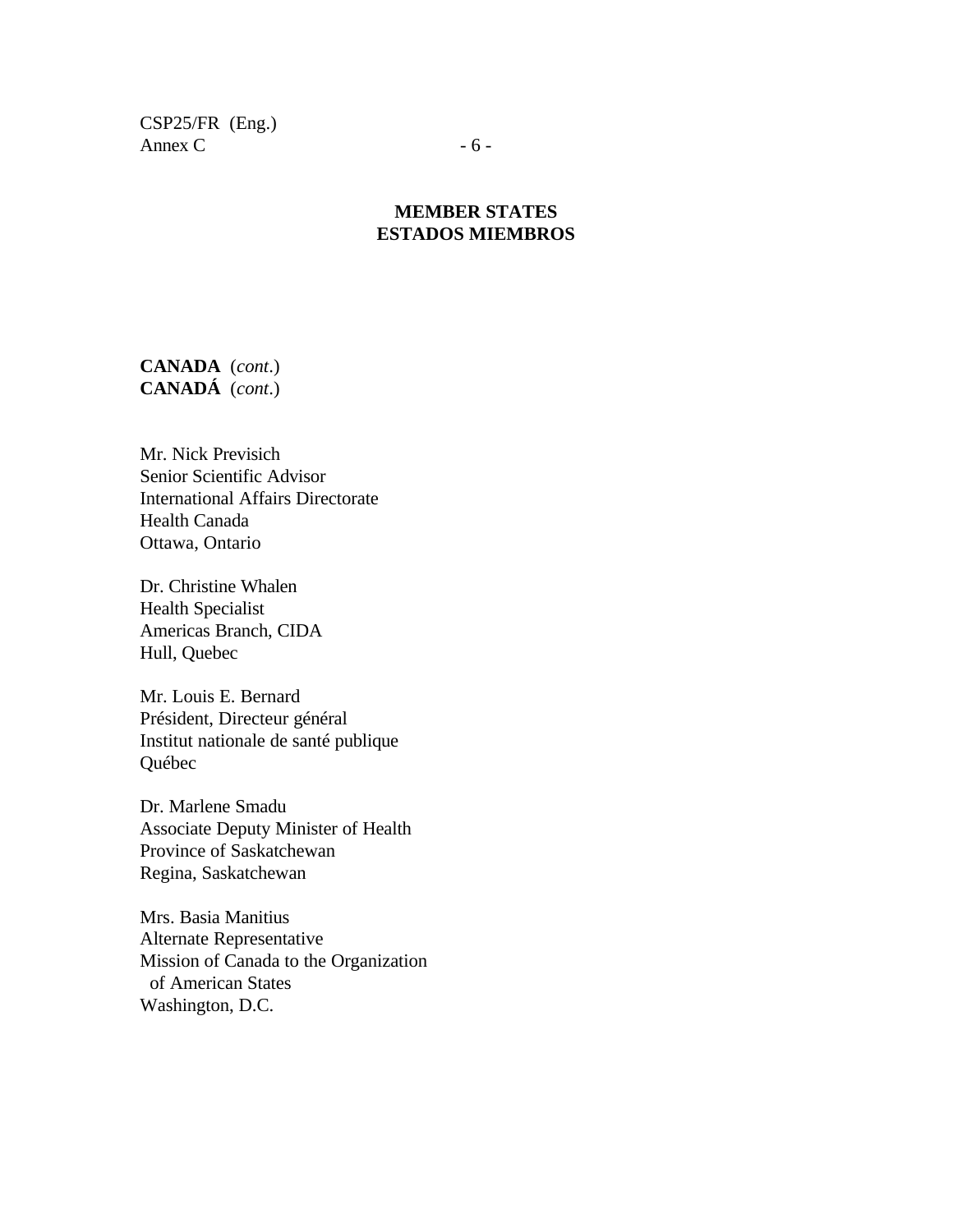## **MEMBER STATES ESTADOS MIEMBROS**

#### **CHILE**

Dr. Alex Figueroa Muñoz Ministro de Salud Ministerio de Salud Santiago

Dr. Alvaro Erazo Latorre Subsecretario de Salud Ministerio de Salud Santiago

Dr. Carlos Anríquez Jefe, Oficina de Cooperación y Asuntos Internacionales Ministerio de Salud Santiago

Sr. Pablo Ortíz Jefe del Gabinete del Ministro Ministerio de Salud Santiago

Dr. Luis H. Caris Asesor Ministerio de Salud Santiago

#### **COLOMBIA**

Dr. Virgilio Galvis Ramírez Ministro de Salud Ministerio de Salud Santa Fe de Bogotá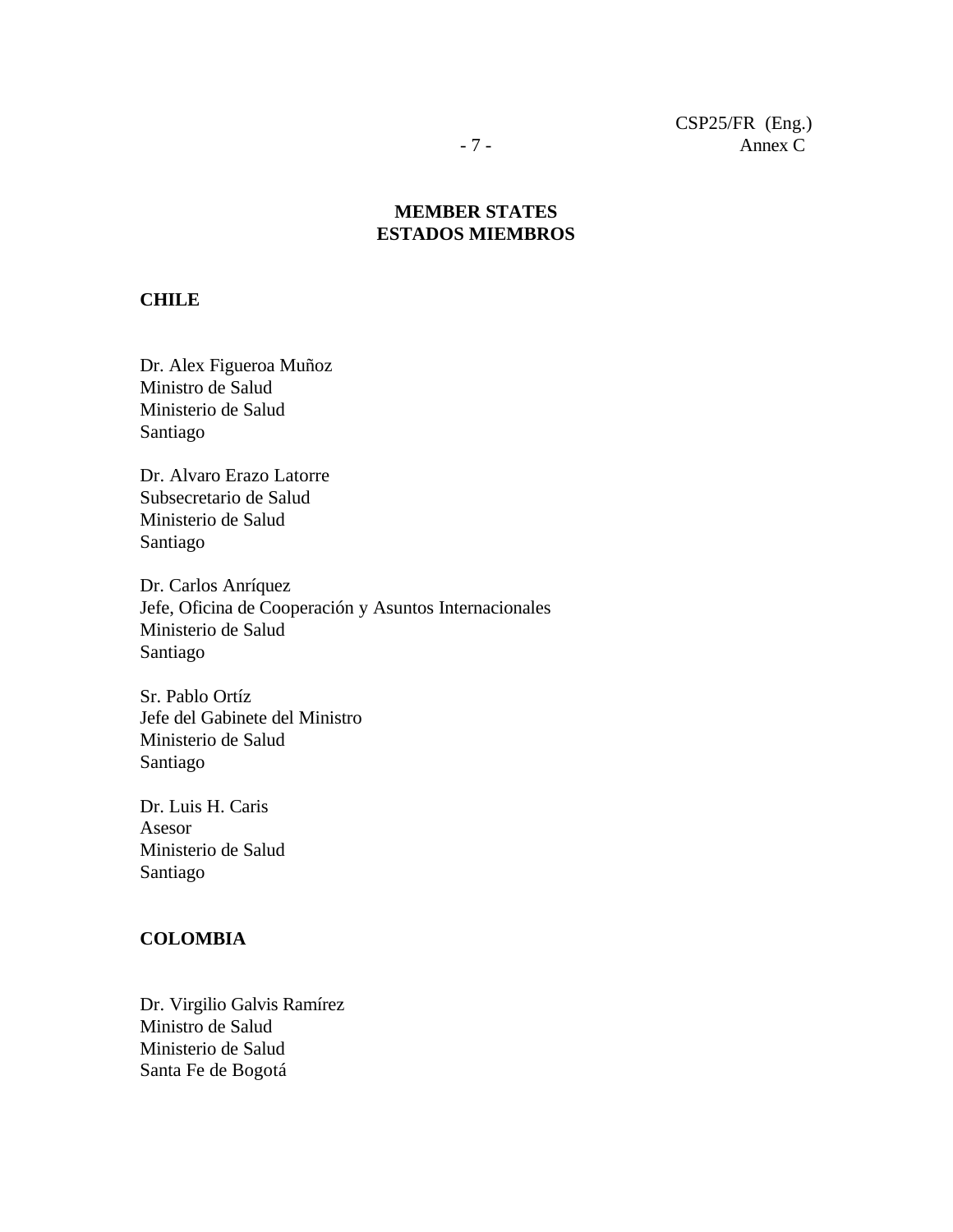CSP25/FR (Eng.) Annex C  $-8$  -

### **MEMBER STATES ESTADOS MIEMBROS**

#### **COLOMBIA** (*cont*.)

Dra. Martha Ardila Ministro Plenipotenciario Misión Permanente de Colombia ante la Organización de los Estados Americanos Washington, D.C.

Dr. Edgar Sanabria Villamizar Secretario Privado Ministerio de Salud Santa Fe de Bogotá

Dr. José María Salazar Bucheli Asesor del Ministro Ministerio de Salud Santa Fe de Bogotá

Dra. Ana María Villareal Primer Secretario Misión Permanente de Colombia ante la Organización de los Estados Americanos Washington, D.C.

#### **COSTA RICA**

Dr. Rogelio Pardo Ministro de Salud Pública Ministerio de Salud San José

Sr. Roy Gamero Ministro Consejero Embajada de Costa Rica Washington, D.C.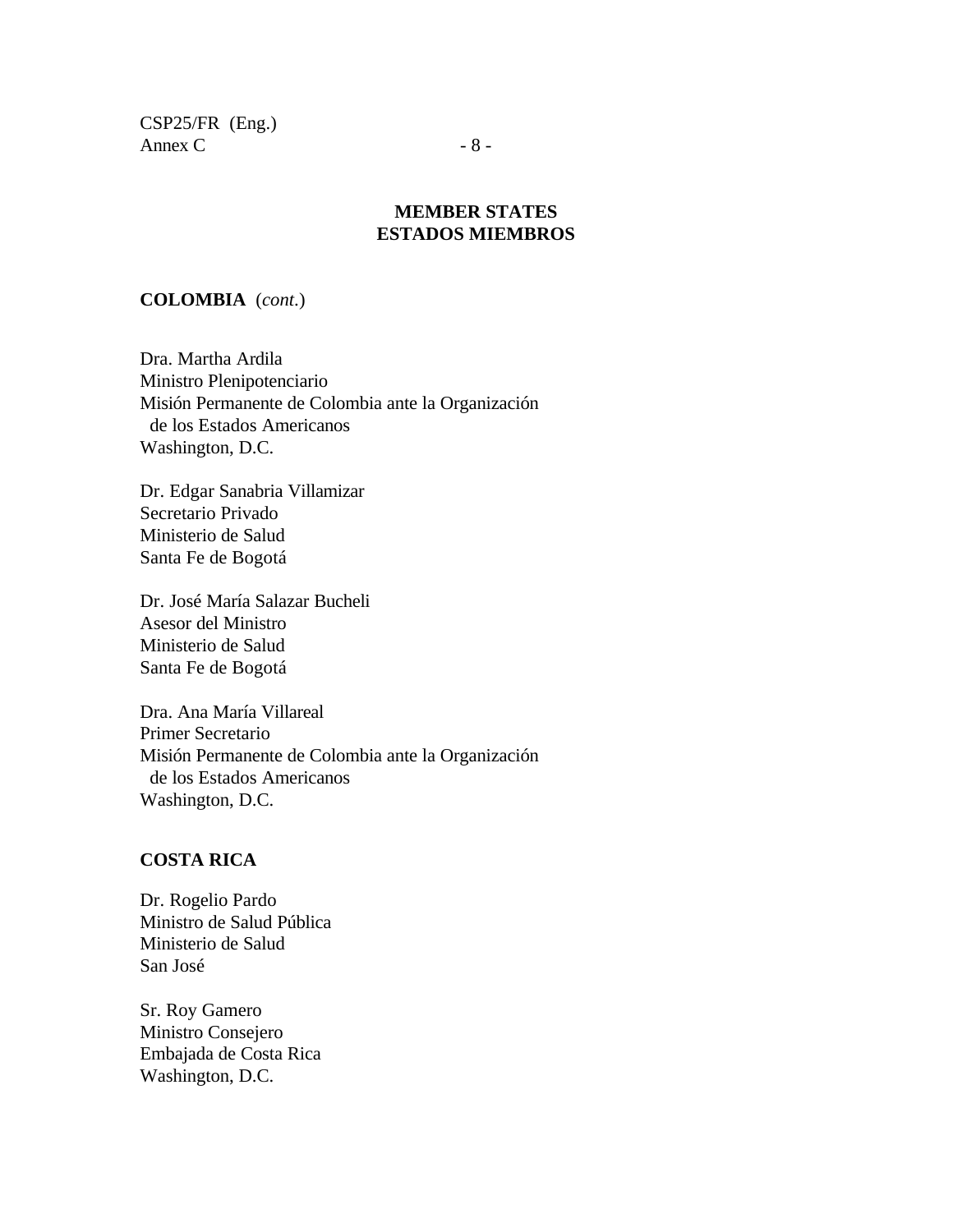## **MEMBER STATES ESTADOS MIEMBROS**

#### **CUBA**

Dr. Carlos P. Dotres Martínez Ministro de Salud Pública Ministerio de Salud Pública La Habana

Dr. José de la Caridad Piñon Vega Ministerio de Salud Pública La Habana

Dr. Enrique Miguel Comendeiro Hernández Director de Relaciones Internacionales Ministerio de Salud Pública La Habana

Dra. Miriam Nicolasa Aliño Santiago Ministerio de Salud Pública La Habana

Dr. Rene Raúl Ruiz Armas Ministerio de Salud Pública La Habana

Sr. Raúl Montes Segundo Secretario Misión Permanente de Cuba ante las Naciones Unidas Nueva York

Sr. Rafael Noriega Primer Secretario Oficina de Intereses de Cuba Washington, D.C.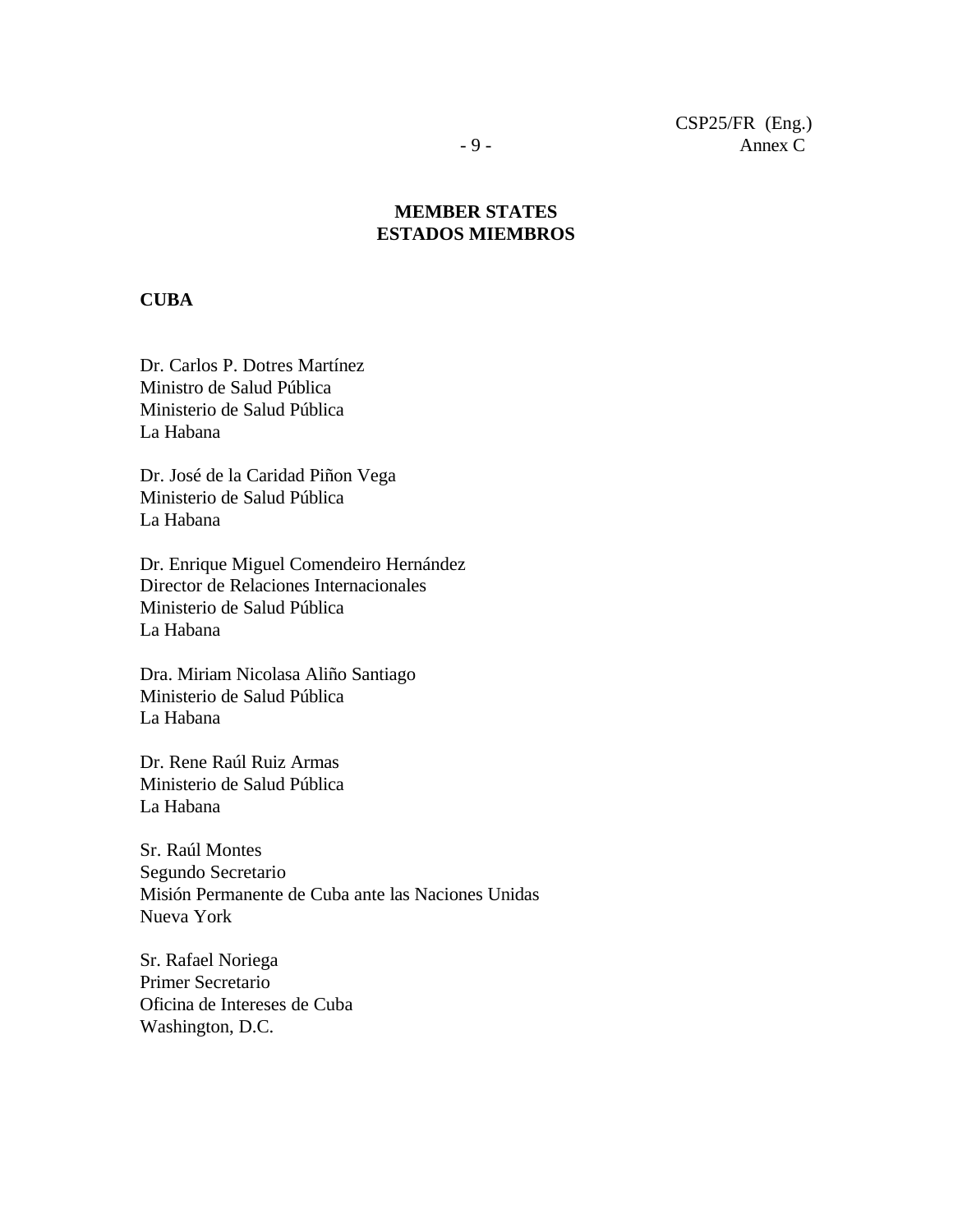CSP25/FR (Eng.) Annex C  $-10$  -

## **MEMBER STATES ESTADOS MIEMBROS**

#### **DOMINICA**

Dr. Roberto Nasiiro Chief Medical Officer Ministry of Health and Social Security Roseau

### **DOMINICAN REPUBLIC REPUBLICA DOMINICANA**

Dr. Sergio Sarita-Valdez Subsecretario de Planificación Secretaría Nacional de Salud Pública y Asistencia Social Santo Domingo

### **ECUADOR**

Dr. Edgar Rodas Ministro de Salud Pública Ministerio de Salud Pública Quito

Dr. César Hermida Subsecretario General de Salud Ministerio de Salud Pública **Ouito** 

Dra. Tatiana Neira Directora de Relaciones Internacionales Ministerio de Salud Pública **Quito**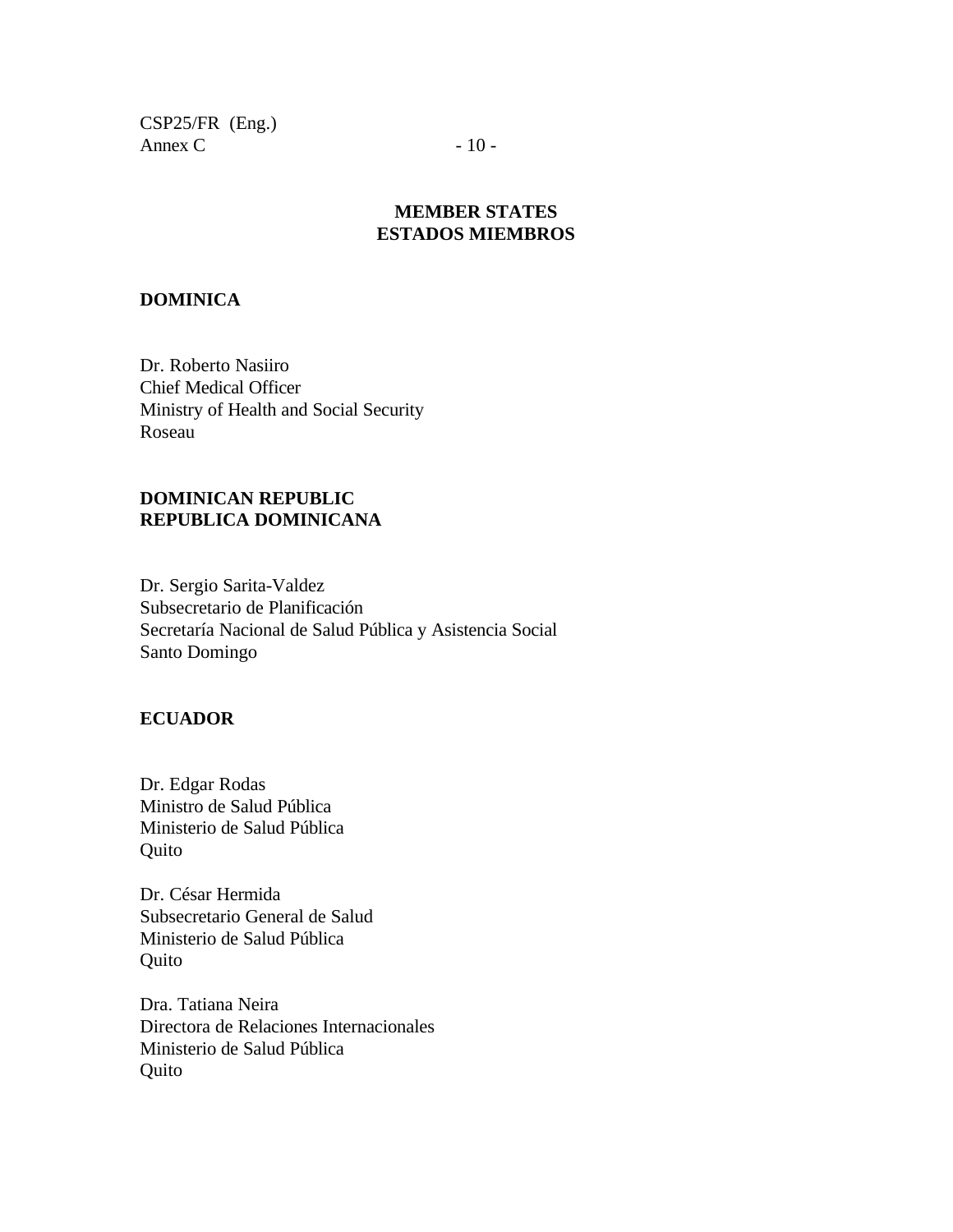### **MEMBER STATES ESTADOS MIEMBROS**

#### **ECUADOR** (*cont*.)

Sr. Andrés Montalvo Representante Alterno Misión de Ecuador ante la Organización de los Estados Americanos Washington, D.C.

#### **EL SALVADOR**

Dr. Eduardo Interiano Ministro de Salud Ministerio de Salud Pública y Asistencia Social San Salvador

Dr. Humberto Urbina Director de Planeación Estratégica Ministerio de Salud Pública y Asistencia Social San Salvador

## **FRANCE FRANCIA**

M. Jean-Paul Barre Ambassadeur, Observateur permanent de la France prés l'OEA Washington, D.C.

Dr. Michel Lavollay Conseiller pour les Affaires sociales auprés de l'Ambassade de France Washington, D.C.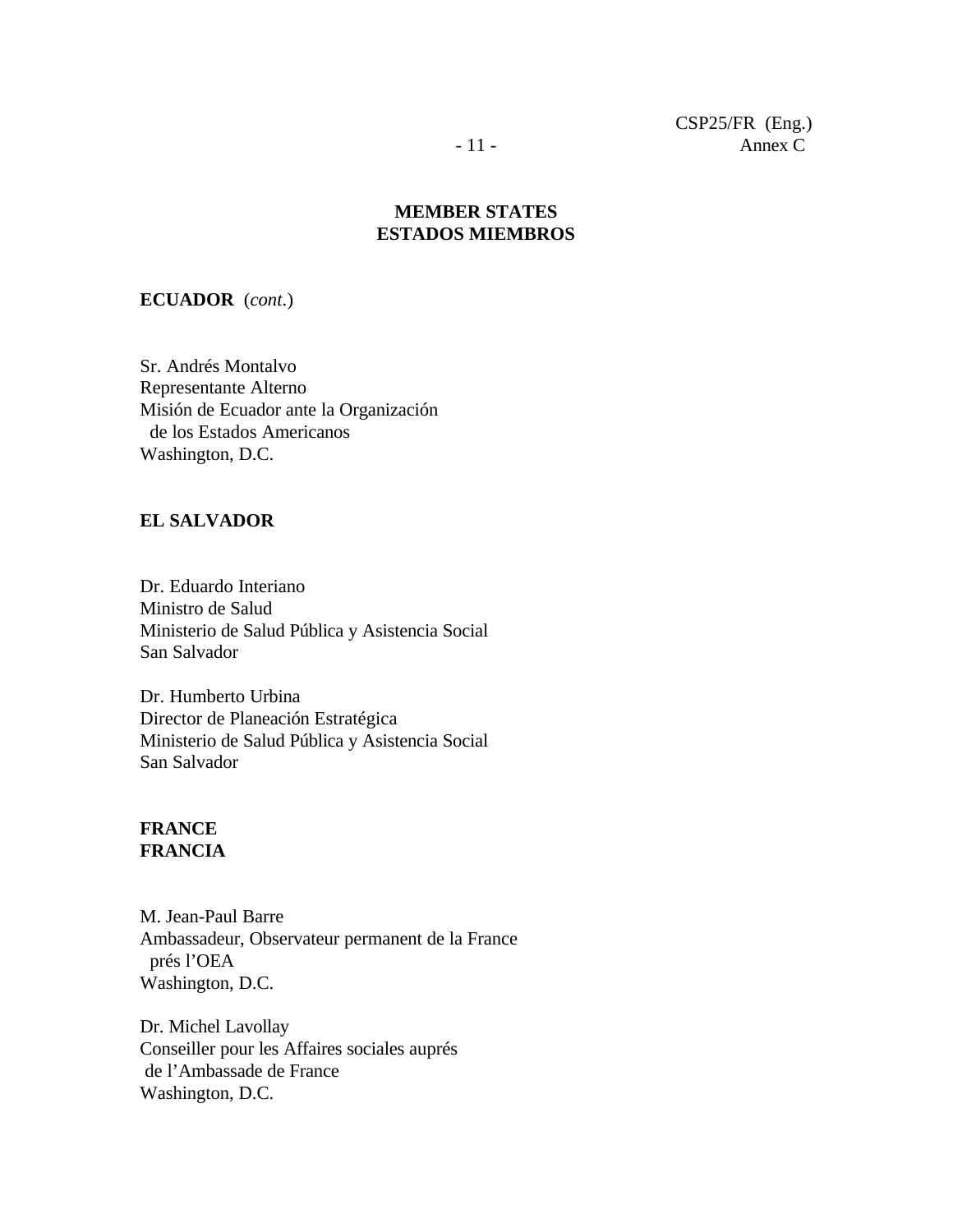CSP25/FR (Eng.) Annex C  $-12$  -

## **MEMBER STATES ESTADOS MIEMBROS**

**FRANCE** (*cont.*) **FRANCIA** (cont.)

Dr. Madeleine Leloup Adjoint au Sous-Directeur de la Santé et du Développement social Ministére Délegué á la Coopération Paris

M. Julien Perrier Observateur permanent adjoint de la France prés l'OEA Washington, D.C.

## **GRENADA GRANADA**

Ms. Lana McPhail Permanent Secretary Ministry of Health St. Georges

Mr. Dennis Antoine Ambassador Embassy of Grenada Washington, D.C.

## **GUATEMALA**

Ing. Marco Tulio Sosa Ministro de Salud Pública y Asistencia Social Ministerio de Salud Pública y Asistencia Social Guatemala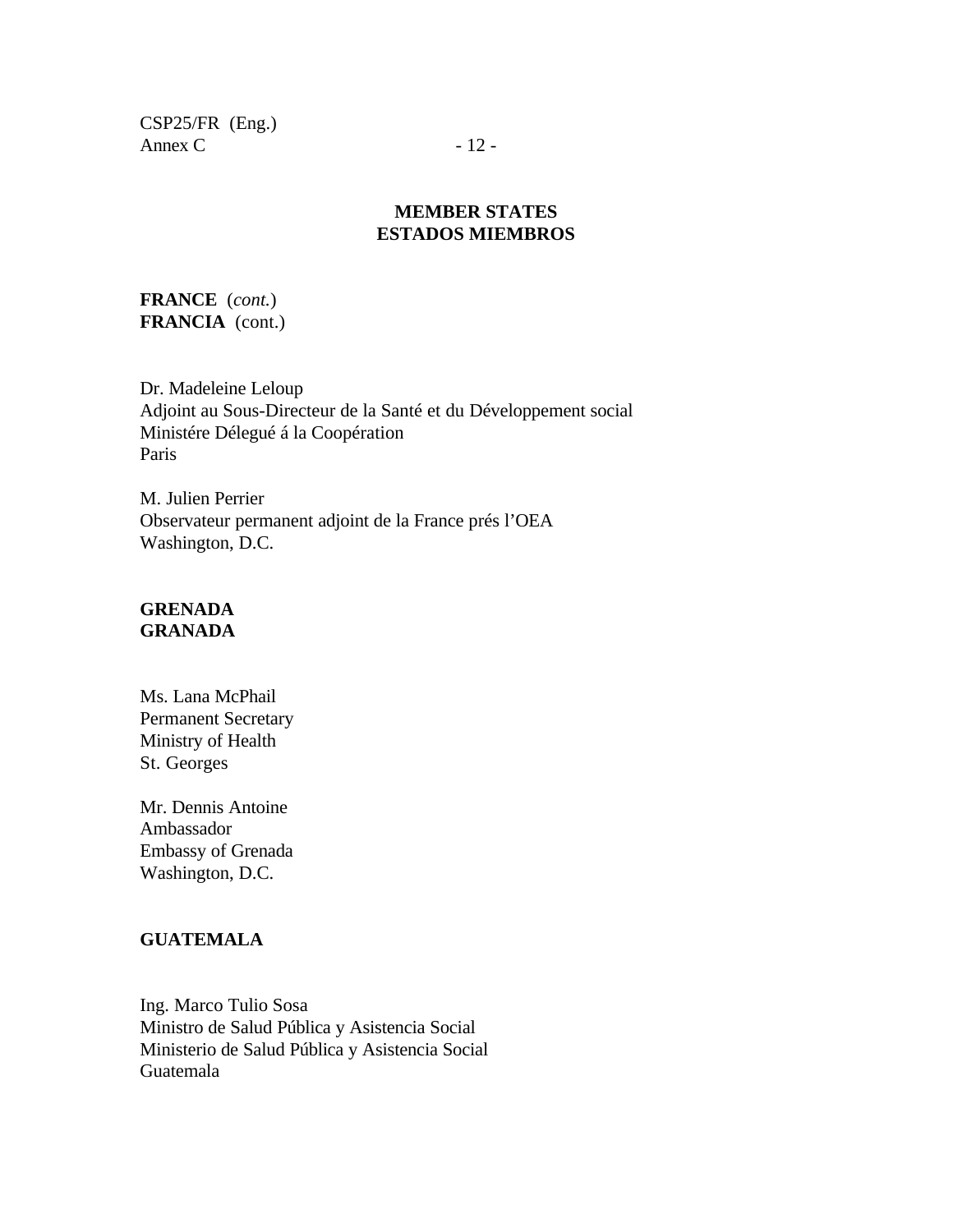## **MEMBER STATES ESTADOS MIEMBROS**

#### **GUATEMALA** (*cont*.)

Dr. Carlos Andrade Viciministro de Salud Pública y Asistencia Social Ministerio de Salud Pública y Asistencia Social Guatemala

#### **GUYANA**

Hon. Dr. Henry Jeffrey Minister of Health Ministry of Health Georgetown

Dr. Rudolph Cummings Chief Medical Officer Ministry of Health Georgetown

## **HAITI HAITÍ**

Dr Jean Joseph Molière Ministre de la Santé publique et de la population Ministère de la Santé publique et de la population Port-au-Prince

Dr. Louis Harold Joseph Chargé d'Affaires, a.i. Embassy of Haiti Washington, D.C.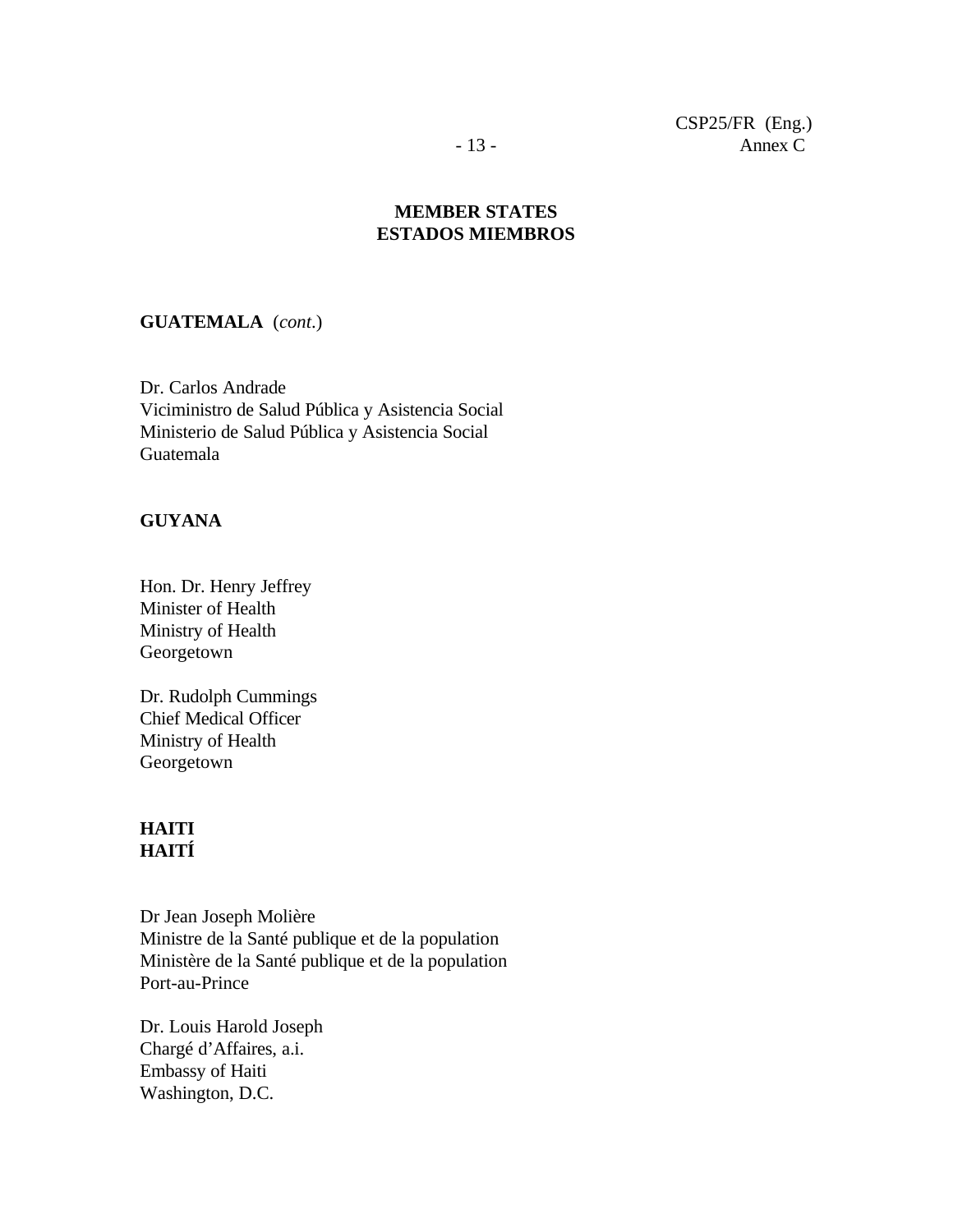CSP25/FR (Eng.) Annex C  $-14$  -

## **MEMBER STATES ESTADOS MIEMBROS**

#### **HONDURAS**

Dr. Marco A. Rosa Zelaya Secretario de Salud Secretaría de Estado en el Despacho de Salud Tegucigalpa

Sra. Maribel Juárez Ministerio de Salud Tegucigalpa

#### **JAMAICA**

Hon. Dr. John Junor Minister of Health Ministry of Health Kingston

Mr. George A. Briggs Permanent Secretary Ministry of Health Kingston

Dr. Deanna Ashley Principal Medical Officer Ministry of Health Kingston

Dr. Christina Moody Kingston

Ms. Vilma McNish Alternate Representative Mission of Jamaica to the Organization of American States Washington, D.C.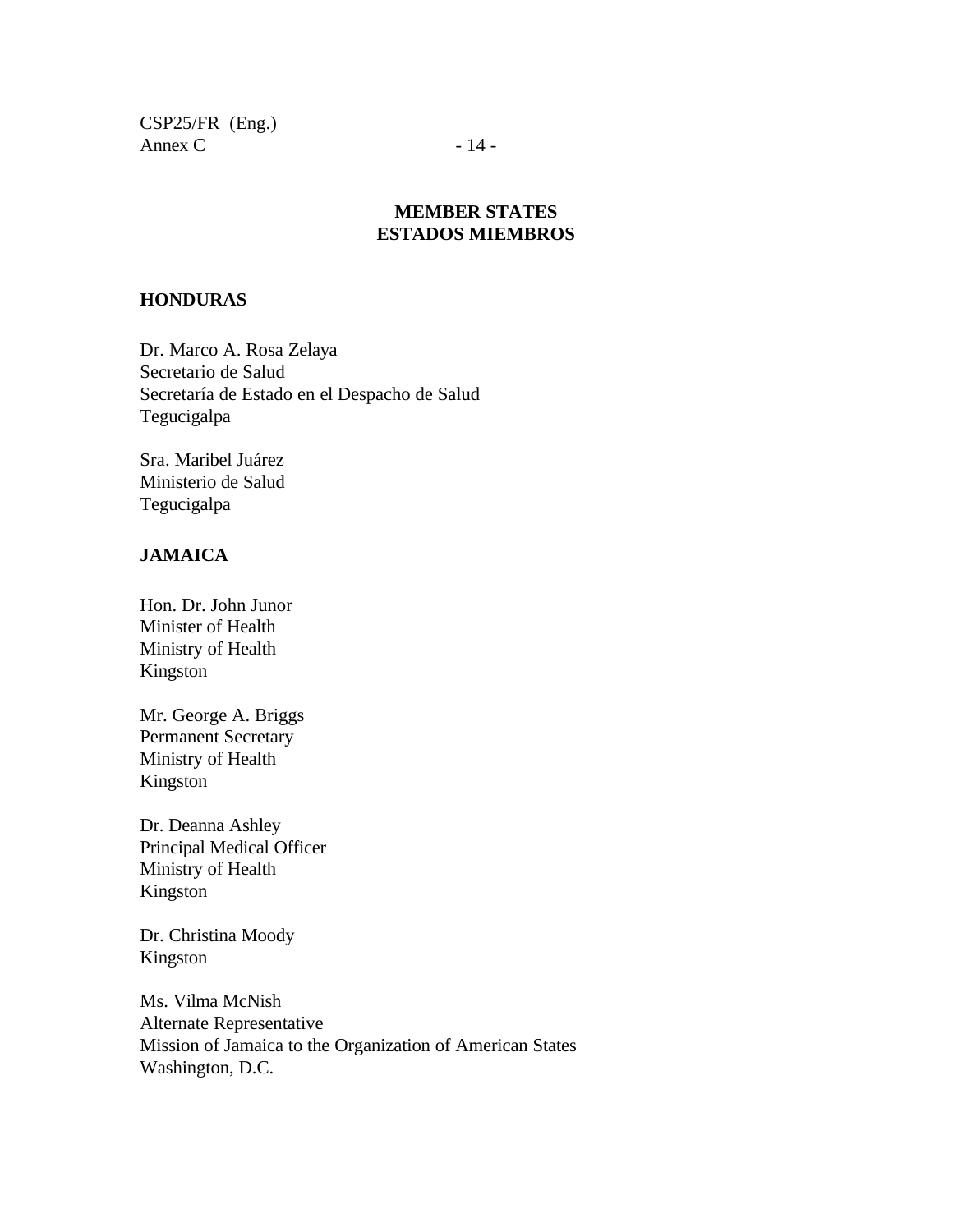**MEMBER STATES ESTADOS MIEMBROS**

### **KINGDOM OF THE NETHERLANDS REINO DE LOS PAISES BAJOS**

Mr. H. E. van Schooten Directorate of Social and Institutional Development Ministry of Foreign Affairs of the Netherlands The Hague

Mr. H. Henriquez Minister Plenipotentiary for Netherlands Antillian Affairs of the Royal Netherlands Embassy Washington, D.C.

Mr. F. P. Coronel Minister Plenipotentiary for Aruban Affairs of the Royal Netherlands Embassy Washington, D.C.

Mr. H. P. Barnard Counselor Royal Netherlands Embassy Washington, D.C.

Mr. J. L. IJzermans First Secretary Royal Netherlands Embassy Washington, D.C.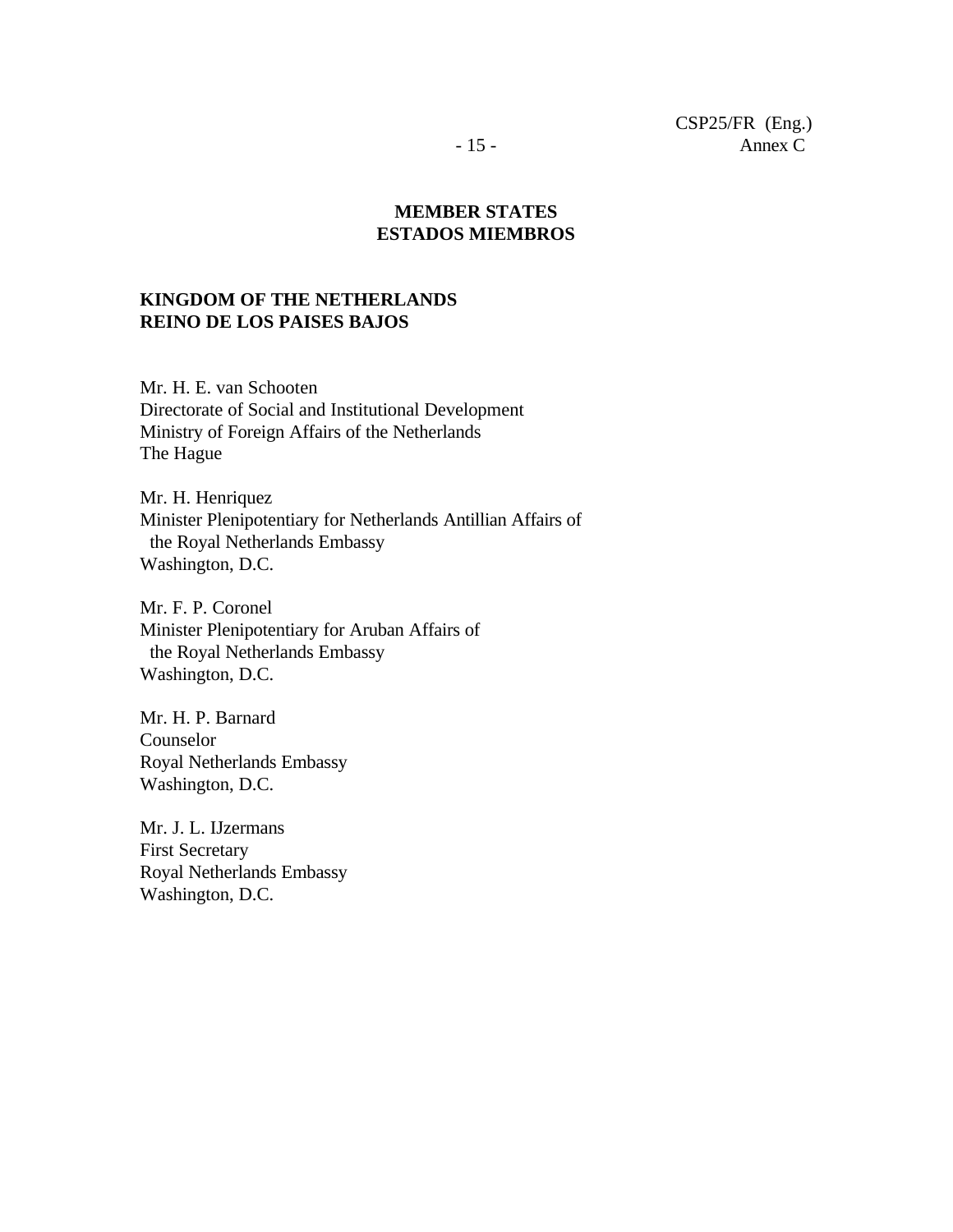CSP25/FR (Eng.) Annex C  $-16$  -

### **MEMBER STATES ESTADOS MIEMBROS**

### **MEXICO MÉXICO**

Dr. Roberto Tapia Conyer Subsecretario de Prevención y Control de Enfermedades Secretaría de Salud México, D.F.

Embajador Claude Heller Representante Permanente Misión Permanente de México ante la Organización de los Estados Americanos Washington, D.C.

Ministro Juan Manuel Gómez-Robledo Representante Alterno Misión Permanente de México ante la Organización de los Estados Americanos Washington, D.C.

Dra. Melba E. Muñiz Directora de Area Dirección General de Asuntos Internacionales Secretaría de Salud México, D.F.

Lic. Juan Carlos Nolte Santillán Director de Desarrollo y Gestión Internacional Subsecretaría de Coordinación y Desarrollo Secretaría de Salud México, D.F.

Sr. Guillermo Reyes Representante Alterno Misión Permanente de México ante la Organización de los Estados Americanos Washington, D.C.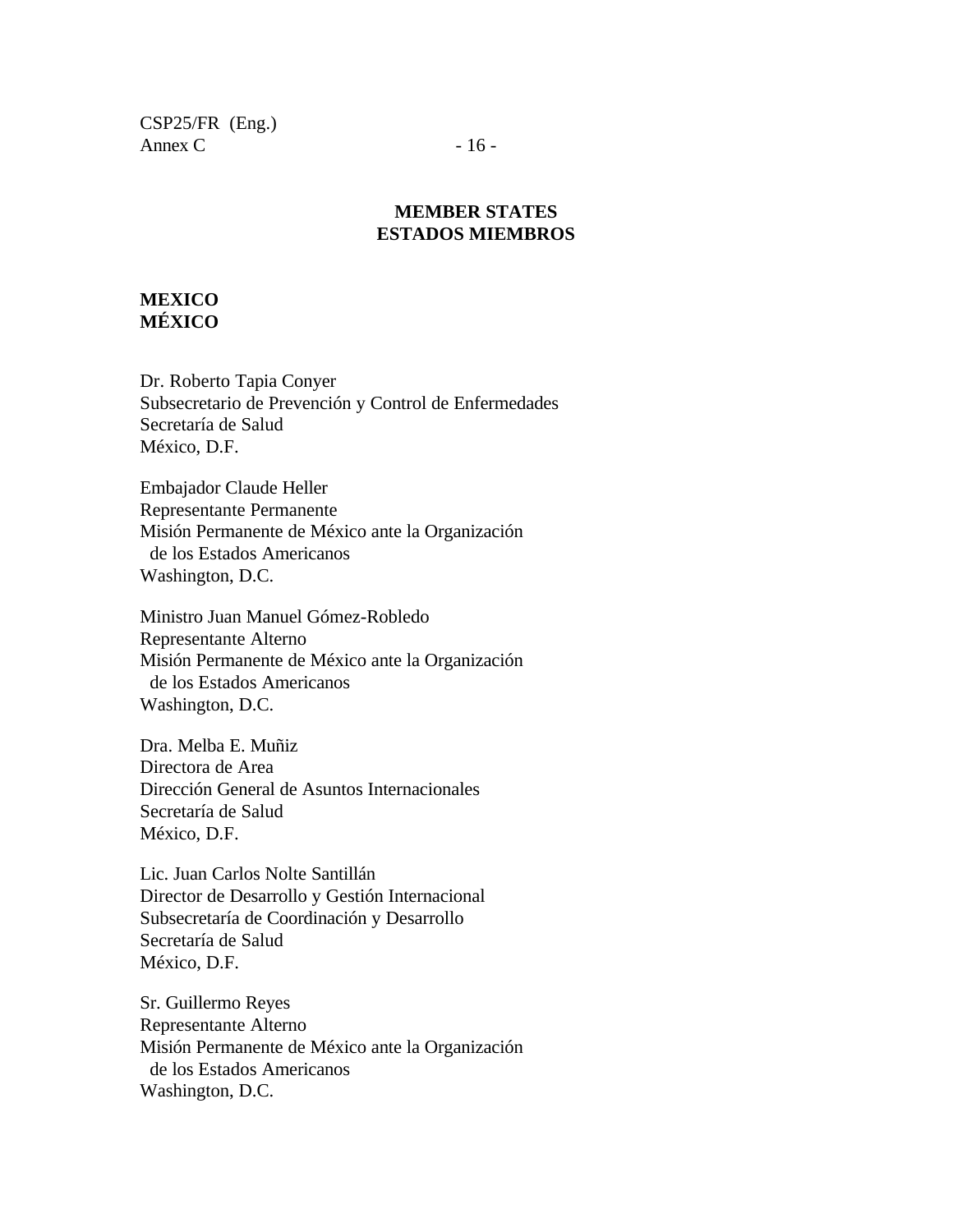## **MEMBER STATES ESTADOS MIEMBROS**

#### **NICARAGUA**

Dr. Lombardo Martínez Cabezas Ministro de Salud Ministerio de Salud Managua

Lic. Anamaría Cerulli Directora General de Cooperación Externa Ministerio de Salud Managua

### **PANAMA PANAMÁ**

Dra. Enelka de Samudio Secretaria General Ministerio de Salud Ciudad de Panamá

### **PARAGUAY**

Dra. Carmen Frutos de Almada Ministro de Salud Pública y Bienestar Social Ministerio de Salud Pública y Bienestar Social Asunción

Dra. Sixta de Brizuela Ministerio de Salud Pública y Bienestar Social Asunción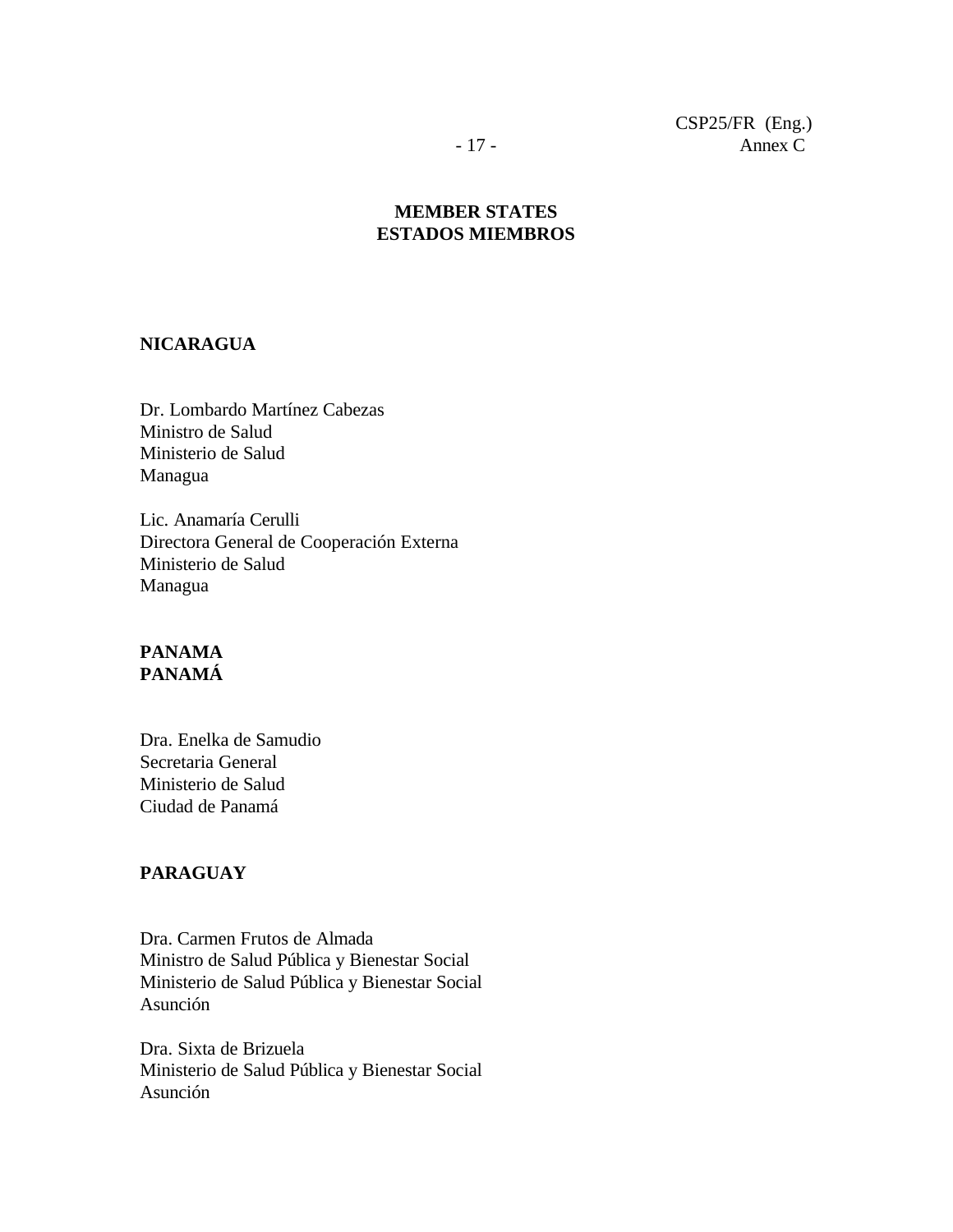CSP25/FR (Eng.) Annex C  $-18$  -

## **MEMBER STATES ESTADOS MIEMBROS**

## **PARAGUAY** (*cont*.)

Sra. Teresa Gill de Banti Primer Secretario Misión Permanente de Paraguay ante la Organización de los Estados Americanos Washington, D.C.

Sr. Julio C. Arriola Representante Alterno Misión Permanente de Paraguay ante la Organización de los Estados Americanos Washington, D.C.

Sr. Christian Maidana Delegado Alterno Misión Permanente de Paraguay ante la Organización de los Estados Americanos Washington, D.C.

#### **PERU PERÚ**

Dr. Marino Costa Bauer Ministro de Salud Ministerio de Salud Lima

Dr. Pablo Augusto Meloni Navarro Director General Oficina de Financiamiento, Inversiones y Cooperación Externa Ministerio de Salud Lima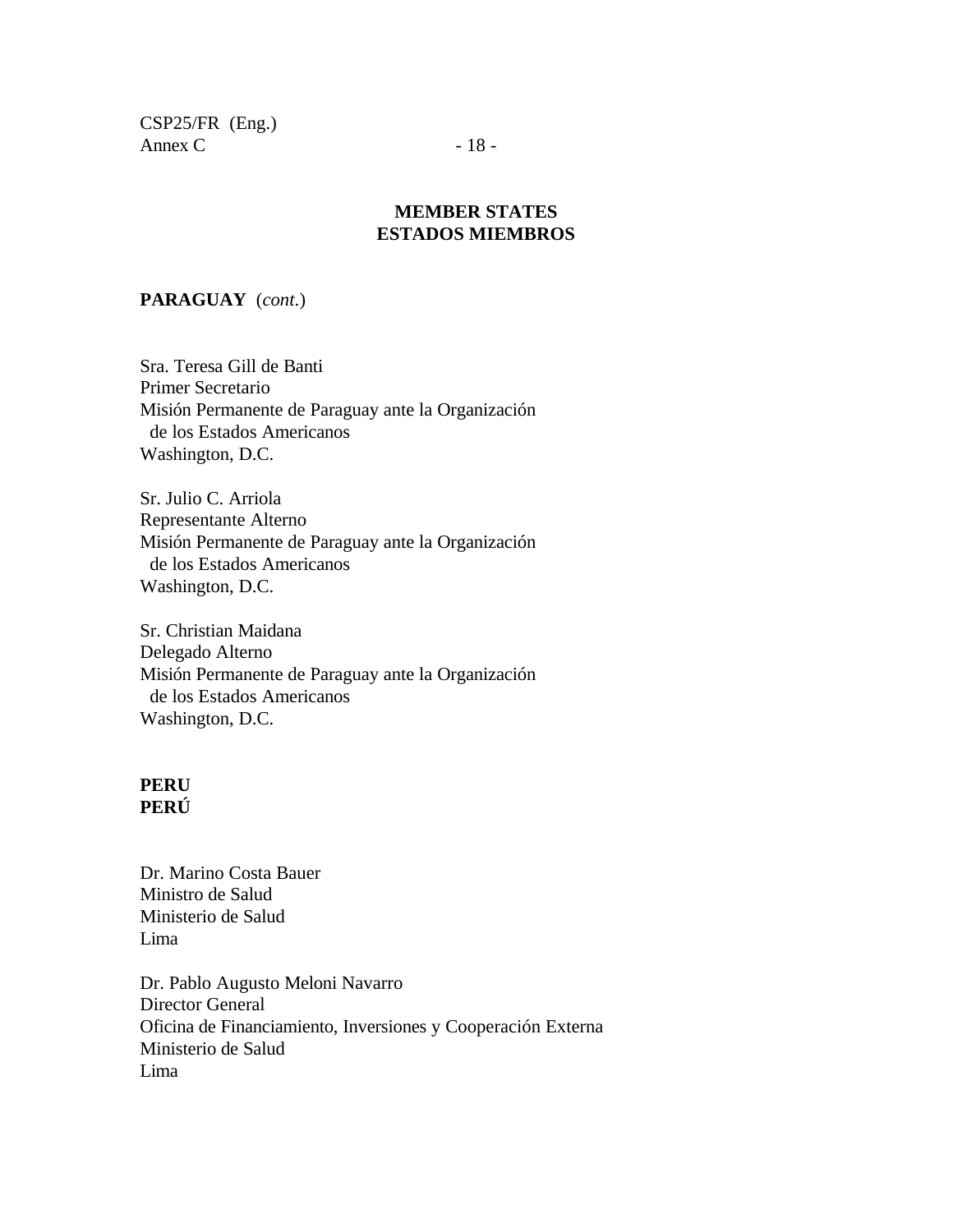## **MEMBER STATES ESTADOS MIEMBROS**

**PERU** (*cont*.) **PERÚ** (*cont*.)

Sra. Beatriz Ramacciotti Representante Permanente Misión Permanente de Perú ante la Organización de los Estados Americanos Washington, D.C.

Sr. Carlos Ortega Representante Alterno Misión Permanente de Perú ante la Organización de los Estados Americanos Washington, D.C.

## **SAINT LUCIA SANTA LUCIA**

Hon. Sarah L. Flood Minister of Health, Human Services, Family Affairs and Women Ministry of Health, Human Services, Family Affairs and Women **Castries** 

Ms. Marcia Philbert-Jules Permanent Secretary Ministry of Health, Human Services, Family Affairs and Women **Castries** 

Mr. Albert Preville Vice-Consul Embassy of Saint Lucia Washington, D.C.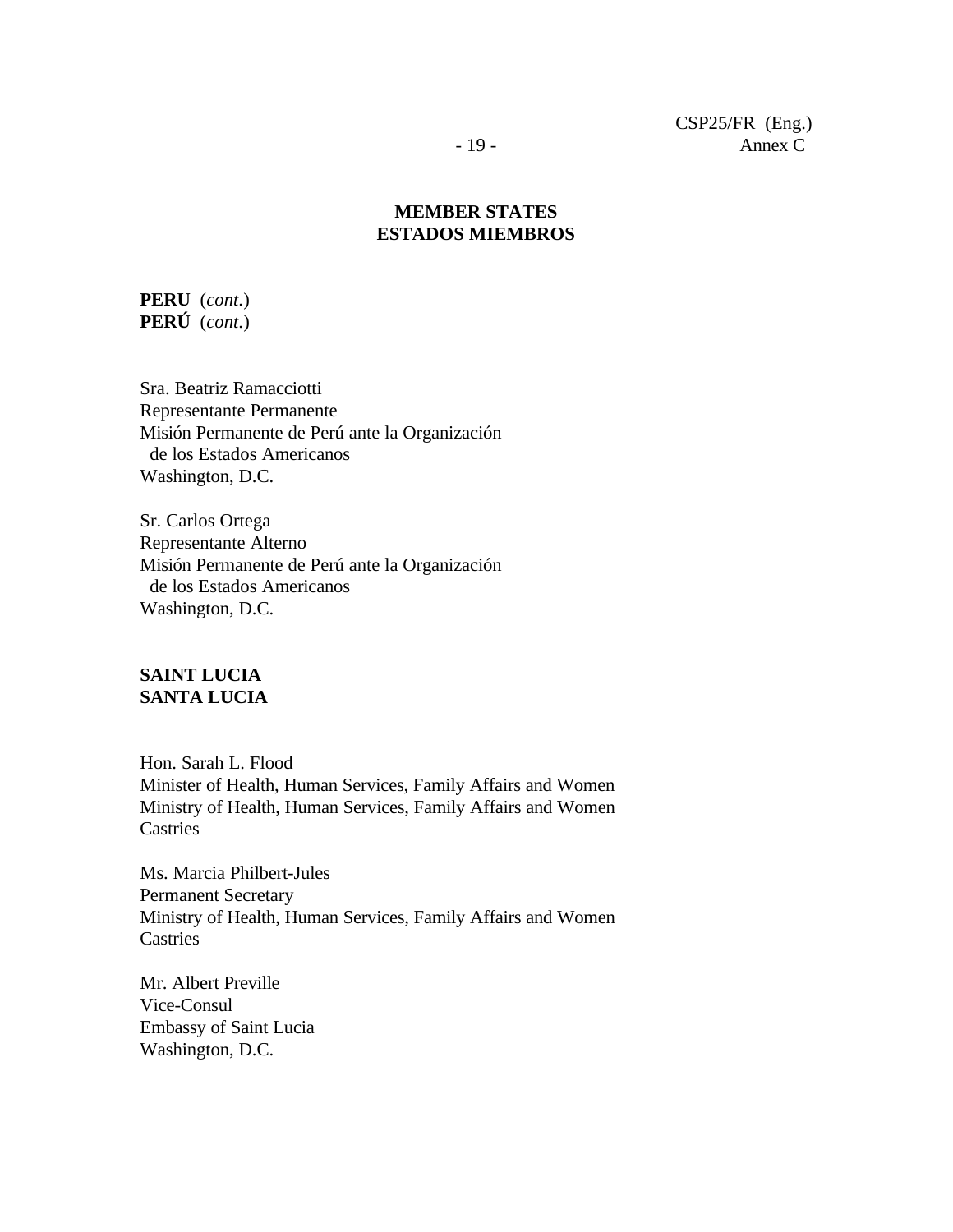CSP25/FR (Eng.) Annex C  $-20$  -

### **MEMBER STATES ESTADOS MIEMBROS**

## **SAINT VINCENT AND THE GRENADINES SAN VICENTE Y LAS GRANADINAS**

Hon. Dr. St. Clair Thomas Minister of Health and the Environment Ministry of Health and the Environment Kingstown

Dr. Carl F. Browne Permanent Secretary Ministry of Health and the Environment Kingstown

Dr. Harold Rampersaud Chief Medical Officer Ministry of Health and the Environment Kingstown

#### **SURINAME**

Dr. Rinia Codfried-Kranenburg Director of Health Ministry of Health Paramaribo

## **TRINIDAD AND TOBAGO TRINIDAD Y TABAGO**

Mr. Errol Pilgrim Permanent Secretary Ministry of Health Port-of-Spain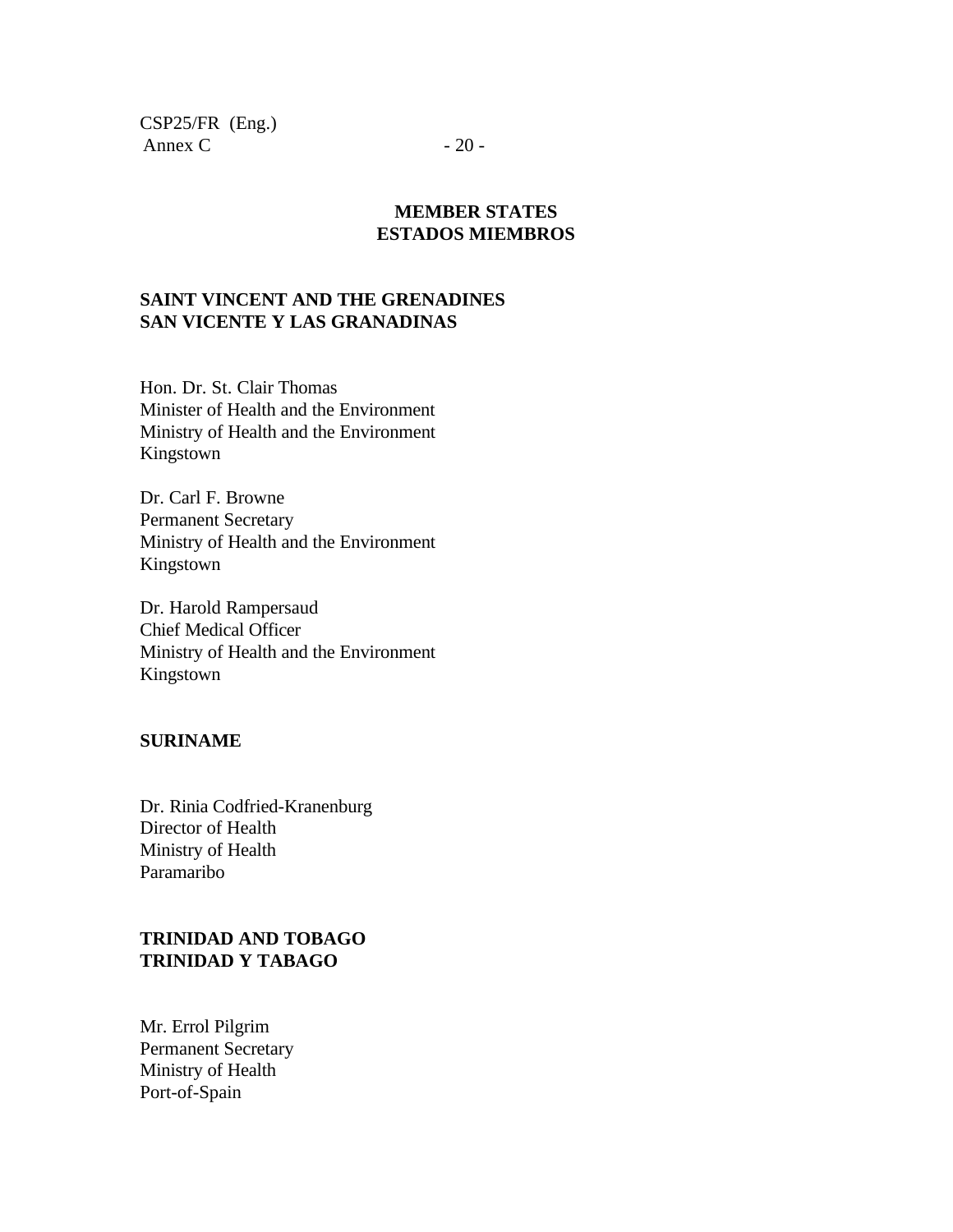CSP25/FR (Eng.) - 21 - Annex C

## **MEMBER STATES ESTADOS MIEMBROS**

#### **TRINIDAD AND TOBAGO** (*cont*.) **TRINIDAD Y TABAGO** (*cont*.)

Dr. Rawle Edwards Chief Medical Officer Ministry of Health Port-of-Spain

#### **UNITED KINGDOM REINO UNIDO**

Mr. Robert Anthony Kingham International Branch Department of Health London

## **UNITED STATES OF AMERICA ESTADOS UNIDOS DE AMERICA**

Hon. Donna E. Shalala Secretary of Health and Human Services Department of Health and Human Services Washington, D.C.

Dr. David Satcher Assistant Secretary for Health and Surgeon General U.S. Public Health Service Department of Health and Human Services Washington, D.C.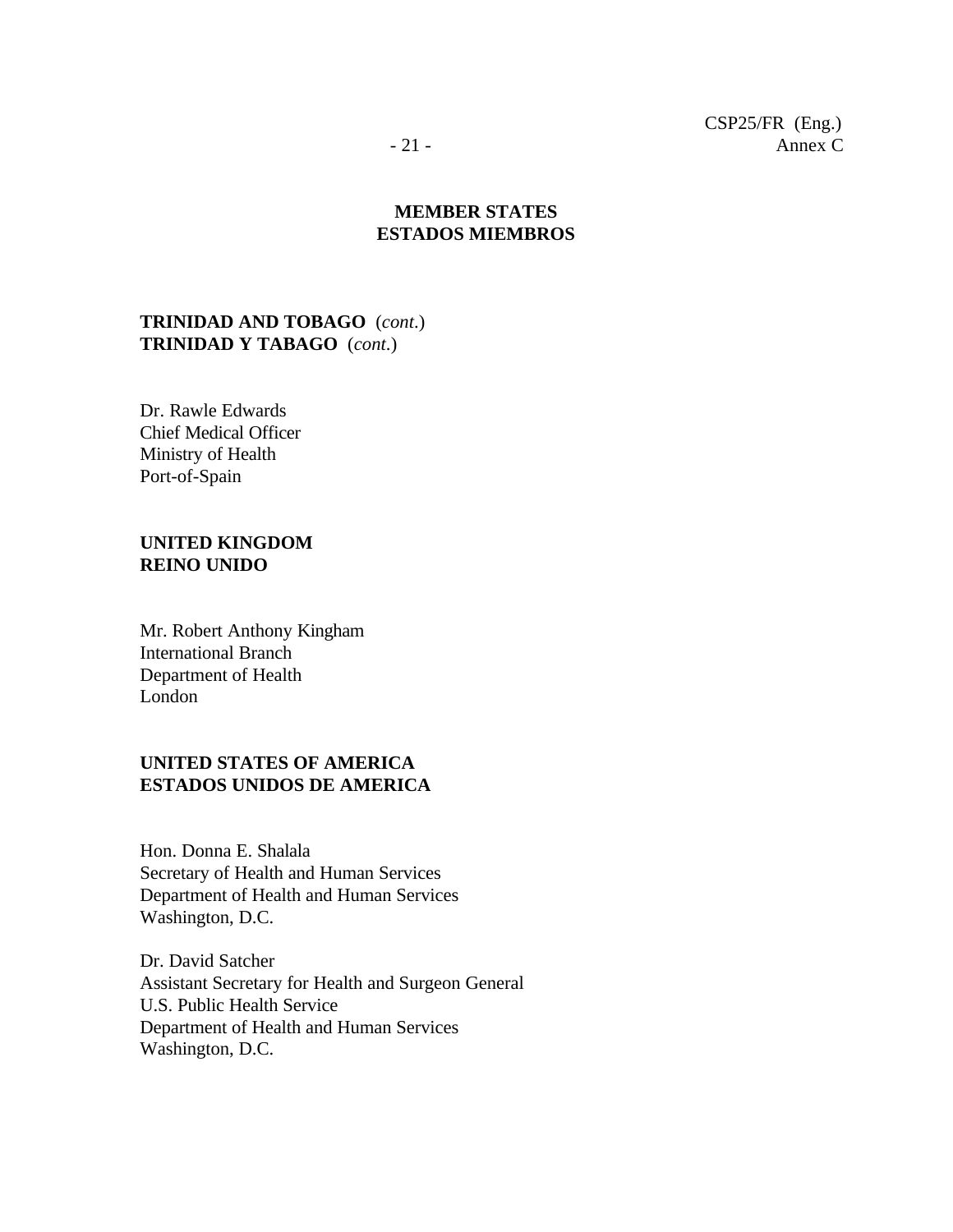CSP25/FR (Eng.) Annex C  $-22$  -

#### **MEMBER STATES ESTADOS MIEMBROS**

## **UNITED STATES OF AMERICA** (*cont*.) **ESTADOS UNIDOS DE AMÉRICA** (*cont*.)

Mr. Neil A. Boyer Director, Health and Transportation Programs Bureau of International Organization Affairs Department of State Washington, D.C.

Dr. Gregory Pappas Acting Director Office of International and Refugee Health U.S. Public Health Service Department of Health and Human Services Rockville, Maryland

Ms. Linda A. Vogel International Health Attaché United States Mission Geneva, Switzerland

Mr. Richard S. Walling Director, Office for the Americas and Middle East Office of International and Refugee Health United States Public Health Service Rockville, Maryland

Ms. Carol Dabbs Team Leader Health/Population/Nutrition Team Bureau for Latin America and the Caribbean United States Agency for International Development Washington, D.C.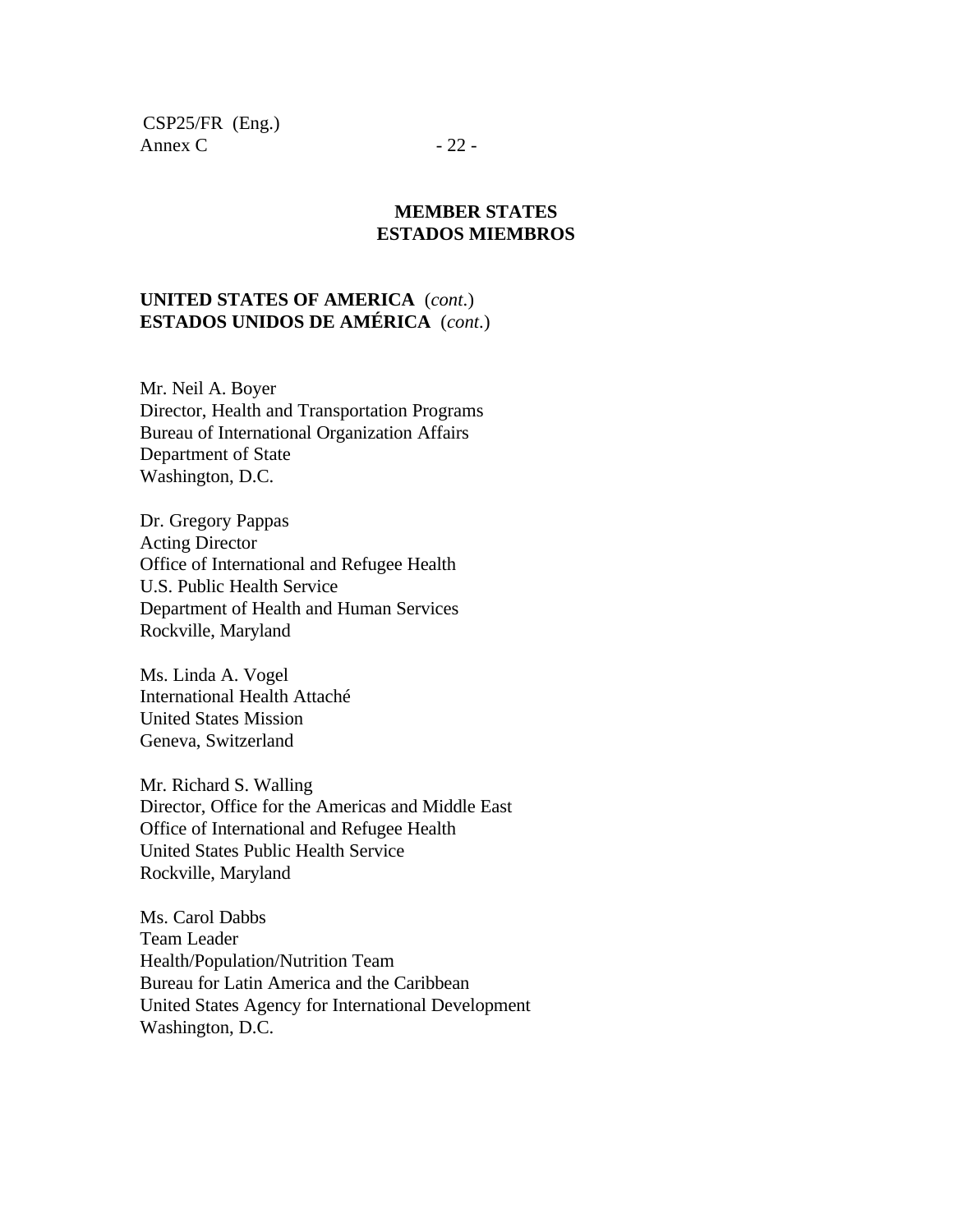**MEMBER STATES**

## **ESTADOS MIEMBROS**

## **UNITED STATES OF AMERICA** (*cont*.) **ESTADOS UNIDOS DE AMÉRICA** (*cont*.)

Dr. Stuart Nightingale Associate Commissioner for Health Affairs Food and Drug Administration United States Public Health Service Department of Health and Human Services Washington, D.C.

Ms. Mary Lou Valdez International Health Officer (Americas) Office of International and Refugee Health United States Public Health Service Department of Health and Human Services Rockville, Maryland

#### **URUGUAY**

Dr. Raúl Bustos Ministro de Salud Pública Ministerio de Salud Pública Montevideo

Dr. Antonio Chiesa Director General de la Salud Ministerio de Salud Pública Montevideo

Dra. Beatriz Rivas Directora de Cooperación Internacional Ministerio de Salud Pública Montevideo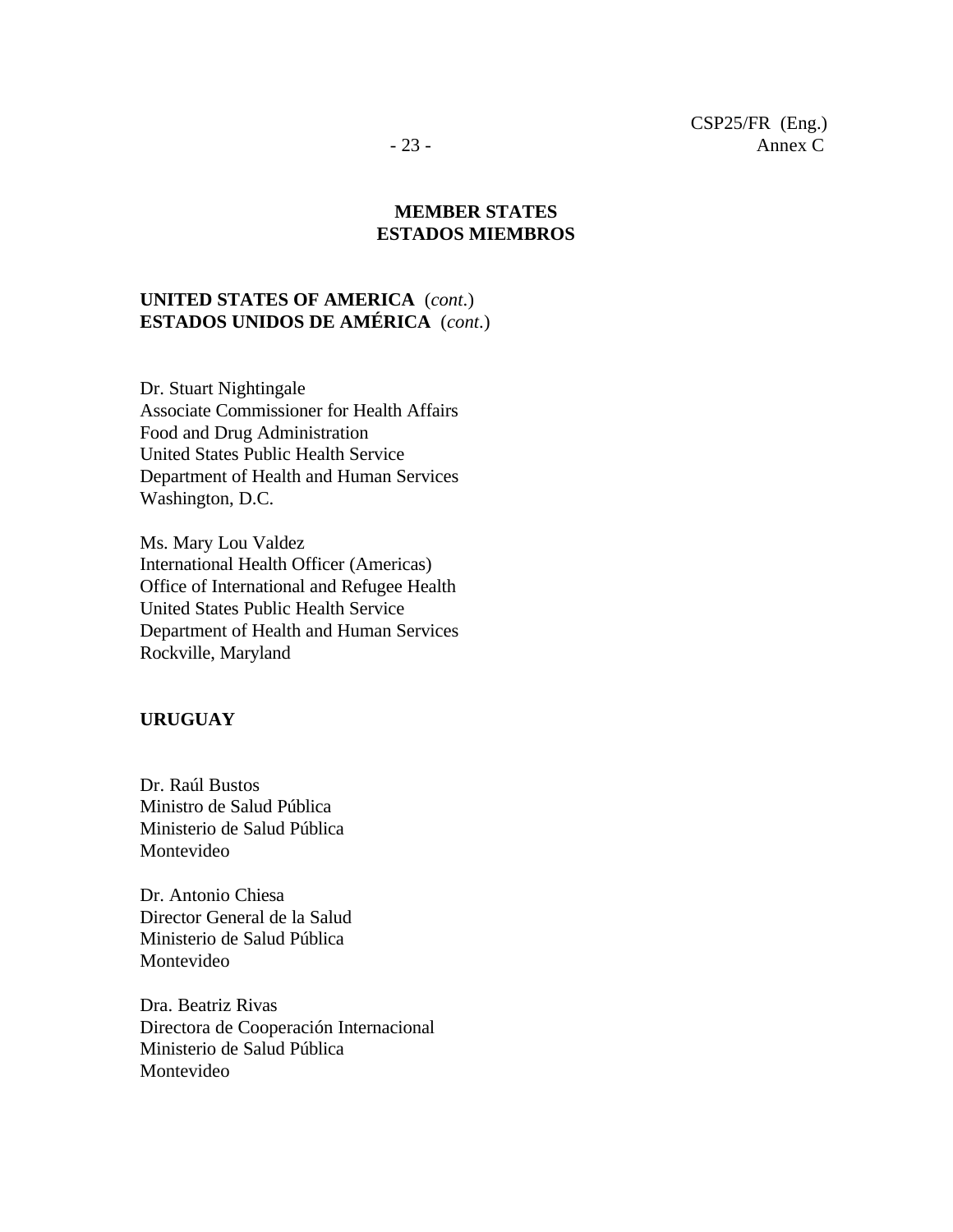CSP25/FR (Eng.) Annex C  $-24$  -

## **MEMBER STATES ESTADOS MIEMBROS**

**URUGUAY** (*cont*.)

Sra. Susana Rosa Representante Alterna Misión Permanente de Uruguay ante la Organización de los Estados Americanos Washington, D.C.

#### **VENEZUELA**

Dr. José Félix Oletta Ministro de Sanidad y Asistencia Social Ministerio de Sanidad y Asistencia Social Caracas

Dra. Rosemary Hernández de Hung Viceministra de Sanidad y Asistencia Social Ministerio de Sanidad y Asistencia Social Caracas

Dr. Elbano Pieruzzi Director General Sectorial de Salud Pública Internacional Ministerio de Sanidad y Asistencia Social Caracas

Dra. Mirta Riera Directora General Sectorial de Salud Ministerio de Sanidad y Asistencia Social Caracas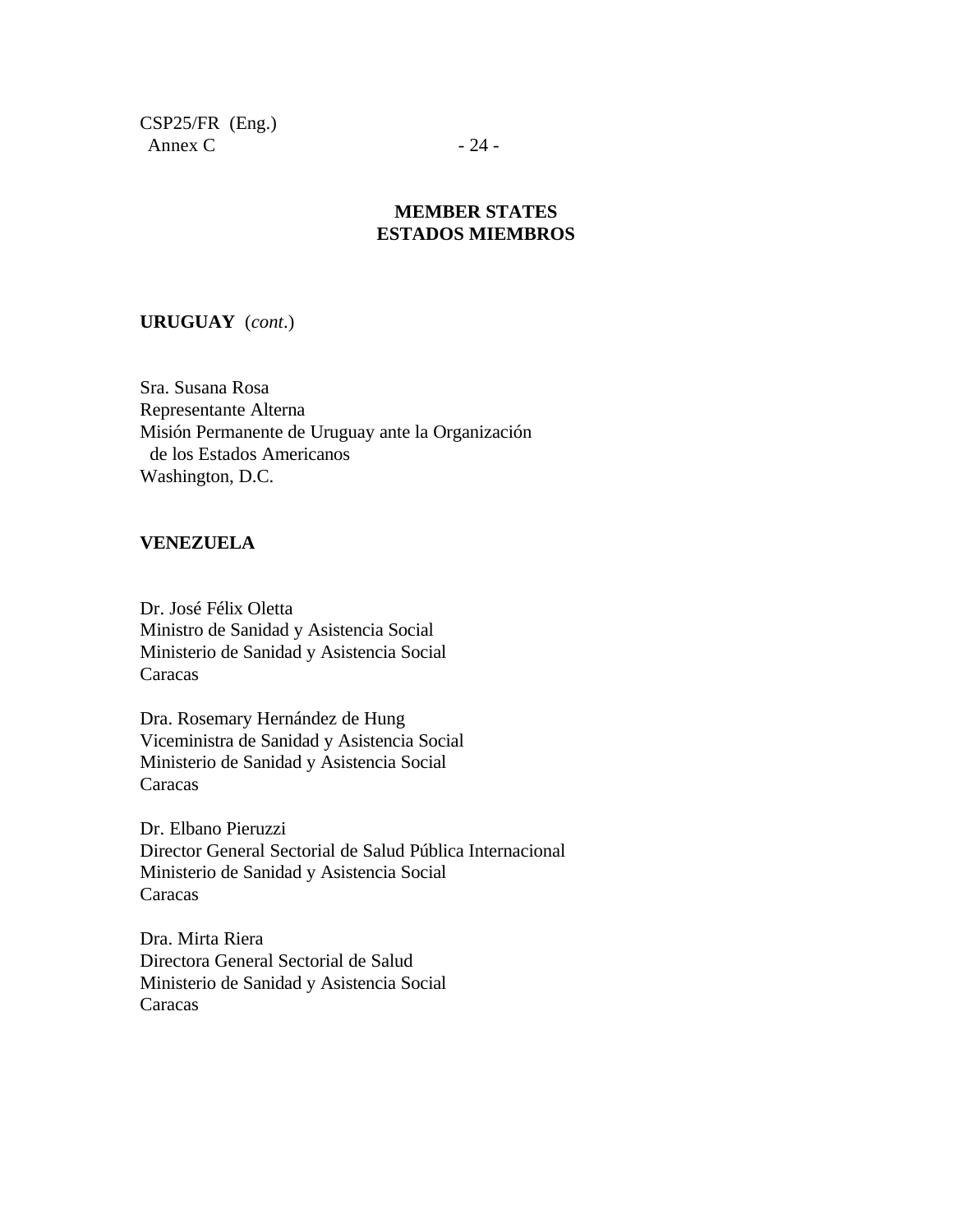CSP25/FR (Eng.) - 25 - Annex C

## **ASSOCIATE MEMBERS MIEMBROS ASOCIADOS**

#### **PUERTO RICO**

Dr. Rafael Burgos Calderón Asesor de la Secretaría de Salud Departamento de Salud San Juan

### **OBSERVER STATES ESTADOS OBSERVADORES**

#### **SPAIN ESPAÑA**

Sra. María Isabel Vicandi Observadora Adjunta Misión Observadora Permanente de España ante la Organización de los Estados Americanos Washington, D.C.

#### **WHO OBSERVER STATES ESTADOS OBSERVADORES DE LA OMS**

### **NORWAY NORUEGA**

Mr. Bjorn Brede Hansen Embassy Secretary Embassy of Norway Washington, D.C.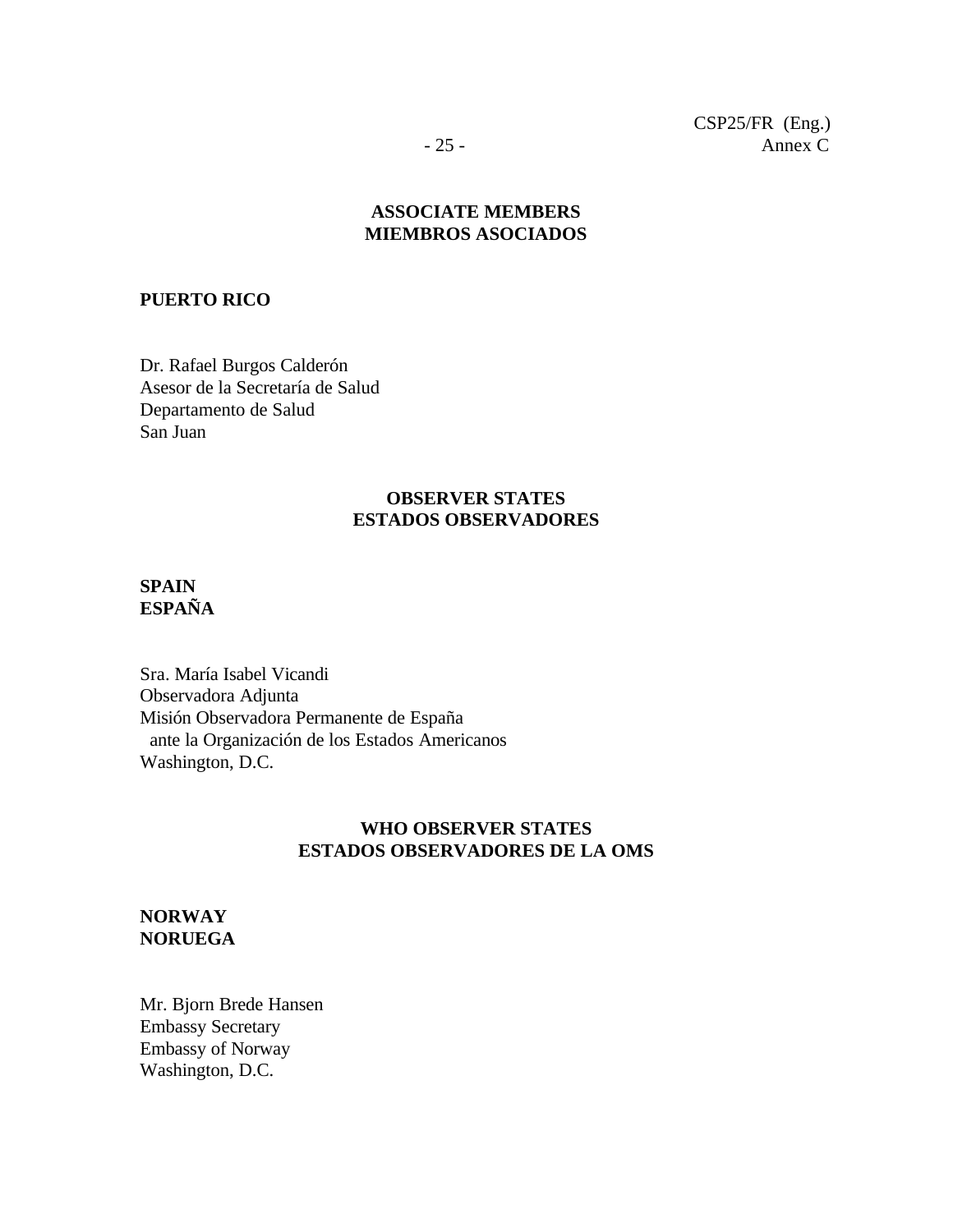CSP25/FR (Eng.) Annex C  $-26$  -

### **REPRESENTATIVES OF THE EXECUTIVE COMMITTEE REPRESENTANTES DEL COMITE EJECUTIVO**

Dr. Alex Figueroa Muñoz Ministro de Salud Ministerio de Salud Santiago

Dr. Merceline Dahl-Regis Chief Medical Officer Ministry of Health Nassau, Bahamas

### **REPRESENTATIVES OF INTERGOVERNMENTAL ORGANIZATIONS REPRESENTANTES DE ORGANISMOS INTERGUBERNAMENTALES**

#### *Caribbean Community Comunidad del Caribe*

Ms. Evette Lee Dr. Barrington Wint

### *Hipólito Unanue Agreement Convenio Hipólito Unanue*

Dr. Juan Luis González Reyes Dr. Tito Chacón Dr. Esteban Silva

## *Inter-American Development Bank Banco Interamericano de Desarrollo*

Sr. Alfredo Solari Sra. Daniela Trucco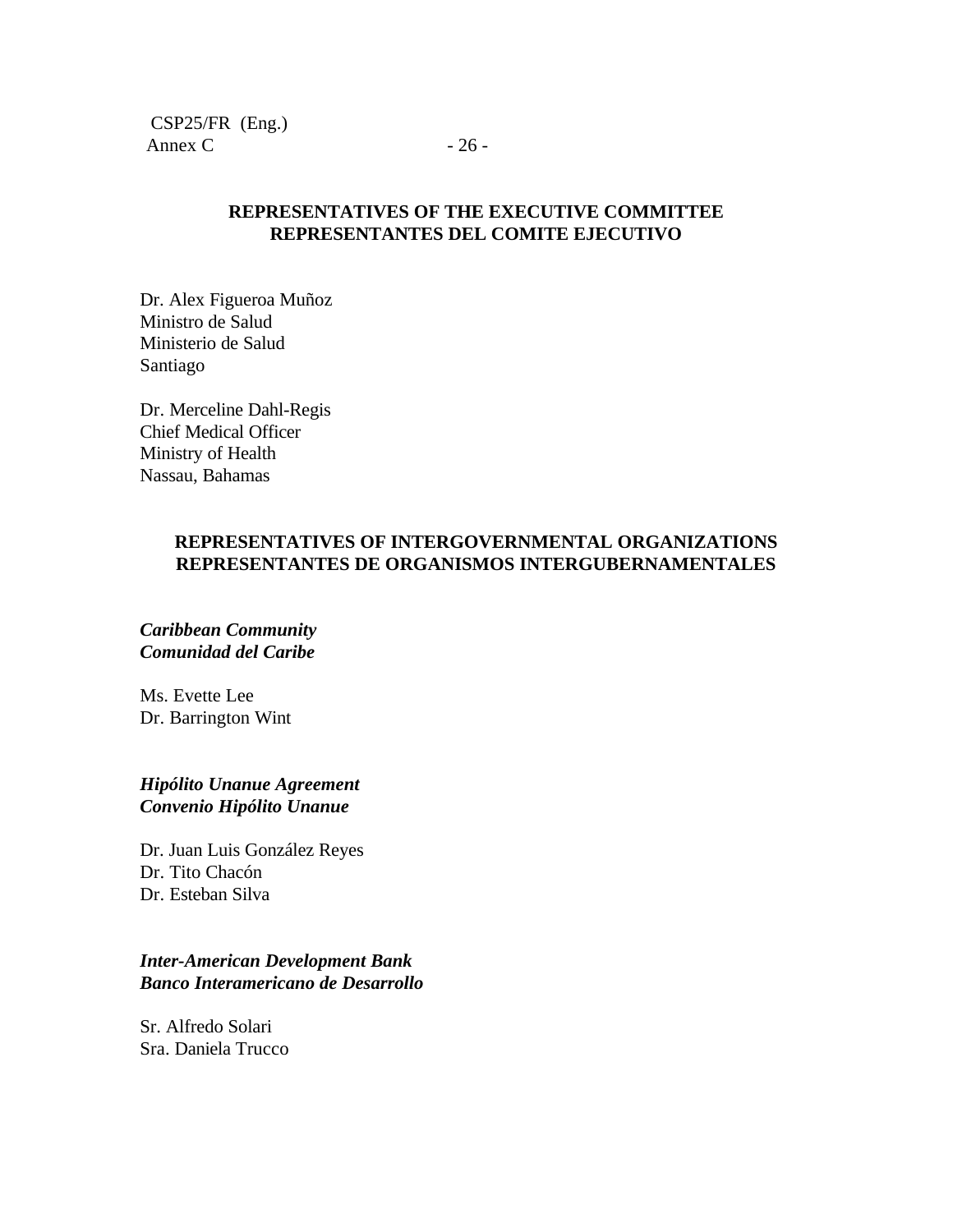## **REPRESENTATIVES OF INTERGOVERNMENTAL ORGANIZATIONS** (*cont*.) **REPRESENTANTES DE ORGANISMOS INTERGUBERNAMENTALES** (*cont*.)

*Inter-American Institute for Cooperation on Agriculture Instituto Interamericano de Cooperación para la Agricultura*

Sr. Jorge Bernat

*United Nations Children's Fund Fondo de las Naciones Unidas para la Infancia*

Dr. Aaron Lechtig

## *United Nations Economic Commission for Latin America and the Caribbean Comisión Económica de las Naciones Unidas para América Latina y el Caribe*

Sr. Francisco León Sr. Carlos Eduardo Urrunaga

## *United Nations Program on HIV/AIDS Programa Conjunto de la Naciones Unidas sobre el VIH/SIDA*

Dr. Paloma Cuchi

*World Bank Banco Mundial*

Mr. Jean Jacques de St. Antoine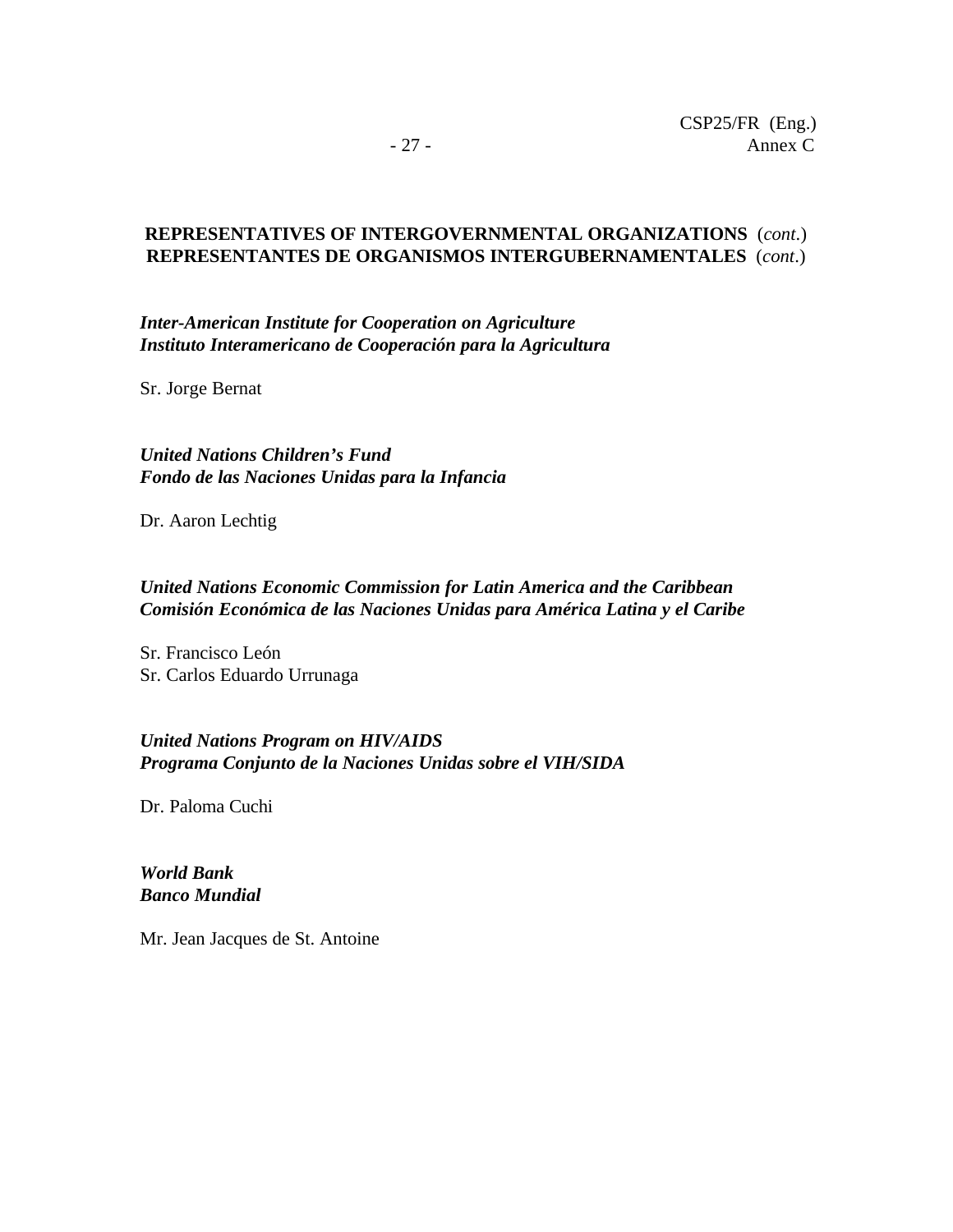CSP25/FR (Eng.) Annex C  $-28$  -

### **REPRESENTATIVES OF NONGOVERNMENTAL ORGANIZATIONS REPRESENTANTES DE ORGANIZACIONES NO GUBERNAMENTALES**

*Health Commission of the Parlatino Latinoamericano Comisión de Salud del Parlatino Latinoamericano*

Ms. Nidia Milagros Martínez

## *Inter-American Association of Sanitary and Environmental Engineering Asociación Interamericana de Ingeniería Sanitaria y Ambiental*

Mr. Juan Manuel Martínez García Ing. Luiz Augusto de Lima Pontes

## *International Agency for the Prevention of Blindness Organización Internacional de Prevención de la Ceguera*

Mr. Terrence Gillen

## *International Association for Maternal and Neonatal Health Madre y Niño Internacional*

Dr. Anibal Faúndes

### *International Bureau for Epilepsy Oficina Internacional para la Epilepsia*

Ms. Sandra Lynn Parks-Trusz

### *International Council of Women Consejo Internacional de Mujeres*

Mrs. Freda L. Paltiel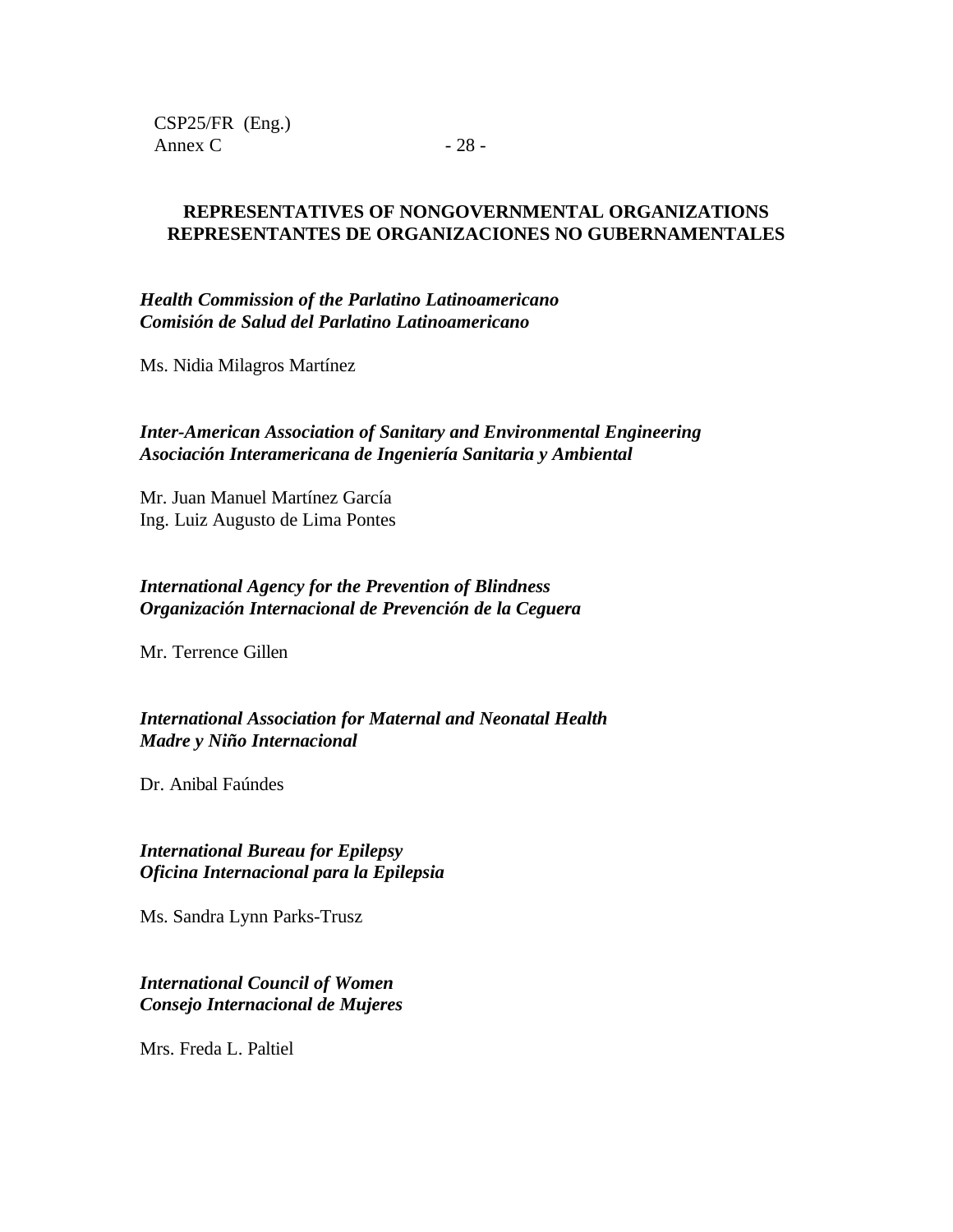#### **REPRESENTATIVES OF NONGOVERNMENTAL ORGANIZATIONS** (*cont*.) **REPRESENTANTES DE ORGANIZACIONES NO GUBERNAMENTALES** (*cont*.)

#### *International Diabetes Federation Federación Internacional de Diabetes*

Mr. Errol Morrison Mr. Brian Wentzell

### *International Federation of Pharmaceutical Manufacturers Associations Federación Internacional de la Industria del Medicamento*

Mr. Thomas Bombelles Ms. Jacqueline Keith Mr. David Greeley Dr. Francine R. Salamone Mr. Carlos Silva

## *International Federation of Red Cross and Red Crescent Societies Federación Internacional de Sociedades de la Cruz Roja y de la Media Luna Roja*

Ms. Yolanda L. Jacot

#### *International Federation on Aging Federación Internacional de la Vejez*

Mr. Samuel Simmons

### *International Hospital Federation Federación Internacional de Hospitales*

Sr. Norberto Larroca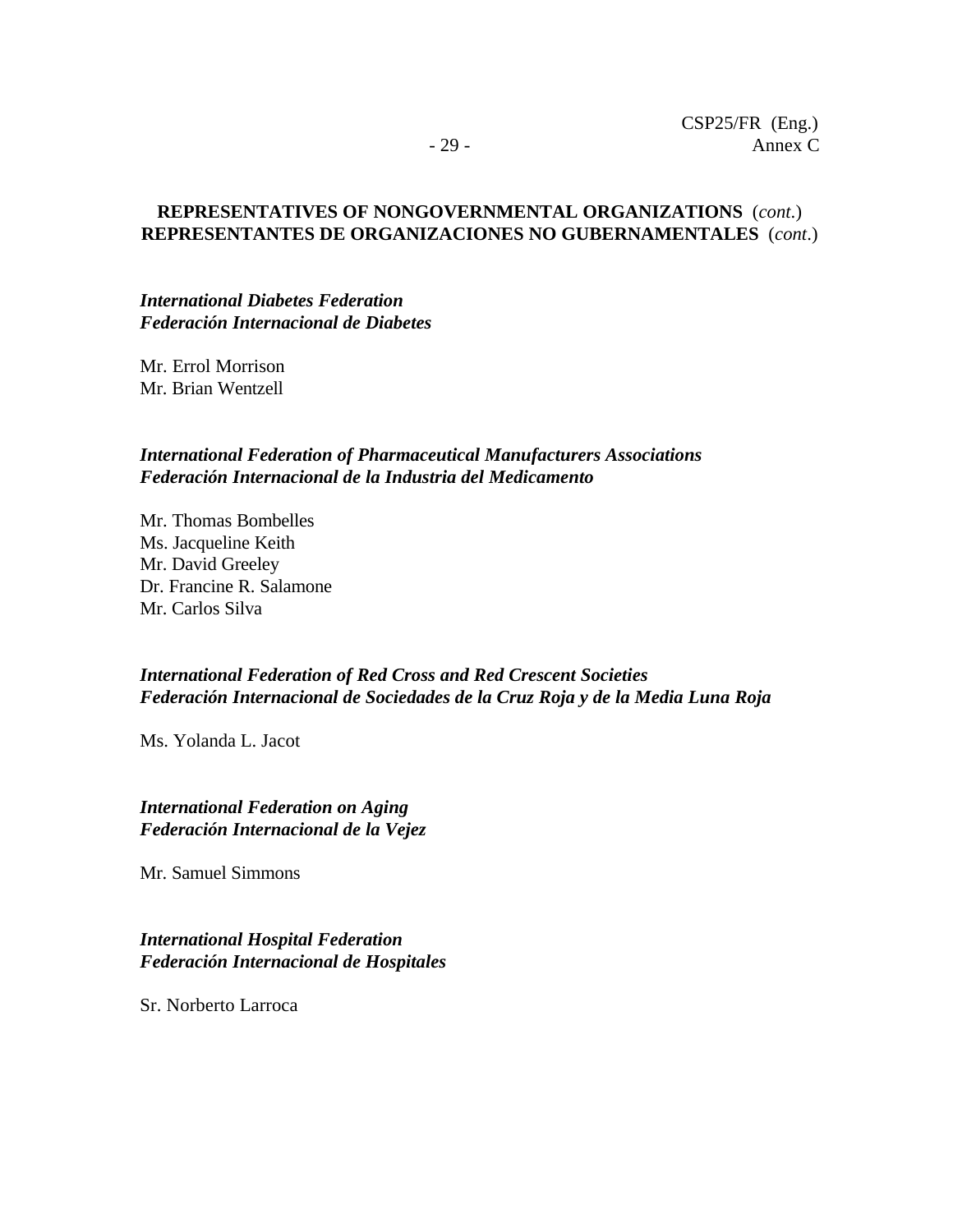CSP25/FR (Eng.) Annex C  $-30$  -

### **REPRESENTATIVES OF NONGOVERNMENTAL ORGANIZATIONS** (*cont*.) **REPRESENTANTES DE ORGANIZACIONES NO GUBERNAMENTALES** (*cont*.)

*International Society of Nurses in Cancer Care Sociedad Internacional de Enfermeras de Cancerología*

Ms. Vernice D. Ferguson

*International Union of Family Organizations Unión Internacional de Organismos Familiares*

Mrs. Conceição de Oliveira Rocha

*International Union of Nutritional Sciences Unión Internacional de Ciencias de la Nutrición*

Ms. Carol Fjeld

*Latin American Federation of Hospitals Federación Latinoamericana de Hospitales*

Sr. Norberto Larroca Dr. Carlos Ferreira

#### *Latin American Federation of Pharmaceutical Industry Federación Latinoamericana de la Industria Farmacéutica*

Dr. José Manuel Cousiño

### *Latin American Union against Sexually-Transmitted Diseases Unión Latinoamericana contra las Enfermedades de Transmisión Sexual*

Dr. Paulo Naud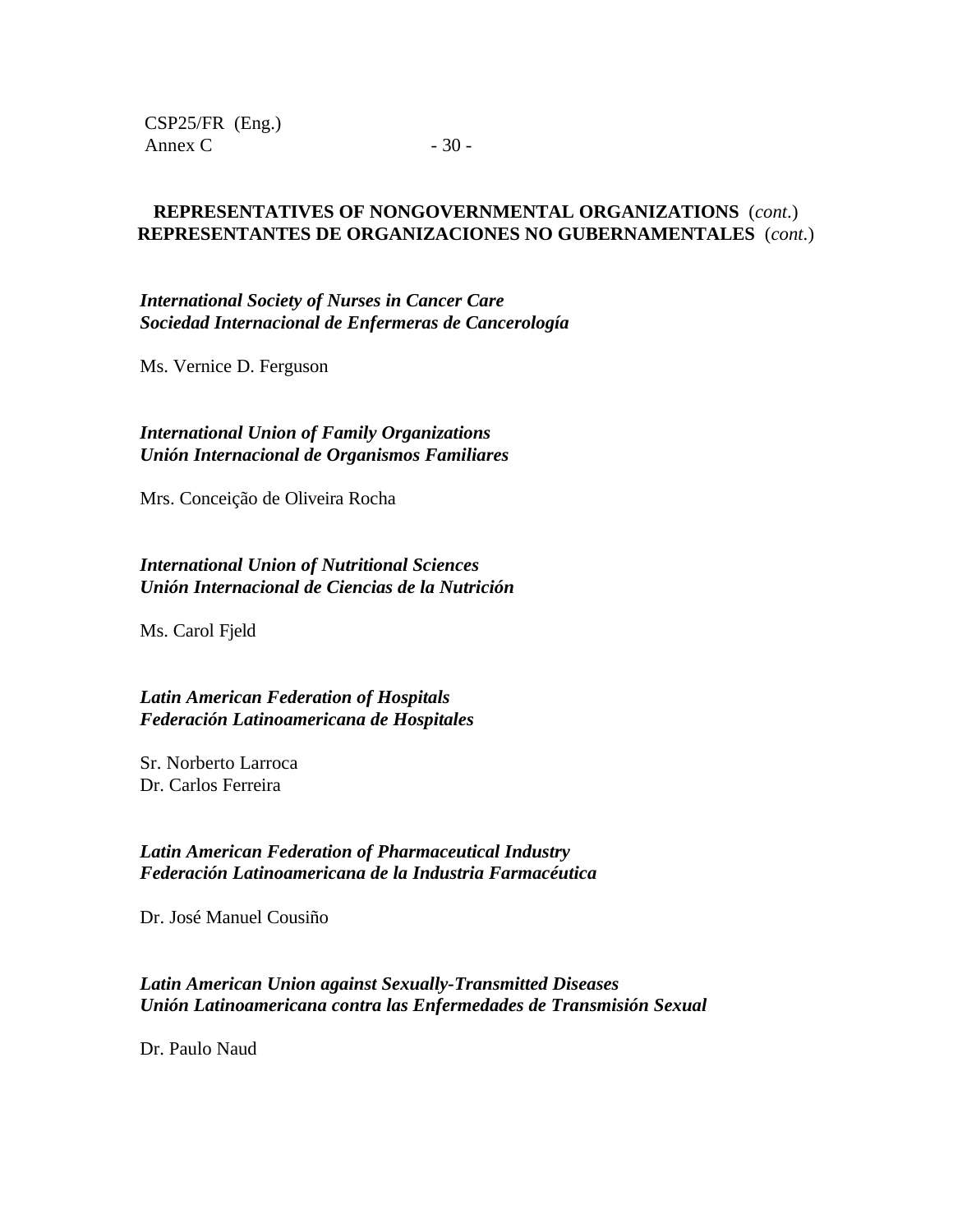#### **REPRESENTATIVES OF NONGOVERNMENTAL ORGANIZATIONS** (*cont*.) **REPRESENTANTES DE ORGANIZACIONES NO GUBERNAMENTALES** (*cont*.)

*Pan American Federation of Associations of Medical Schools Federación Panamericana de Asociaciones de Facultades de Medicina*

Dr. Pablo Pulido

*World Association of Girl Guides and Girl Scouts Asociación Mundial de Muchachas Scouts*

Ms. Leslie Wright Ms. Barbara Allen

*World Association of Societies of Pathology Asocación Mundial de Sociedades de Patología*

Dr. William B. Zeiler

*World Federation of Occupational Therapists Federación Mundial de Ergoterapeutas*

Ms. Elinor Anne Spencer

*World Self-Medication Industry Asociación Mundial de la Industria de la Automedicación*

Mr. Edgardo J. Gezzi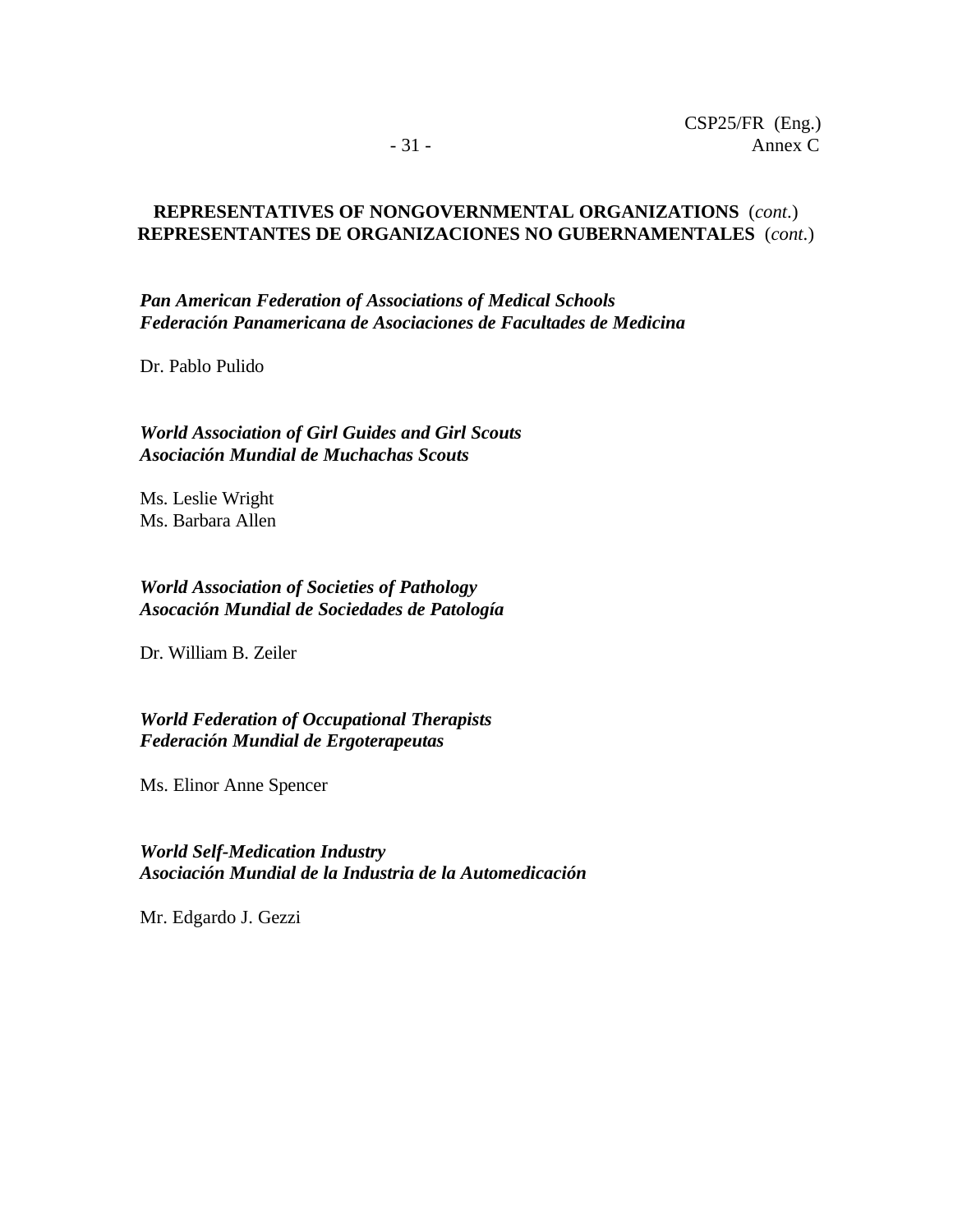CSP25/FR (Eng.) Annex C  $-32$  -

### **WORLD HEALTH ORGANIZATION ORGANIZACION MUNDIAL DE LA SALUD**

Dr. Gro Harlem Brundtland Director-General

Ambassador Jonas G. Store Executive Director and Senior Policy Adviser to the Director-General

Dr. Julio Frenk Executive Director, Evidence and Information for Policy

Dr. Y. Suzuki Executive Director, Social Change and Mental Health

Dr. Brian Dobertson WHO Representative to Thailand

## **PAN AMERICAN SANITARY BUREAU OFICINA SANITARIA PANAMERICANA**

*Director (Secretary ex officio of the Conference) Director (Secretario ex officio de la Conferencia)*

Dr. George A. O. Alleyne

*Advisers to the Director Asesores del Director*

Dr. David Brandling-Bennett Deputy Director

Dr. Mirta Roses Assistant Director

Mr. Eric Boswell Chief of Administration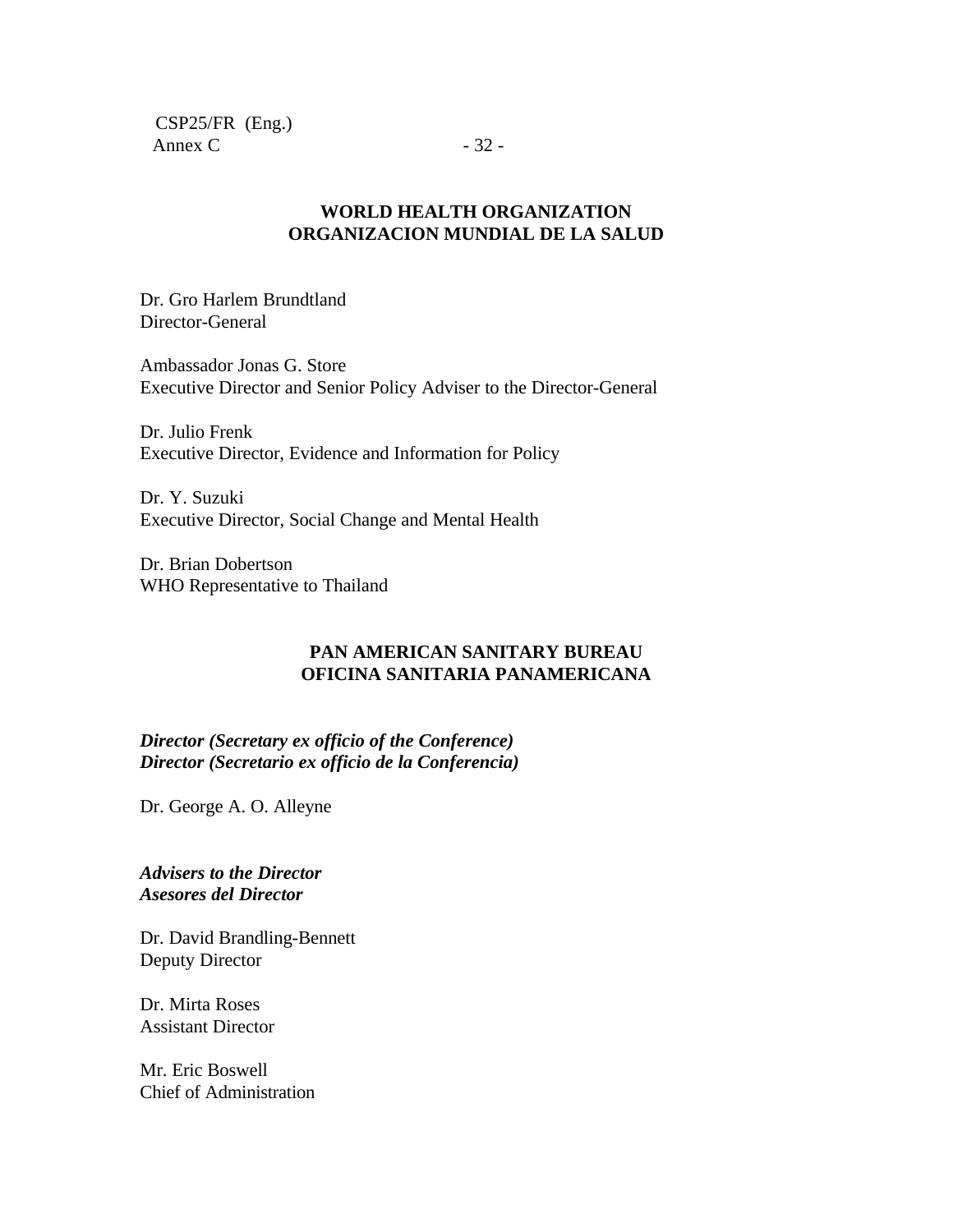## **PAN AMERICAN SANITARY BUREAU** (*cont*.) **OFICINA SANITARIA PANAMERICANA** (*cont*.)

*Advisers to the Director* (*cont.) Asesores del Director* (*cont.)*

Dr. Stephen J. Corber Director, Division of Disease Prevention and Control

Mr. Horst Otterstetter Director, Division of Health and Environment

Dr. Juan Antonio Casas Director, Division of Health and Human Development

Dr. José Antonio Solis Director, Division of Health Promotion and Protection

Dr. Daniel López Acuña Director, Division of Health Systems and Services Development

Dr. Ciro de Quadros Director, Special Program on Vaccines and Immunization

Dr. Irene Klinger Chief, Office of External Relations

Dr. Juan Manuel Sotelo Chief, Office of Analysis and Strategic Planning

*Chief, Legal Office Jefe, Oficina de Asuntos Jurídicos*

Dr. Heidi Jiménez